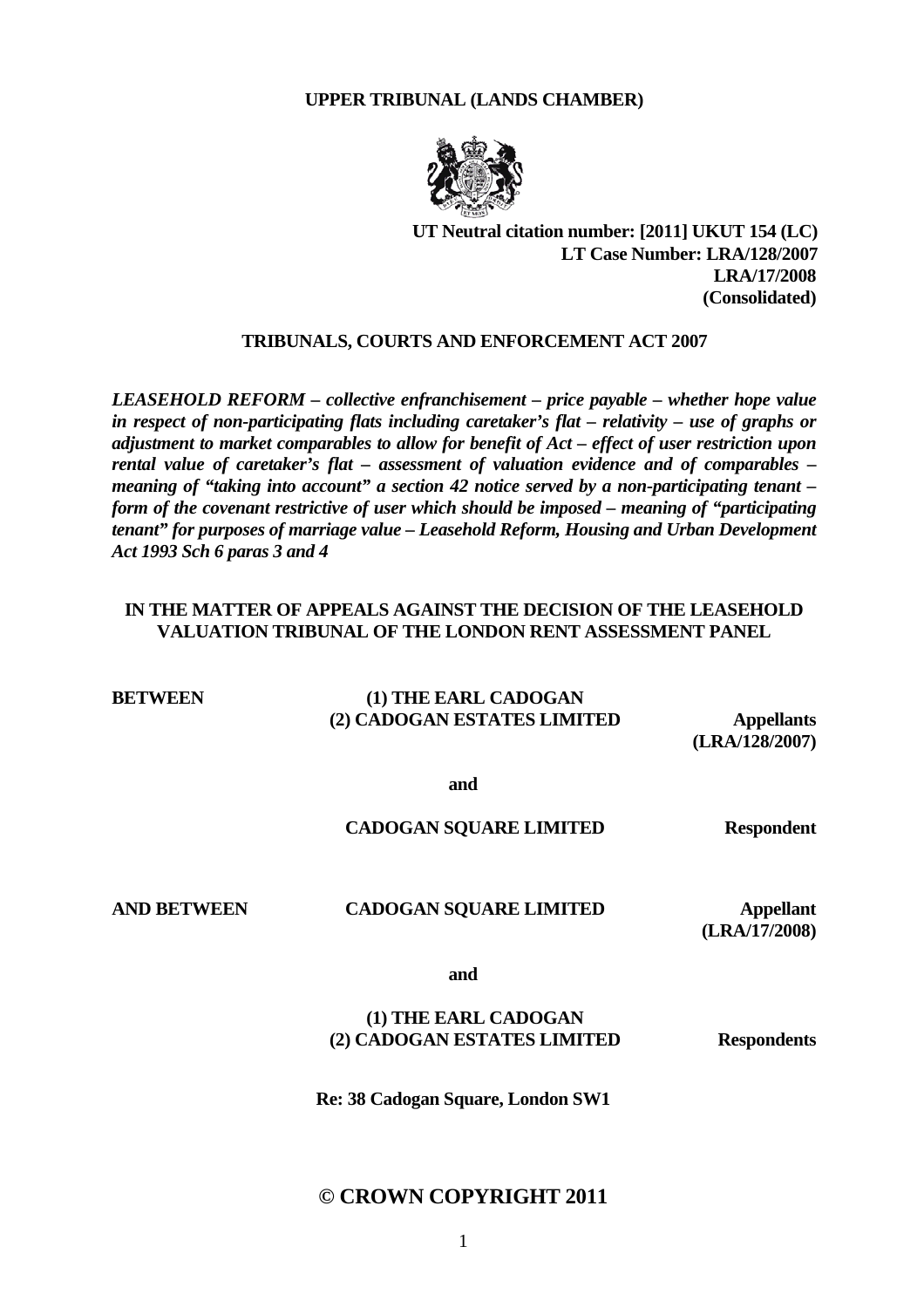## **Before: His Honour Judge Reid QC and A J Trott FRICS**

# **Sitting at: 43-45 Bedford Square London WC1 on 11, 12, 15 and 16 November 2010**

*Kenneth Munro*, instructed by Pemberton Greenish LLP, for The Earl Cadogan and Cadogan Estates Limited *Stephen Jourdan QC*, instructed by Forsters LLP, for Cadogan Square Limited

The following cases are referred to in this decision:

*Earl Cadogan v Sportelli* [2007] 1 EGLR 153 (Lands Tribunal); [2008] 1 WLR 2142 (Court of Appeal); [2008] UKHL 71 (House of Lords) *Bircham v Clarke* [2006] Lands Tribunal LRA/63/2005 (unreported) *Chelsea Properties Limited v Earl Cadogan* [2007] Lands Tribunal LRA/69/2006 (unreported) *Blendcrown Limited v Church Commissioners for England* [2004] 1 EGLR 143 *31 Cadogan Square Freehold Limited v The Earl Cadogan* [2010] UKUT 321 (LC) *Lloyd-Jones v Church Commissioners* [1982] 1 EGLR 209 *In re Shulem B Association Ltd's Appeal* [2001] 1 EGLR 105 *Culley v Daejan Properties Limited* [2009] UKUT 168 (LC) *Arbib v Earl Cadogan* [2005] 3 EGLR 139 *Nailrile v Earl Cadogan* [2009] RVR 95 *Arrowdell Ltd v Coniston Court (North) Hove Ltd* [2007] RVR 39 *Plinth Property Investments Ltd v Mott, Hay & Anderson* (1977) 38 P&CR 361 (CA) *Crammond v Theodore Gregory Limited* [2004] LON/SC/00AW/NSI/2003/0076 (LVT) (unreported) *Sterling Land Office Developments Ltd v Lloyds Bank plc* [1984] 2 EGLR 135 *Earl Cadogan v Cadogan Square Ltd* [2005] LON/ENF/1800/06 (LVT) (unreported) *McHale v Earl Cadogan* [2010] EWCA Civ 1471 *Moreau v Howard de Walden Estates Limited* [2003] Lands Tribunal LRA/2/2002 (unreported) *Higgs v Paul* [2005] Lands Tribunal LRA/2/2005 (unreported) *Peck v Trustees of Hornsey Parochial Charities* (1971) 22 P & CR 789 *Le Mesurier v Pitt* (1972) P & CR 389

The following cases were referred to in argument:

*Donath and another v Second Duke of Westminster's T*rustees [1997] 1 EGLR 203 *Cadogan v Pockney* [2004] Lands Tribunal LRA/27/2003 (unreported) *Cadogan v Cecil* [2001] Lands Tribunal LRA/10/2000 (unreported) *Sterling Land Office Developments Ltd v Lloyds Bank plc* [1984] 2 EGLR 135 *Dependable Homes Ltd v Mann* [2009] UKUT 171 (LC)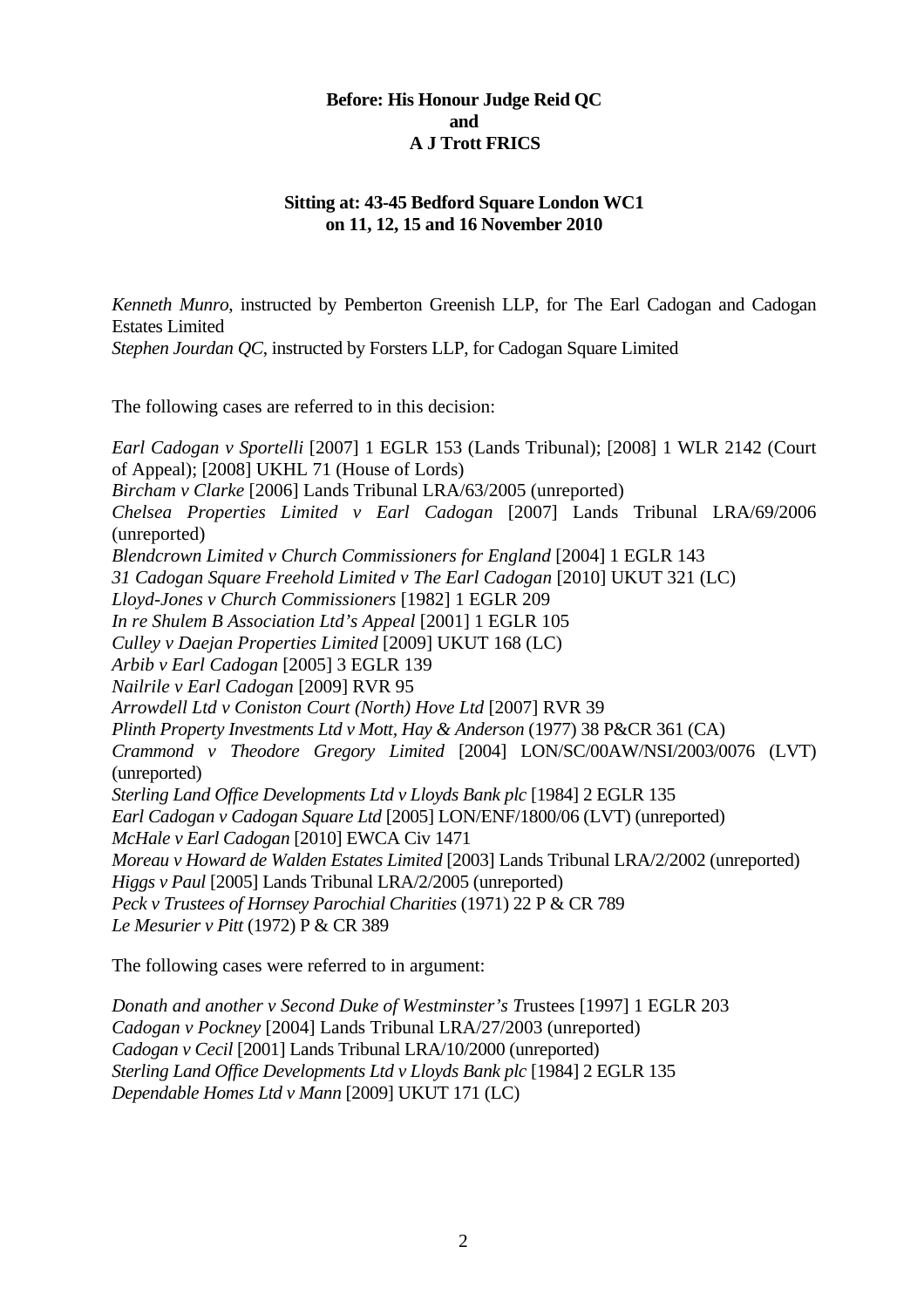## **DECISION**

## **Introduction**

1. In this case there are two appeals, one (LRA/128/2007) by the landlords, Earl Cadogan and Cadogan Estates Limited ("Cadogan") and the other (LRA/17/2008) by the nominee purchaser, Cadogan Square Limited ("the Nominee Purchaser"). The appeals are against the decision of the Leasehold Valuation Tribunal ("LVT") dated 3 July 2007, as corrected by a correction certificate dated 26 July 2007, in respect of the terms of enfranchisement of 38 Cadogan Square, London SW1 ("the Property"). By its corrected decision the LVT determined that the enfranchisement premium payable in respect of the freehold of the property was £1,836,419 and in respect of the intermediate landlord's interest was £52,266, making a total of £1,888,685. It also determined the terms of a restrictive covenant to be included in the transfer. These appeals relate to a number of issues arising from the LVT's valuation and as to the terms of the restrictive covenant.

2. Mr Kenneth Munro of counsel appeared for Cadogan and called Mr Cerian Jones BSc FRICS, a partner at Cluttons LLP. Mr Stephen Jourdan QC of counsel appeared for the Nominee Purchaser and called Mr Gavin Buchanan BSc MRICS, a partner in Knight Frank LLP.

3. We made an accompanied inspection of flats 1 and 2 of the Property and of flat 5 at 70- 72 Cadogan Square on 15 November 2010. We also made unaccompanied external inspections of a number of comparables in Cadogan Square.

## **Facts**

4. 38 Cadogan Square is a mid-terrace late Victorian building of traditional construction on basement, ground and four upper floors. It is located just off the north-west corner of Cadogan Square and has oblique views of the communal gardens in the centre of the Square. The building lies within the Hans Town Conservation Area and is Grade II listed. There is a raised garden at the rear of the property, which backs onto a rear mews house, 44 Clabon Mews, which is not included in the claim.

5. The building is approached via stone steps up from the pavement. The communal front door opens into an entrance hall leading to a lift and staircase to upper floors and basement. The lift serves all floors and it opens directly into the fourth floor flat (flat 5). The building has been converted into six self-contained units including a caretaker's flat in the basement.

6. The property is the subject of a headlease for a term of 62.5 years from 29 September 1960 expiring 25 March 2023, at a rent of £775 per annum without review. This lease is vested in the Nominee Purchaser.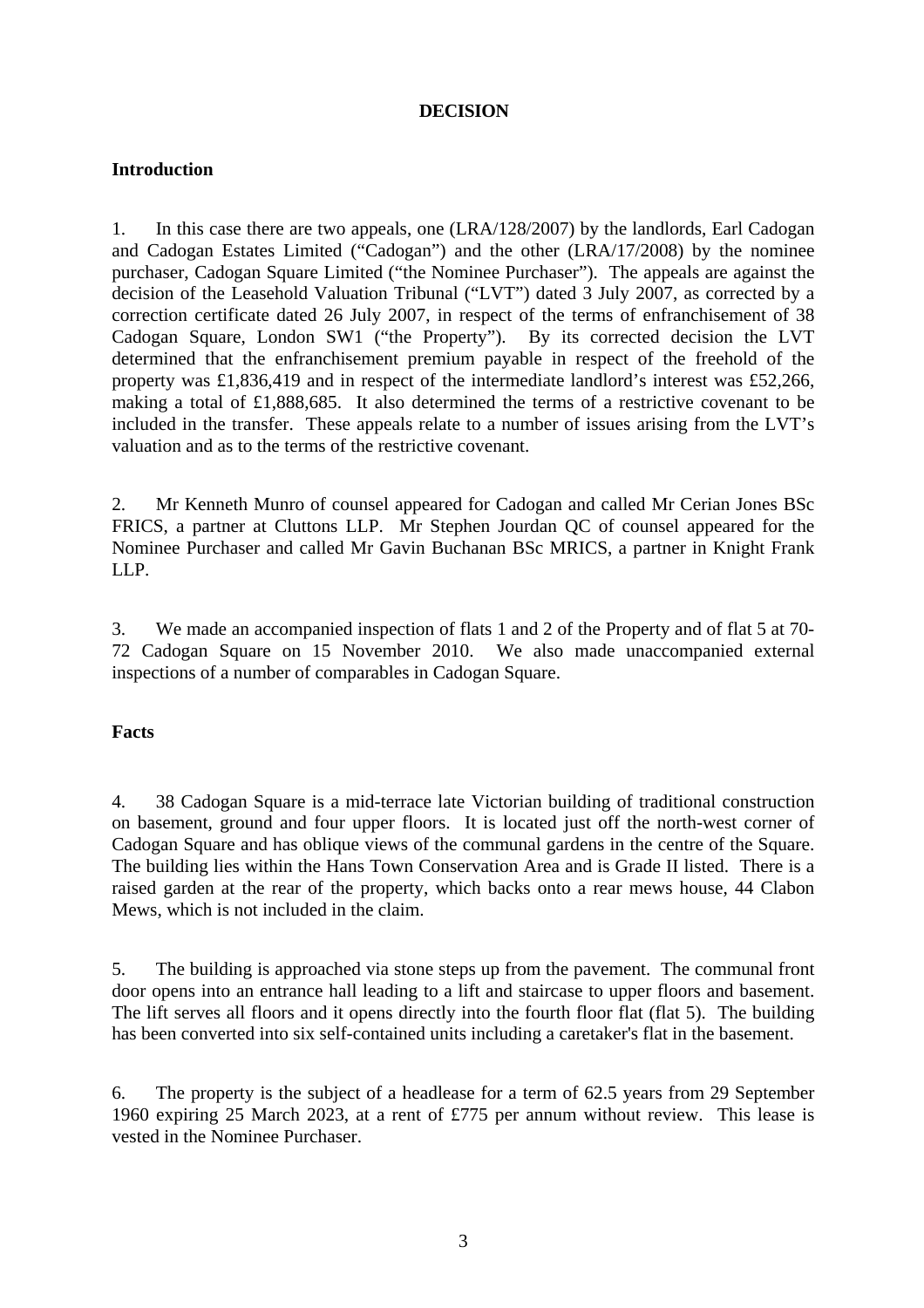7. The headlease requires the property to be used as a self-contained flat on each of the upper floors, a self-contained maisonette on the ground floor and rear of the basement, a selfcontained flat for the caretaker in the front of the basement, and tenants' stores and boiler room in the basement.

8. In the underleases of flats 1, 2 and 3 the headlessee covenants to provide a resident caretaker but there is no specific provision enabling the headlessee to recover notional rent on the caretaker's flat. The service charge contribution payable by flat 1 is  $3/11<sup>ths</sup>$  of the total. The contribution of flats 2 and 3 is each  $2/11^{\text{ths}}$  of the total expenditure.

9. The underlease of flat 4 permits the headlessee to provide such caretaking staff as it deems necessary and where accommodation is provided for the residence of such a person, a sum equivalent to the market rent of such accommodation can be recovered from the underlessee. The service charge contribution of this flat is such percentage as the lessor considers appropriate. It is agreed for the purposes of these appeals that the share of service charge applicable to flat 4 is  $2/11^{\text{ths}}$  of the total expenditure.

10. In the underlease of flat 5, the headlessee covenants to provide a resident caretaker and can recover the rack rent letting value of the caretaker's flat. The service charge contribution of this flat is  $2/11^{\text{ths}}$  of the total expenditure.

11. The headlease requires the headlessee to provide for the premises a full time caretaker who shall reside in the caretaker's flat on a service basis.

12. All of the underleases are on internal repairing terms and provide for the payment of a service charge relating to the maintenance, repair and insurance of the building.

13. By an originating application dated 8 November 2005 Cadogan sought determination by the LVT of the premium to be paid for the Property and the terms of the freehold transfer of the Property. It was stated that no terms had been agreed between the parties and that Cadogan considered the appropriate price to be a total of £3,366,225. This sum comprised £3,356,910 for the freehold of the specified premises, £5,000 for the freehold of appurtenant premises and £4,315 for the intermediate landlord's interest.

14. The initial notice, dated 21 June 2005, had been served on Cadogan and on the intermediate landlord (named as 38 Cadogan Square Limited) by qualifying tenants of flats 1, 2 and 5 (being three of the six flats at the Property). The participating tenants were identified as Cadogan Square Limited (flat 1), Ms Sibel Erkman (flat 2) and Baron Renwick (flat 5). The notice claimed the freehold of No.38 itself (as the specified premises) and of basement vaults and the garden area (under section  $l(2)(a)$  of the 1993 Act). It also proposed acquisition of the headlease.

15. The purchase price proposed totalled £1,299,350, which sum comprised: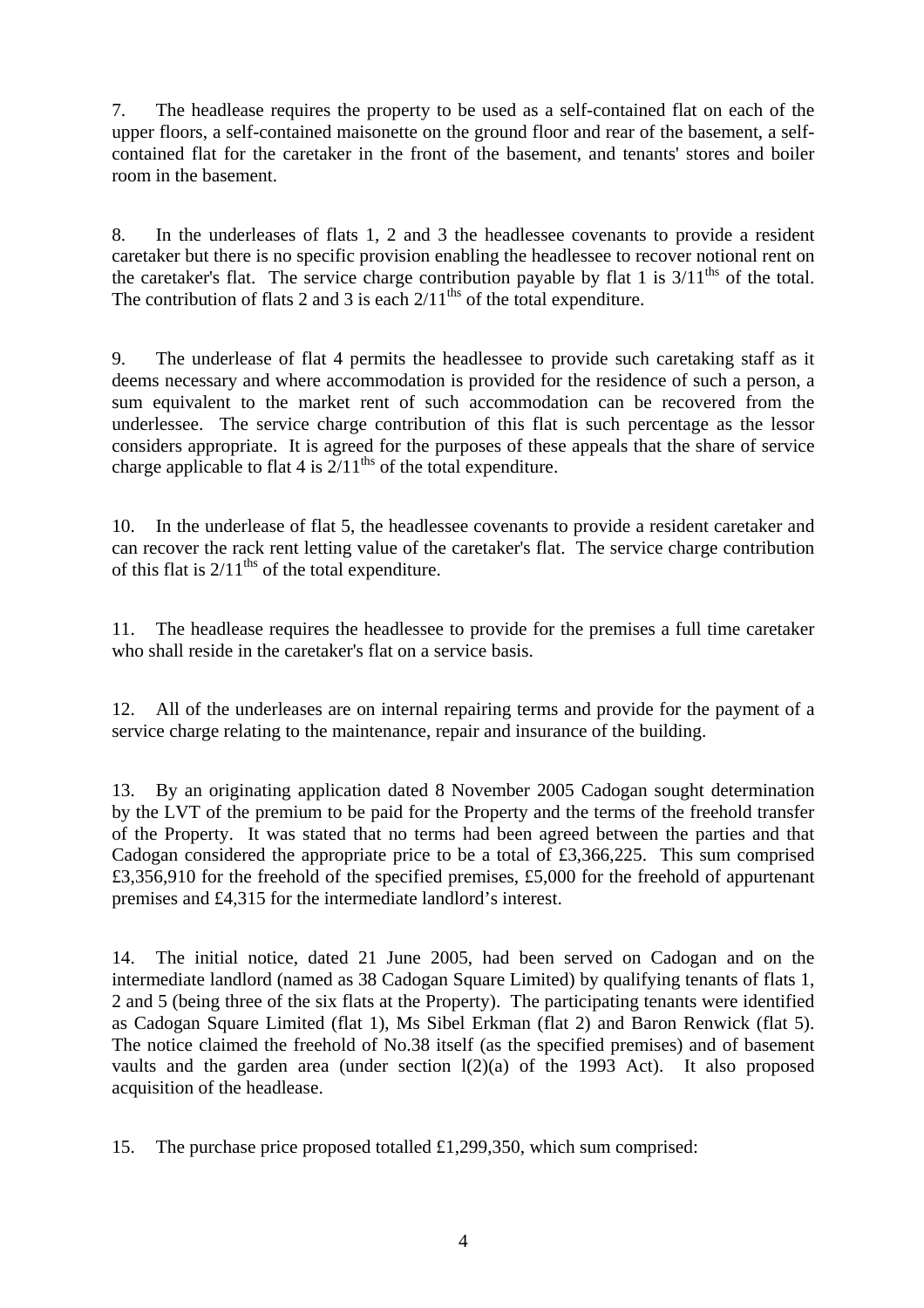- (i) £1,294,650 for No.38;
- (ii) £200 for the vaults and garden; and
- (iii) £4,500 for the headlease

The Nominee Purchaser was named as such but no other terms of acquisition were proposed.

16. Cadogan served a counter-notice dated 6 September 2005 on the Nominee Purchaser admitting the right to enfranchise of the participating qualifying tenants. The notice stated that the proposed purchase price was not acceptable and counter-proposed the price of £3,366,225. The counter-notice also contained proposals for the transfer to the Nominee Purchaser to include provisions as to certain rights, exceptions, reservations, covenants and declarations.

17. The then tenants of flat 1, Mr and Mrs Stille, had previously served on Cadogan a notice dated 29 March 2004 claiming a new/extended lease under section 42 of the 1993 Act and proposing a premium totalling £382,700. On 21 April 2004 they assigned their lease of flat 1 to the Nominee Purchaser together with the benefit of the section 42 notice. Cadogan served a counter-notice dated 3 June 2004 on the Nominee Purchaser admitting the claim but counter-proposing a premium totalling £605,800. The Nominee Purchaser became registered as proprietor of the leasehold interest in flat 1 on 18 June 2004 for a price stated as £792,500. This lease extension claim was suspended during the currency of the collective enfranchisement claim as was a similar claim relating to flat 2 (see section 54(2) of the 1993 Act).

18. Ms Erkman, the tenant of flat 2, served on Cadogan a notice dated 2 July 2004 claiming a new or extended lease under section 42 of the 1993 Act and proposing a premium totalling £299,100. Cadogan served a counter-notice dated 1 September 2004 admitting the claim but counter-proposing a premium totalling £529,300. By a transfer dated 25 May 2006, Ms Erkman assigned her lease of flat 2 to Amej Properties Limited (a company in which she and/or members of her family apparently had an interest) together with the benefit of the section 42 Notice. That company became registered as proprietor of the leasehold interest in that flat without any monetary consideration being stated. Subsequently, the Nominee Purchaser served a notice, apparently dated 22 November 2006, on Earl Cadogan notifying him of the assignment and that the assignee company had not become a participating tenant in accordance with section 14(8)(a) of the 1993 Act.

## **Agreed valuation matters**

- 19. A number of valuation matters were agreed between the parties. They were as follows:
	- (i) Valuation date: 22 June 2005.
	- (ii) The Gross internal floor areas of the flats: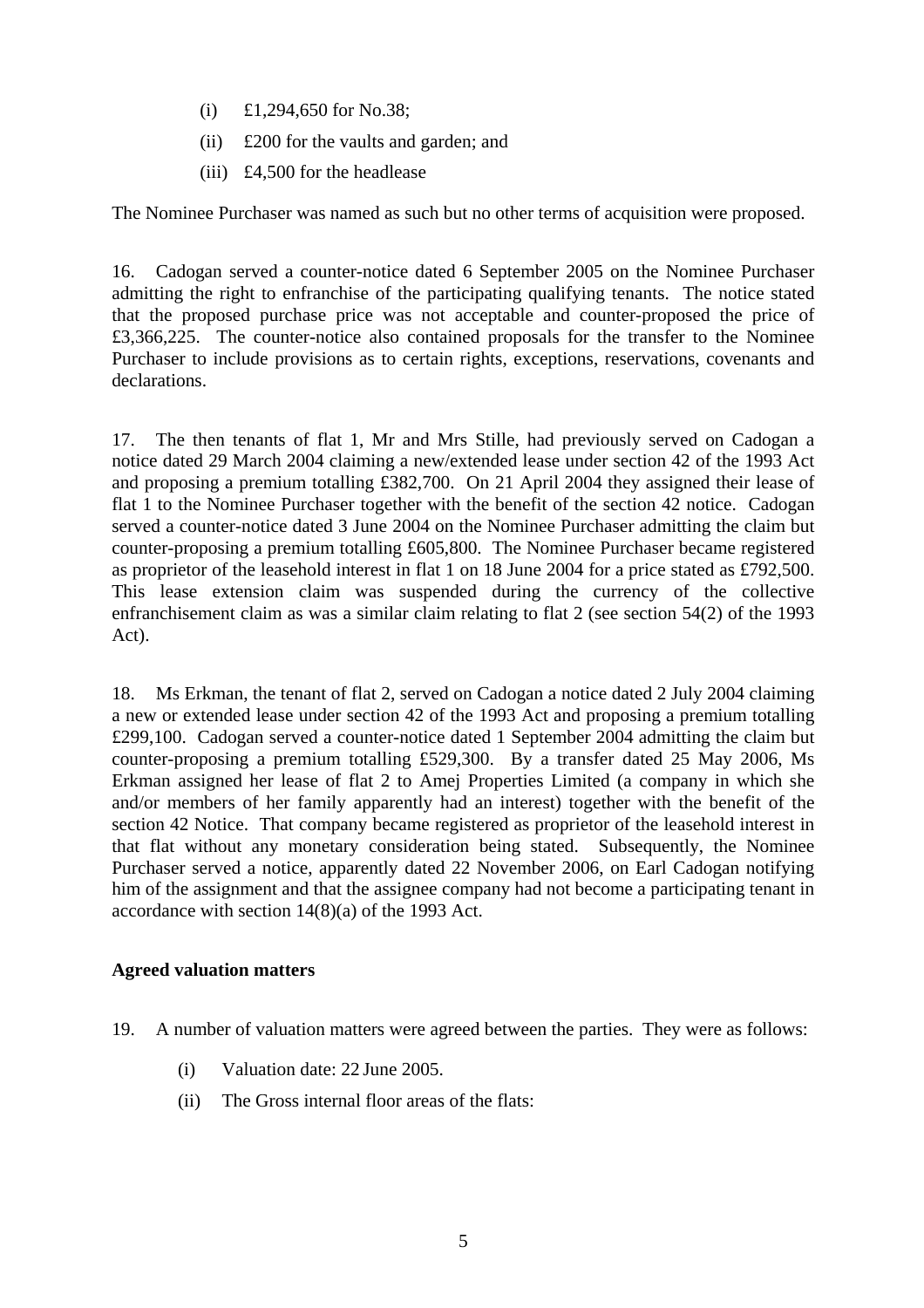| Flat 1                 | Ground floor and rear basement | $1,550$ sf |
|------------------------|--------------------------------|------------|
| Flat 2                 | First floor                    | $1,224$ sf |
| Flat 3                 | Second floor                   | $1,182$ sf |
| Flat 4                 | Third floor                    | 882 sf     |
| Flat 5                 | Fourth floor                   | 716 sf     |
| Caretaker's flat       | <b>Basement</b>                | 798 sf     |
| Boiler room & corridor | <b>Basement</b>                | $295$ sf   |

- (iii) The capitalisation rate to be used for the headlessee's ground rent is agreed at 6%, 3% and 30% tax. The capitalisation rate to be used for the freeholder's interest is 6%.
- (iv) The open market rental value of the caretaker's flat without the user restriction is £15,600 pa. It is agreed that with a restriction limiting the use to that of a caretaker's flat the rental value is £7,800 pa.
- (v) Values are to be adjusted for time using the Savill's Prime Central London South West Flats Index ("the Savills Index"). The agreement to use this index only extends to comparables sold no later than June 2006.
- (vi) The following freehold values are agreed:

| Flat 3: | £1,070,750 |
|---------|------------|
| Flat 4: | £772,500   |
| Flat 5: | £595,000   |

Although it did not appear in the agreed statement of facts the parties have also agreed the freehold value of the caretaker's flat at £411,049.

## **Issues on the appeals**

- 20. The parties identified the subsisting issues in the appeals as being the following:
	- 18.1 *Cadogan's appeal*:
		- (1) Hope value in respect of the non-participating flats
		- (2) Relativity and the value of rights under the Act
		- (3) Hope value in relation to the caretaker's flat
		- (4) The letting value of the caretaker's flat
		- (5) The valuation date used for flat 1
		- (6) Whether tenants' improvements and/or Act rights are to be disregarded in valuing the existing leases of participating flats for the marriage value calculation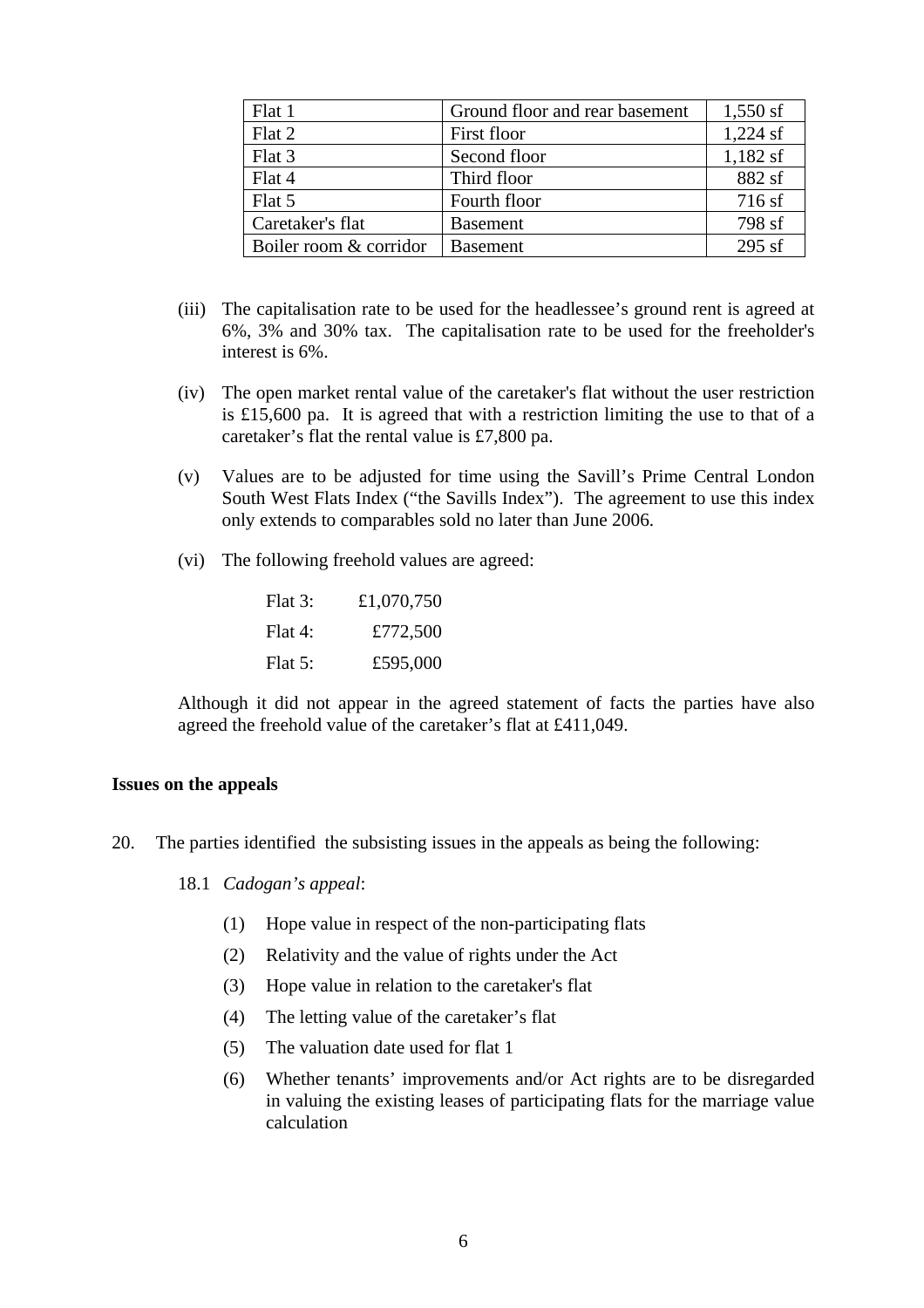- (7) The freehold value of flat 1
- (8) The freehold value of flat 2
- 18.2 *Nominee Purchaser's Appeal*
	- (9) The deferment rate
	- (10) The terms of the restrictive covenant as to user to be inserted in the transfer
	- (11) Valuation of flat 2: whether the s.42 notice given before the s.13 notice should be taken into account.

## **Issue (1): Hope value in respect of the non-participating flats**

21. The parties agreed that flats 3 and 4 are non-participating flats. There is no such agreement about flat 2 which is considered separately under issue (11) below. Our conclusion on that issue is that, for the purposes of Schedule 6 paragraph 3 of the 1993 Act, the tenant of flat 2 is a participating tenant.

22. The LVT considered the issue of hope value as a point of law, following the decision of this Tribunal in *Earl Cadogan v Sportelli* [2007] 1 EGLR 153, as subsequently upheld by the Court of Appeal ([2008] 1 WLR 2142). The LVT excluded hope value from valuations under Schedule 6 of the 1993 Act. The House of Lords ([2008] UKHL 71) reversed the decision of the Court of Appeal and held that, in valuing the freeholder's interest under Schedule 6 paragraph 3 of the 1993 Act, it is possible to take into account the hope of granting new leases of individual flats to non-participating tenants and thereby releasing marriage value. The House of Lords at paragraph 69 of *Sportelli* agreed with the Lands Tribunal's method of calculating hope value which the Tribunal said should be based upon a proportion of marriage value rather than an adjustment to the deferment rate. It is therefore necessary to consider whether there is any hope value attributable to the freehold interest in flats 3 and 4 but not in flat 2 which we find to be a participating tenant for these purposes.

## *Evidence*

23. Mr Jones said that hope value existed and he took it as 25% of the marriage value, namely the difference between the freehold vacant possession value of flats 3 and 4 and the sum of the freeholder's, intermediate landlord's and underlessees' current interests. He calculated the marriage value to be £241,219 and the hope value £60,305.

24. Mr Jones relied upon the sale of two major residential estates to support his figure of hope value. Firstly, he referred to the evidence of Mr Roland Cullum in *Bircham v Clarke* [2006] Lands Tribunal LRA/63/2005 (unreported), one of the conjoined *Sportelli* appeals. This showed that the Wellcome Trust had included 20% hope value in the price it paid to acquire the South Kensington Estate in 1995. This figure was accepted by the Tribunal.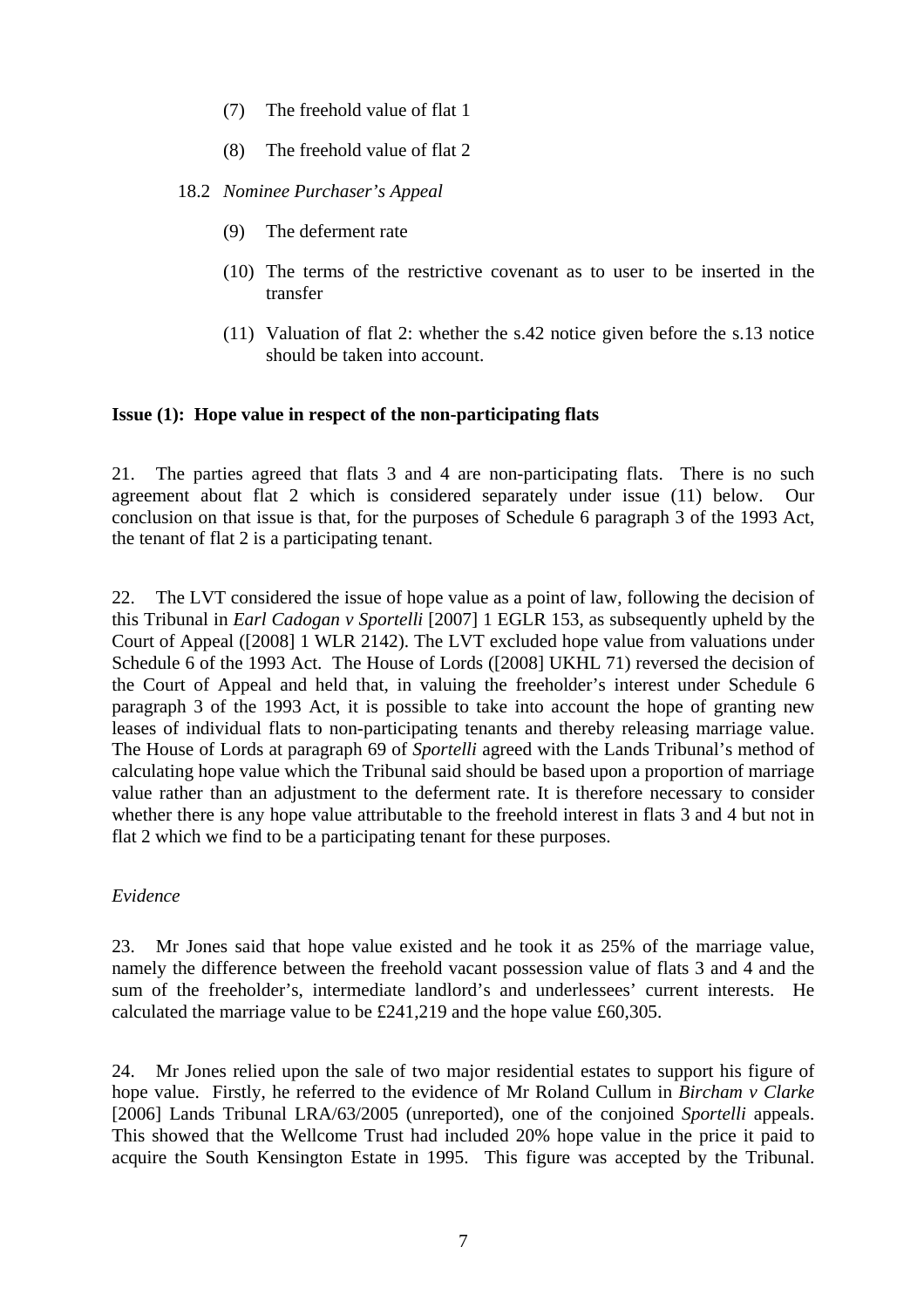Secondly, he referred to the sale of the Thurloe Estate in South Kensington in 2007 where his firm, Cluttons, had acted for an unsuccessful purchaser. That purchaser offered a price which included 30% hope value. On Cluttons' analysis the winning bid indicated hope value of approximately 50% of marriage value.

25. Mr Jones considered that there was every likelihood that the non-participating tenants would seek lease extensions "in the not too distant future". Purchasers of short leaseholds commonly required the vendor to submit a section 42 notice under the 1993 Act and he said that it was almost unheard of that a tenant would allow his lease to expire.

26. In cross-examination Mr Jones explained that he had increased his allowance for hope value by 5% to 25% to reflect the prospect that a purchaser of the freehold interest would be able to secure more than 50% of the marriage value in negotiations with the tenant. He said that there was no cap on the amount of marriage value that a freeholder could obtain in the no Act world and that it was a "potential goldmine" for a freeholder to deal with tenants who had no right to extend their lease.

27. Mr Jones accepted that the Lands Tribunal in *Chelsea Properties Limited v Earl Cadogan* [2007] Lands Tribunal LRA/69/2006 (unreported) did not accept the evidence of the sale of the South Kensington Estate. He also acknowledged that he had not been a party to the bid that Cluttons had prepared for the Thurloe Estate. In 2009 he had read the report that his colleague, Mr Glover, wrote to the client in 2006/07, recommending a purchase price. He was unable to verify the eventual sale price of £42 million, details of which he had obtained from another colleague, Mr Simon Scott-Barrett, who, he said, had "tracked the sale".

28. Mr Buchanan said that the decision of the House of Lords in *Sportelli* to allow hope value in respect of non-participating tenants was one of law and that hope value should only be allowed if there was evidence to support it. He was unaware of any such evidence in this appeal and he did not consider it appropriate to add any hope value.

29. He referred to this Tribunal's decision in *Chelsea Properties* where he gave evidence for the appellant tenant (although not on this point). That appeal was factually similar to the present appeal in several respects. It involved the grant of a new lease of a first floor flat at 70-72 Cadogan Square which was subject to a lease with an unexpired term of 18.7 years. The valuation date was 2 July 2004. The Tribunal, His Honour Judge Huskinson and N J Rose FRICS, found on the evidence that the respondent landlord had not proved the existence of any hope value in the landlord's reversion on the existing underlease.

30. Flat 4 was held on a lease with an unexpired term of more than 80 years so there would be no marriage value payable and no expectation of hope value. Flat 3 was sold to the current owners in 2005 by a tenant who was qualified to serve a section 42 notice. No such notice was served and the new owners, who themselves became qualifying tenants in 2007, had still not served one. Mr Buchanan concluded that they had no interest in extending the lease. He was aware of a number of short leases in Cadogan Square where tenants had neither claimed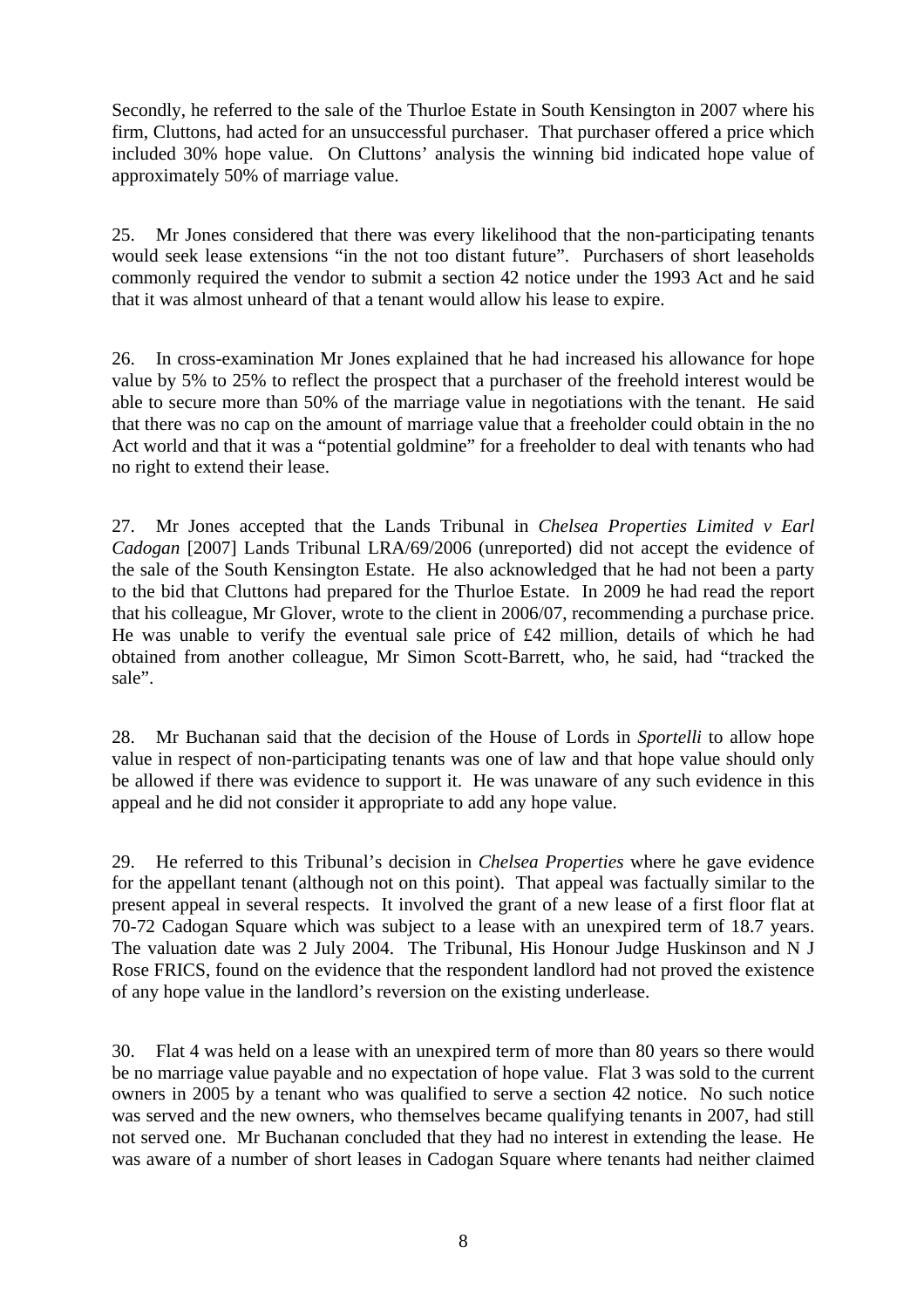a new lease nor joined in a collective enfranchisement and where they seemed intent on living out their days without making any such claim.

## *Discussion*

31. We begin our discussion of this aspect of hope value by considering whether there is likely to be any such value included in the price a purchaser would pay for the freehold interest in flat 4 which had an unexpired term of nearly 108 years at the valuation date.

32. We accept Mr Munro's submission that Mr Buchanan's reference to 80 years as a cutoff point is not relevant in the context of the assessment of hope value in this appeal. That cut-off point only applies to marriage value in respect of participating tenants in the Act world. But Mr Munro's submission that a tenant with a lease of 108 years unexpired would be interested in seeking a lease extension was an assertion which was not supported by any evidence from Mr Jones. Although he did not provide a separate calculation of the hope value attributable to flat 4, the amount of such hope value, even taken as 25% of the marriage value, would have been insignificantly small. We do not accept that the tenant of flat 4 would have been interested in extending his lease further and we make no allowance for hope value in respect of it.

33. Mr Buchanan assumes that because a section 42 notice was not served either before or after the current owners purchased flat 3 in 2005 they had no interest in extending the lease. We do not accept that conclusion. As Mr Munro pointed out, the benefits to a tenant consist of more than a share of the potential marriage value and comprise a "bundle of advantages to the tenant", some of which, such as the desire to retain one's home or to benefit fully from improvement expenditure, are likely to increase as the length of the term declines.

34. In *Blendcrown Limited v Church Commissioners for England* [2004] 1 EGLR 143 the Tribunal, P H Clarke FRICS, said at [77F]:

"I cannot accept Mr Maunder Taylor's view [*the expert for the nominee purchaser*] that, because he found no indication that non-participating tenants might wish to extend their leases and did not wish to participate in the collective enfranchisement, this shows the absence of hope value. What we must consider is the subjective view of a hypothetical purchaser. If Mr Maunder Taylor's approach is correct, it is unlikely that hope value could ever be attributed to the flats of non-participating tenants. The fact that a tenant does not wish to participate in acquiring the freehold or extend his lease at the time of collective enfranchisement does not mean that he (or his successor in title) will not be interested in paying for a lease extension at some time in the future."

Mr Buchanan essentially is making the same argument as Mr Maunder Taylor and we reject it for the same reasons as the Tribunal did in *Blendcrown*. The evidence suggests that it is rare for a tenant to allow a lease to run to term. No specific examples of such an event were given by Mr Buchanan, although he said he could "identify a number of cases in 1997 in Cadogan Place." In our opinion the hypothetical purchaser would consider it probable that the tenant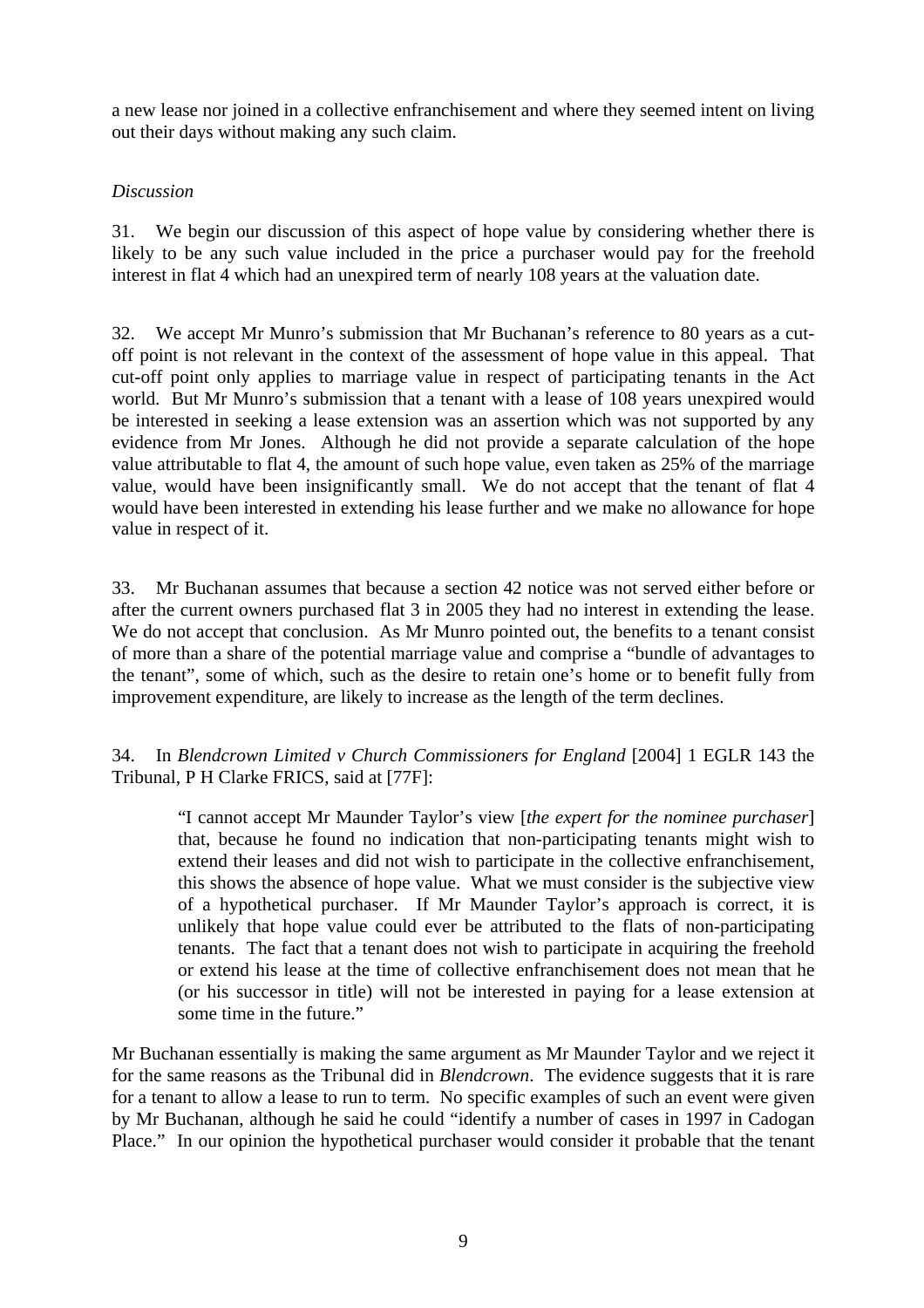of flat 3 would seek a lease extension before the expiry of the term in 2023 and would include hope value in his bid.

35. There is no dispute between the parties that, if hope value is to be allowed, it should be quantified by taking a percentage of the potential marriage value and not by adjusting the deferment rate. Mr Jourdan, on his alternative case, argues that any hope value should, in effect, lie between 5% (*Blendcrown*) and 10% (Miss Frances Joyce's evidence on behalf of Cadogan in *Chelsea Properties*) of the potential marriage value. Mr Munro seeks 25% of such marriage value as supported by the evidence of Mr Jones.

36. Mr Jones assumes that the landlord would be able to negotiate more than 50% of the marriage value and he adds 5% to his original figure of 20% to allow for this. We can see merit in this argument (although not necessarily the amounts) where the lease is very short; the marriage value will be reducing towards zero and the tenant will have an increasing incentive to protect his home and any capital investment that he has made in it. The landlord will be well placed, in the no Act world, to negotiate a high percentage of the (reducing) marriage value to make it worth his while to grant a lease extension rather than wait a short while for vacant possession. But we are not persuaded that that point, with 17.75 years of the lease unexpired, has been reached in this appeal.

37. In *31 Cadogan Square Freehold Limited v The Earl Cadogan* [2010] UKUT 321 (LC) the Lands Chamber, His Honour Judge Huskinson and A J Trott FRICS, described the characteristics of the hypothetical purchaser as willing (but not over-eager), diligent and reasonably behaved. The Tribunal concluded at [83] that "the hypothetical purchaser is prudent rather than rash". We agree with Mr Jourdan that no sensible and prudent purchaser of the freehold would expect to achieve more than 50% of the marriage value of flat 3. This conclusion is also consistent with the Tribunal's decision in *Lloyd-Jones v Church Commissioners* [1982] 1 EGLR 209 where the Member, W H Rees FRICS, accepted the evidence of Mr Hopper of Gerald Eve in relation to 57 settlements on the Grosvenor and Cadogan Estates under the no Act assumption under section 9 (1A) of the Leasehold Reform Act 1967. The parties in those settlements agreed that, on the sale of a freehold of a house to the tenant, the landlord and tenant would divide the marriage value equally.

38. In *Blendcrown* the Tribunal gave two reasons why a purchaser would include an element of hope value in the price. Firstly, the relatively short unexpired terms of the flats of 46.5 years. The Tribunal considered that there may well be problems of funding (mortgageability) in the future as the unexpired terms reduced, leading to requests for lease extensions. There was no evidence that mortgageability was a factor in this appeal and, indeed, we consider that the acquisition of flats in Cadogan Square will largely, if not exclusively, be non-mortgage dependent. Secondly, there was a significant number of nonparticipating flats (15 flats comprising 17.2% of the aggregate value) which the Tribunal said was sufficiently large to give the expectation that some would seek lease extensions in the future. In the present appeal there is only flat 3 (see below for our decision on the caretaker's flat and flat 2) so the hypothetical purchaser will not have the comfort of expecting at least some of the tenants to seek lease extensions; instead he is faced with an "all or nothing" position.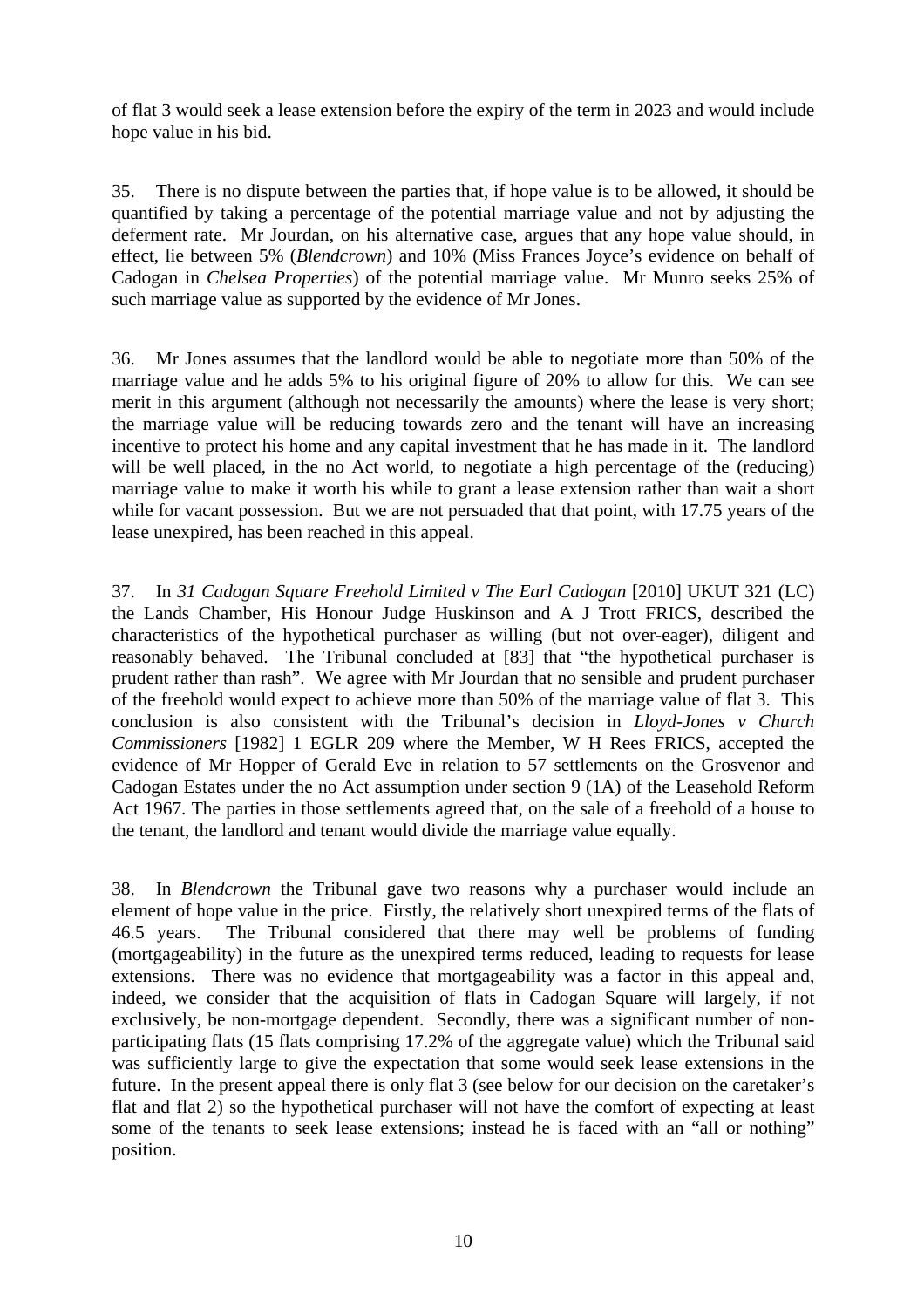39. The Tribunal in *Blendcrown* described hope value as speculative, uncertain and incapable of precise assessment. It must, therefore, be a matter of valuation judgment in each instance. Such judgment should be informed by evidence wherever possible. Mr Jones relies upon the sales of the South Kensington and Thurloe Estates. But that evidence is hearsay and is untested in this appeal. Mr Jones relies upon the evidence of Mr Cullum regarding the former sale. That evidence was not accepted in *Chelsea Properties* and we were given very few details about it. No supporting documents were produced. The evidence of the latter sale was even less substantial. It comprised solely of Mr Jones's recollection of reading, eighteen months ago, an analysis of the sale by one of his colleagues. We place little weight on either sale.

40. The only assistance as to the amount of hope value given to us by the Nominee Purchaser, bearing in mind Mr Buchanan's view (which we have rejected) that no allowance for hope value should be made, comes from *Blendcrown* (5% of marriage value) and *Chelsea Properties* (10%). Mr Munro referred us to *In re Shulem B Association Ltd's Appeal* [2001] 1 EGLR 105 (15%) and Mr Jones referred us to *Bircham* (20%).

41. We have already distinguished the facts of *Blendcrown*. The use of 10% by Miss Joyce (acting for the landlord) in *Chelsea Properties* was not based upon evidence. The Tribunal said at  $[62(1)]$  that:

"She accepted that the 10% figure that she had used was a 'spot figure' and that she had adopted that figure 'to see what happens – it seemed a possibility and it seemed to make sense"

In that appeal the Tribunal concluded that the landlord had not proved the existence of any hope value in the value of the landlord's reversion on the existing underlease. We obtain no assistance from Miss Joyce's evidence in *Chelsea Properties*.

42. *Shulem B* was concerned, inter alia, with the hope value to be attributed to a flat owned by a single non-participating tenant with an unexpired lease term of 60.75 years in a block of four purpose-built maisonettes. The nominee purchaser did not respond to the appeal and the only valuation evidence on the point was given by Mr Eric F Shapiro FRICS whose evidence was based largely upon the sale in 1994 of a ground rent estate of 34 maisonettes in Loughton, Essex. Mr Shapiro's analysis of that sale, accepted by the Tribunal, showed that the average price paid for the 27 leases that had not been extended included hope value that represented 13.81% of the marriage value. The Tribunal found that a purchaser would have paid 15% of marriage value for the non-participating flat. We distinguish the present appeal from *Shulem B* on four grounds. Firstly, there was no respondent and the evidence was not tested under cross-examination by the nominee purchaser. Secondly, the unexpired term, at 60.75 years, was very much longer than the 17.75 years in this appeal. Thirdly, the sale of the Loughton Estate took place shortly after the 1993 Act was enacted and, as the Tribunal recorded Mr Shapiro's evidence at [107J]:

"the level of premium that would be determined or agreed was therefore uncertain, as was the level of potential activity."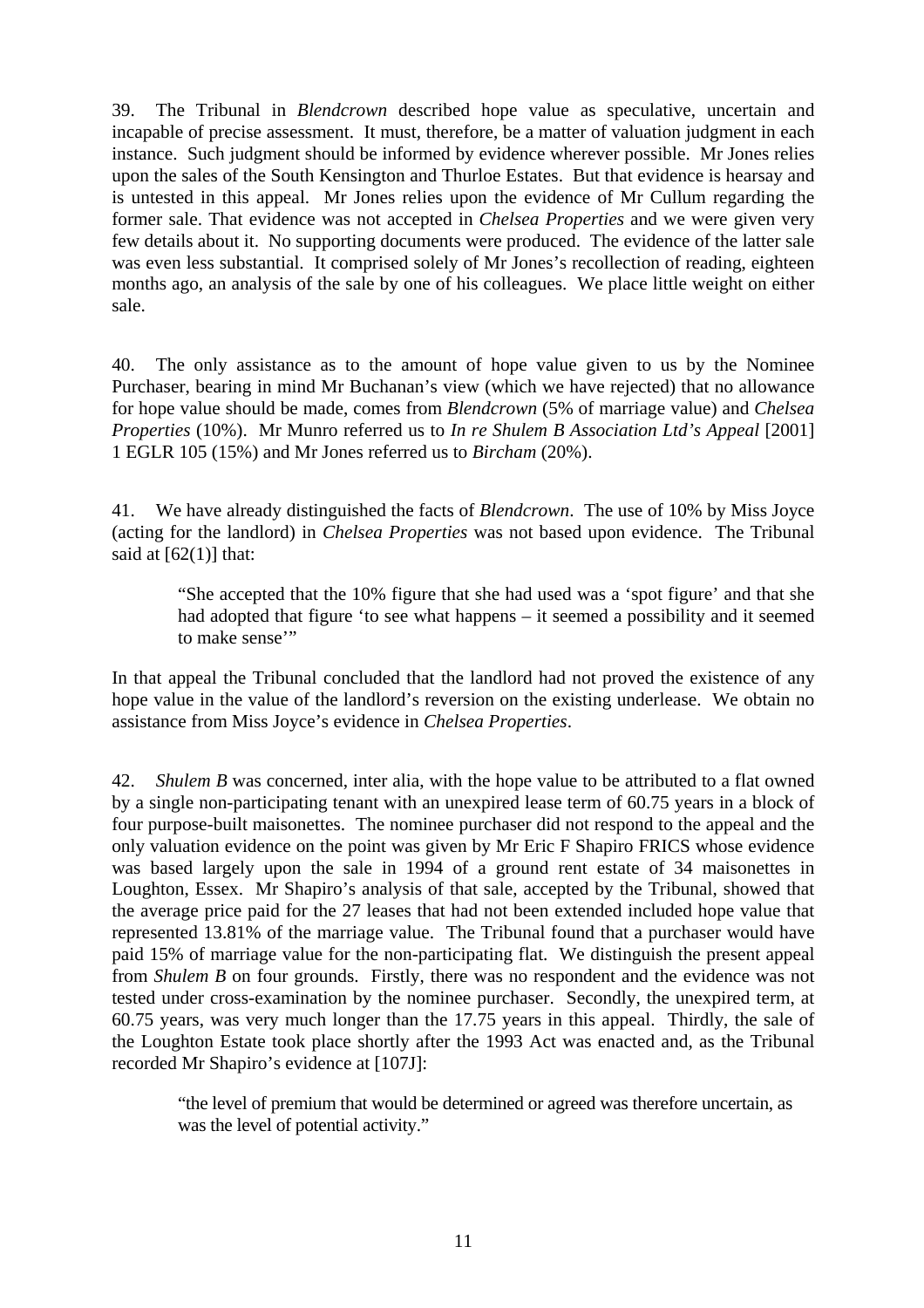Fourthly, Mr Shapiro's analysis was dependent upon the adoption of a deferment rate of 9%. A different result would have obtained had the 5% *Sportelli* rate been used. We do not find the facts or the decision of *Shulem B* to be of assistance in this appeal.

43. *Bircham* was uncontested by the nominee purchaser and was heard under the written representations procedure. We do not place weight upon it.

44. Several of these cases were considered by the Tribunal, the President and P R Francis FRICS, in *Culley v Daejan Properties Limited* [2009] UKUT 168 (LC). The Tribunal said at [62]:

"Considerable care needs to be exercised before any weight is attached to specific percentages adopted in other cases both for the reasons expressed by the Member in *Blendcrown* …and because, in the light of *Sportelli*, the correct approach now is to approach hope value and the deferment rate quite separately…

There are in our judgment two particular valuation matters to be borne in mind in the determination of hope value. Firstly, it is likely to be greater if the proportion of non-participating flats is relatively large. Secondly, it will be lower if the unexpired terms are particularly long."

The Tribunal went on to assess hope value at 10% of marriage value.

## *Conclusion*

- 45. Our analysis leads us to the following conclusions about hope value:
	- (i) A purchaser of the freehold reversion at the valuation date would think it probable that the tenant of flat 3 (or his successor) would seek to extend the lease before the expiry of the term.
	- (ii) But there is no certainty that the tenant of flat 3 would seek to extend the lease or, if he did decide to do so, when this would take place. The fact that the tenant did not participate in the collective enfranchisement and had not served a section 42 notice by the valuation date suggests that no such action was imminent. In *Sportelli*, Lord Neuberger considered this to be a relevant factor. He said at [107]:

"Where a non-participating tenant has served such a [section 42] notice, the hope value attributable to his flat may well be increased because he has made it clear that he is interested in acquiring a new lease of his flat."

(iii) The purchaser is mainly concerned with the possibility of sharing in the marriage value. This declines at an increasing rate as the lease shortens. The longer the tenant delays in seeking to extend his lease the more the marriage value, and with it the hope value, will diminish. The purchaser is at risk of a loss if he were to pay a significant proportion of the marriage value as hope value. Mr Munro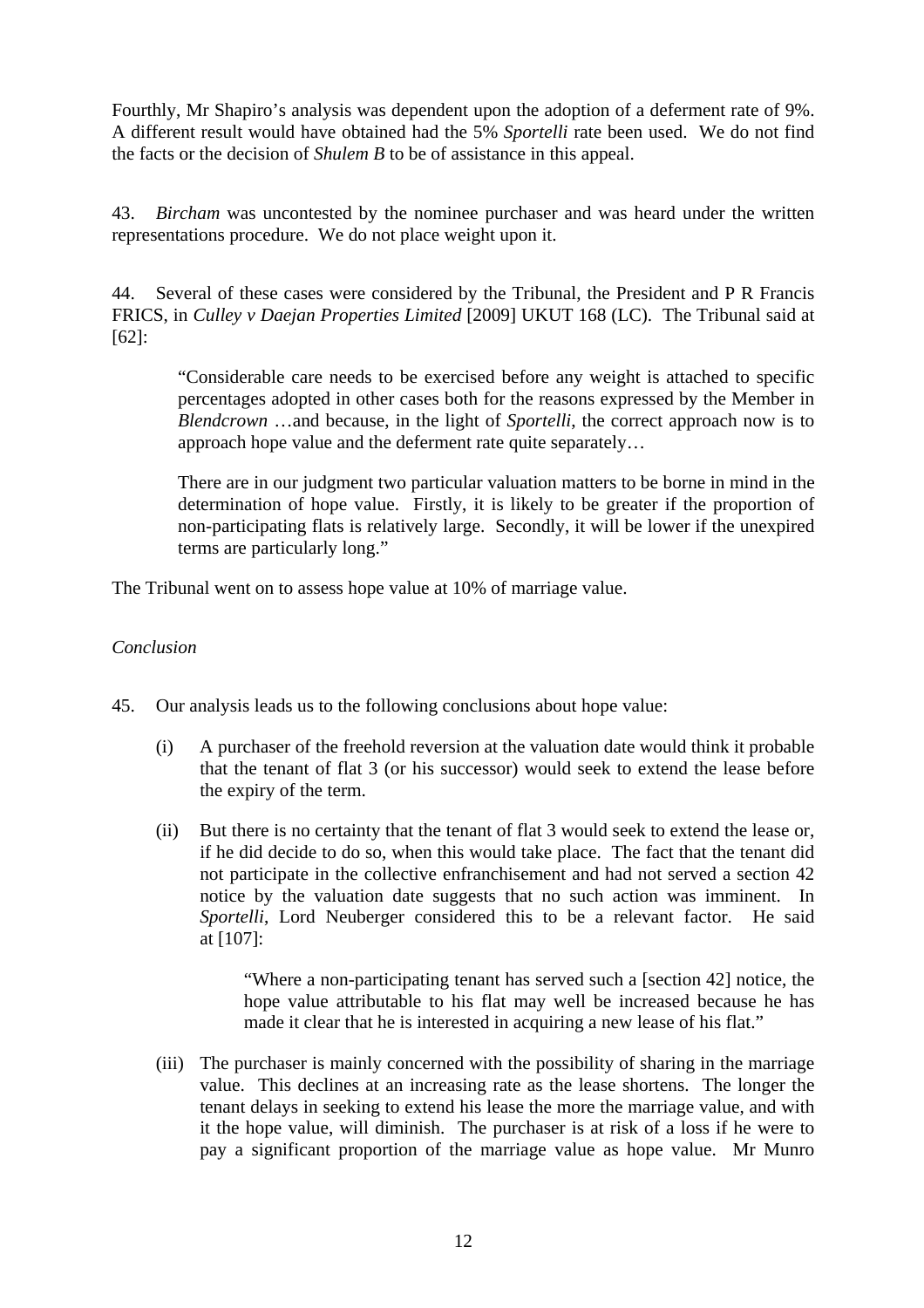disputed Mr Jourdan's submission that if a purchaser paid hope value for the freehold interest in a flat with an unexpired lease term of 17.75 years he would lose a substantial amount of money if the tenant did not seek to extend his lease until much later. Mr Munro argued that the freeholder's interest would benefit from the *Sportelli* real rate of capital growth of 2% in any event which would in turn lead to an increase in marriage value for any given length of unexpired term.

- (iv) Whilst we accept that long term growth in capital values may reduce the rate at which the marriage value declines and would thus have a buffering effect against the loss over time of the money paid in hope value by the purchaser, the marriage value will eventually, and inevitably, disappear. The purchaser will lose all the money that he paid as hope value if the tenant does not proceed with a lease extension. Any increase in capital values in the meantime will not prevent or lessen the actual loss of the hope value paid at the valuation date. As the Tribunal said in *Blendcrown* such hope value is speculative and not susceptible to objective assessment. Its payment is, in a sense, a gamble and the stake can be lost either in whole or in part.
- (v) The tenant is not solely concerned about marriage value. Other factors influence his decision about whether and when to seek a lease extension. Generally, those factors will encourage him to do so.
- (vi) The purchaser is considering the prospect of a single tenant seeking to extend his lease. There is no opportunity to spread the risk across a large number of nonparticipating tenants.

The combined effect of these factors suggests that a purchaser will be particularly cautious about attributing significant hope value to the prospect of the tenant of flat 3 seeking to extend his lease in the near future. Under these circumstances we conclude that such a purchaser would only make a small allowance to reflect such limited hope value. We assess this allowance at 5% of the potential marriage value. Our valuation is given in Appendix 3 and the amount of hope value for flat 3 is determined in the sum of £9,863.

## **Issue (2): Relativity and the value of rights under the Act**

## *Evidence*

46. The LVT accepted Mr Buchanan's view that the appropriate method to assess the relativity of an existing lease was to make a percentage deduction (said by the LVT to be "at least 10%") from the market value of the lease to allow for the benefit of 1993 Act rights.

47. Mr Jones did not favour this method of assessing the benefit of the Act, describing it as pure conjecture that was not supported by any market evidence. Market transactions in the Act world were tainted and unreliable evidence (as the Lands Tribunal had found in both *Arbib v Earl Cadogan* [2005] 3 EGLR 139 and *Sportelli*). The LVT had used an arbitrary 10% to adjust the Act world evidence of short lease sales used by Mr Buchanan and had arrived at a relativity of 59.1% for flat 1 and 55.1% for flat 2. They had then wrongly said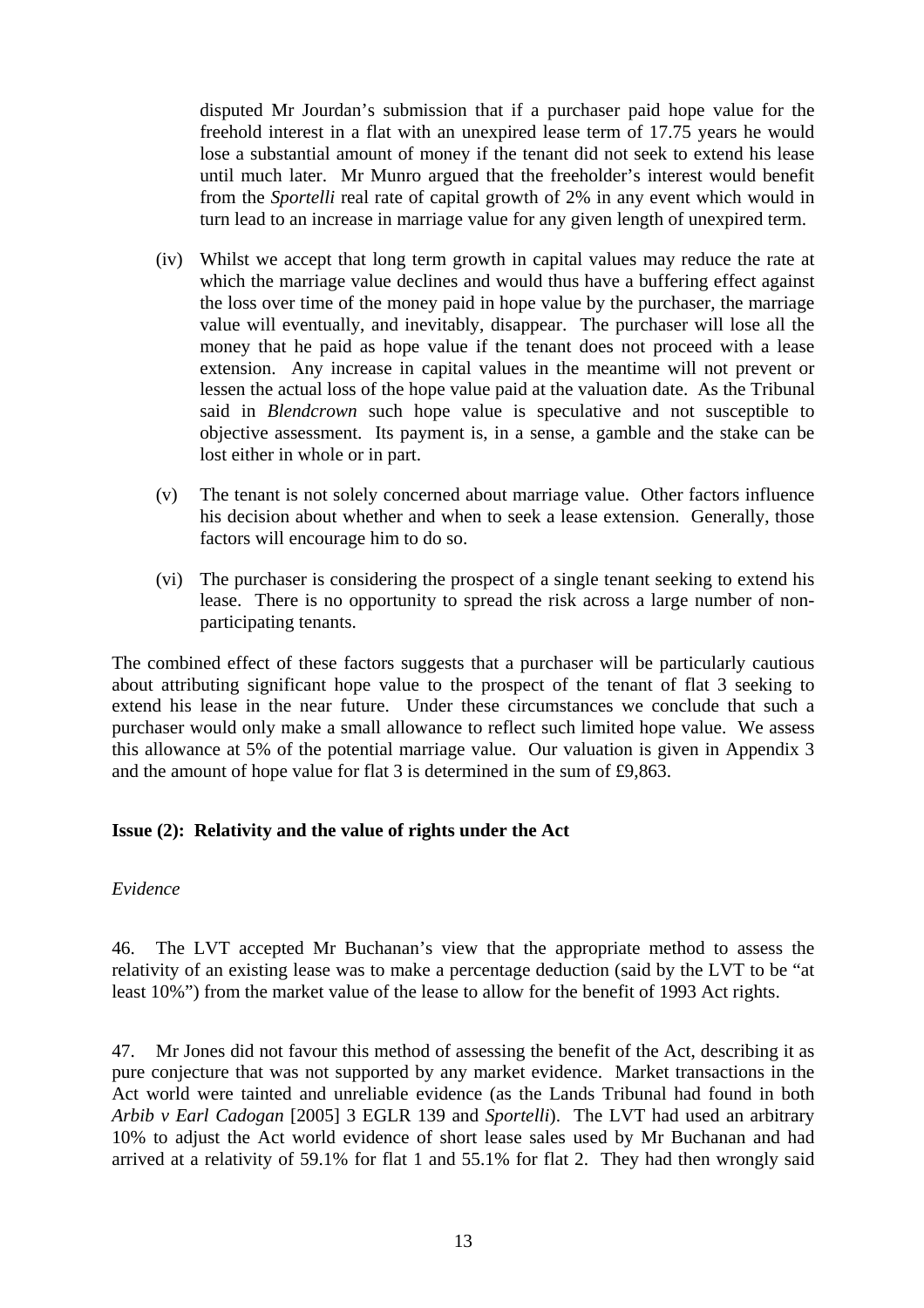that Mr Jones's method (which gave a relativity of 38%) was a "useful check". There was no consistency in the percentage adopted by the LVT when adjusting for the benefit of rights under the Act and no evidential basis for adopting any particular figure. He noted that in *Chelsea Properties*, a case involving a lease with 18.7 years unexpired, Mr Buchanan had also argued for a deduction of 10% to represent the benefit of the Act. The Lands Tribunal rejected that figure and adopted 15% instead.

48. Mr Jones preferred to rely upon published graphs of relativity. There were several such graphs in existence and these were summarised in an RICS Research Report entitled "Leasehold Reform: Graphs of Relativity" published in October 2009. Mr Jones was a member of the RICS Working Group that produced the report.

49. Mr Jones relied upon three of the graphs of relativity. Firstly, he used the John D Wood/Gerald Eve (1996) graph. This was based on open market sales of non-enfranchisable leases on the Grosvenor and Cadogan Estates before the enactment of the 1993 Act and settlements reached in relation to claims on the Grosvenor and Belgravia Estates, most of which pre-dated the 1993 Act. Mr Jones considered this to be the most reliable indicator of no Act world values in this location. He supported this with the Savills (1992) graph, a graph showing relativities in the no Act world that was produced in a Research Report entitled "The Impact of Leasehold Reform on the Central London Residential Market" in summer 1992. Finally, he referred to the graph first produced in 2001 by W A Ellis and based on data from the mid 1980s onwards. The graph was based upon local market knowledge and the firm's experience of managing the Trevor Estate which lies on the northern boundary of the Cadogan Estate.

50. Mr Jones said that the relativities derived from these graphs were based on historic evidence at a time when the deferment rate used to calculate the value of the freeholder's reversion in prime central London was 6%. Following a number of Lands Tribunal decisions including, most significantly, *Sportelli*, the appropriate deferment rate for flats in prime central London was now 5%. This had increased the price payable for collective enfranchisement and lease extensions such that the value of short and medium term leasehold interests had declined. The three graphs upon which he relied therefore "somewhat overstated" the relativities that were appropriate.

51. The relativities indicated by the three graphs were:

| (i) | John D Wood/Gerald Eve (1996) | 39.4% |
|-----|-------------------------------|-------|
|     | $(ii)$ Savills (1992)         | 40.5% |

(iii) W A Ellis (2001) 34.0%

52. Mr Jones concluded, in the light of the reduced deferment rate referred to above, that the appropriate relativity to use in respect of the existing leases in this appeal was 38%.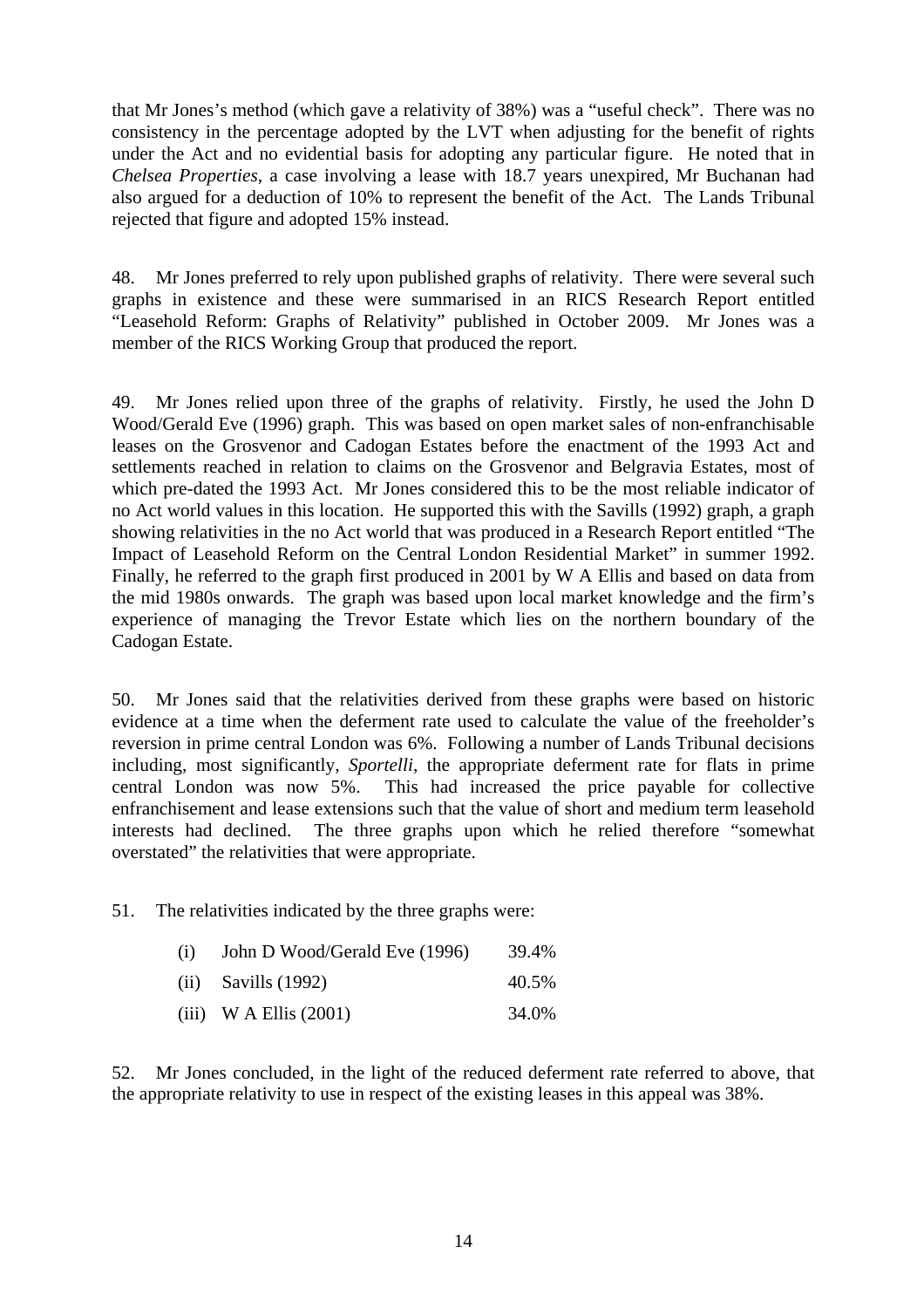53. As a cross-check Mr Jones relied upon the sale of the short leasehold of flat 1 at No.38 in March 2004 for £792,500. The lease then had 18.5 years unexpired. He indexed this price to the valuation date to produce a value of £820,734. Using Mr Buchanan's method he made a deduction in respect of the benefit of the Act which Mr Jones said was "at least 20%". This indicated a no Act world value of £656,587. Comparing this to his freehold valuation of flat 1 at £1,513,000 gave a relativity, when adjusted for the unexpired term of 17.75 years at the valuation date, of 41.6%. He said that the 2004 sale was at a time when the deferment rate was still 6% and that therefore the result gave "good support" for the relativity of 38%.

54. Finally, Mr Jones referred to market evidence of no Act world values. This comprised the sale of an unenfranchisable 10 year lease in 2-4 Hans Crescent (on the Cadogan Estate) for £1 million in June 2006. Mr Jones estimated the freehold value of the property at that time to be £13.6m (based upon the sale of 20 Hans Crescent in September 2006 for £13.4m). This gave a relativity of 7.35% for the 10 year lease compared with a range of 25% to 36% as shown in the "graph of graphs". Mr Jones concluded that this confirmed that the Gerald Eve graph did not underestimate relativity in this location and that actual no Act world relativities might be lower than indicated by any of the graphs.

55. Mr Buchanan said that "it has become common practice, and it is my standard practice" to value a lease without rights under the Act by using evidence of open market sales of short leases with the benefit of rights under the Act and deducting an allowance for those rights. In this appeal he considered that the appropriate deduction was 10%. He acknowledged the difficulties of the method but felt that there were greater difficulties associated with the use of graphs.

56. He said that the John D Wood/Gerald Eve graph was prepared in 1996 when the market was different to that at the valuation date. John D Wood had dissociated itself from the graph because it now considered it to be unreliable.

57. Mr Buchanan considered Lands Tribunal decisions in which it had adopted his method of deducting a percentage to reflect the benefit of the Act. He noted that in *Nailrile v Earl Cadogan* [2009] RVR 95 the Lands Tribunal had made a deduction of 7.5% (for a lease with an onerous ground rent) in respect of an unexpired term of 44 years. He expected the discount for rights to be higher where the unexpired term was between 30 to 40 years because marriage value was then at its greatest. Mr Buchanan also referred to *Chelsea Properties* in which the Lands Tribunal made a deduction of 15% for the benefit of rights.

58. There was no shortage of market evidence and Mr Buchanan said that both extended and existing lease values should be the exclusive product of comparable market sales. His witness statement continued:

"The values which are produced should not then be trumped by settlements or graphs based on the opinions of valuers at some time in the distant past."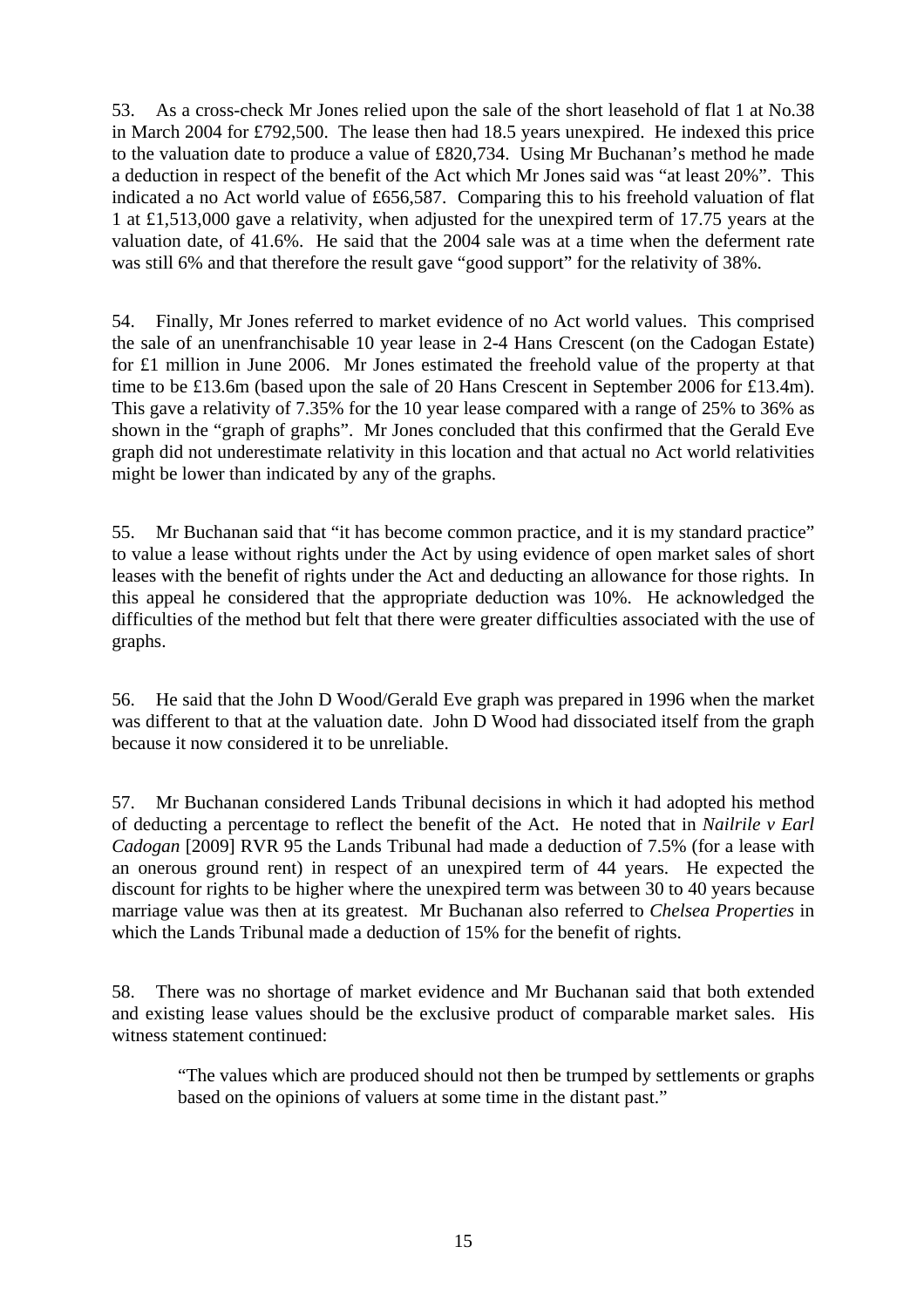59. He supported his conclusions on relativity by reference to two leasehold sales at 29 Eaton Square, referred to as the "well matched pair". One was the sale of a 20 year unenfranchisable lease and the other was the sale of a 75 year long lease. Mr Buchanan said that the analysis of the sales showed that the 20 year lease had a relativity of between 68% and 72%.

## *Discussion*

60. It is first necessary to consider the scope of this issue in this appeal. Relativity is relevant to calculating the marriage value in respect of participating tenants (flats 1 and 5) and when considering hope value in respect of non-participating flats (flat 3). The Nominee Purchaser submits that flat 2 should be valued in the same way as flat 1 and therefore contends that the section 42 notice at flat 2 should be taken into account. For the reasons given in our conclusions on issue (11) below we consider that flat 2 is a non-participating tenant for the purposes of Schedule 6 paragraph 4 of the 1993 Act but is a participating tenant for the purposes of Schedule 6 paragraph 3. The issue of relativity is therefore not relevant to this flat and we do not consider it further in this context.

61. We begin our analysis of the evidence by rejecting the LVT's view that the 38% relativity used by Mr Jones was "a useful check" against the results obtained by Mr Buchanan. In his final valuation Mr Buchanan's method produces relativities of 56%, 55% and 53% for the short leasehold interests in flats 1, 2 and 5 at No.38 respectively. A relativity of 38% cannot sensibly be considered to be a useful check of a relativity which is nearly half as much again. The methods used by the two experts in this appeal give very different results and, in our opinion, neither one lends support to the other.

62. Since the decisions in *Arrowdell Ltd v Coniston Court (North) Hove Ltd [2007] RVR 39* and *Nailrile* the RICS Research Report into Graphs of Relativity has been published. This gives brief details of how those graphs were prepared and was supplemented at the hearing by more detailed evidence about their history and construction. We are mainly concerned with three such graphs; the John D Wood/Gerald Eve (1996) graph, the Savills (1992) graph and the W A Ellis (2001) graph. The Nominee Purchaser directed cogent criticisms at these graphs. The 1996 graph is heavily dependent on houses (more than 90% of the data) and relies upon settlements (and opinion) rather than transactions. John D Wood & Co, the coauthor of the graph, withdrew their support for it in 2000. Less than 1% of the data that supports the 1992 graph comprises leases with less than 20 years to run, ie less than 10 leaseholds out of 1,000. In our opinion that is a weak foundation upon which to build general conclusions about the relativity of short leaseholds under 20 years. The 2001 graph gives anomalously low figures for leaseholds with unexpired terms of less than 20 years when compared with the other graphs considered by the RICS. Although it is based on 200 transactions during the mid 1980s, all of these were house sales.

63. While we recognise the limitations of the graphs' source data when applied to the facts of this appeal, such data is nevertheless the only contemporary evidence of (in some cases) transactions that took place in the no Act world and which therefore exclude the benefits of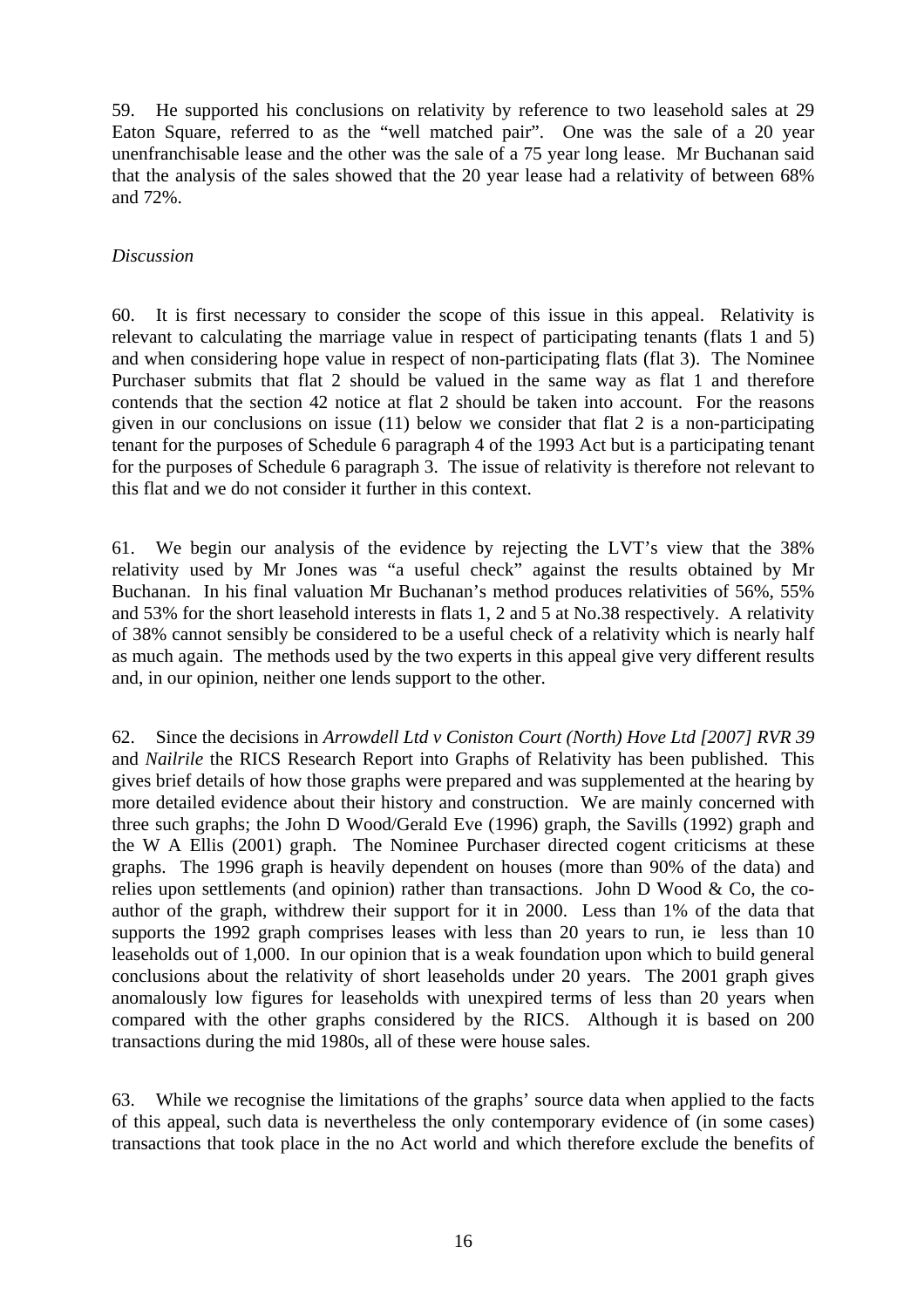the Act. The experience of experts in recent years has necessarily been gained in the Act world, and reflects the market's views in hypothesising the absence of the benefits of the Act rather than direct no Act world evidence of transactions. Nevertheless Mr Buchanan supported his conclusions by reference to two transactions in Eaton Square ("the wellmatched pair"). During cross-examination Mr Buchanan said that his knowledge of these transactions was based upon the evidence of a witness, Mr Robertson, who appeared before the LVT in a case involving 26 Bourne Street and who Mr Buchanan then contacted. Mr Buchanan accepted that the LVT in that case had not accepted the evidence of this pair of transactions and he agreed that he should have qualified his evidence in the light of the LVT's conclusions. Mr Jourdan submitted that the 26 Bourne Street case may have had factors that do not apply to Eaton Square but if there were any they were not identified to us. We accept Mr Munro's submission that Mr Buchanan effectively abandoned reliance upon the sales in Eaton Square and we give them no weight.

64. For his part Mr Jones introduced evidence of no Act world values in the form of the sale of an unenfranchisable 10 year lease at 2-4 Hans Crescent. He compared this with the freehold value of the property, derived from the sale of a comparable at 20 Hans Crescent, to give a relativity of 7.35%. Mr Buchanan gave a detailed criticism of the comparison between these two properties which we find to be persuasive and we do not find the transactions in Hans Crescent to be of assistance in this appeal.

65. The alternative approach to the use of graphs, and the one used by Mr Buchanan and favoured by the LVT, is to ascertain the existing leasehold value in the Act world (derived from comparables) and then to make a percentage adjustment to reflect the benefits of the Act. Mr Munro rejected the method, and Mr Buchanan's adoption of a 10% discount, as being arbitrary.

66. The Tribunal has been faced many times in recent years with similar arguments about relativity. The hope expressed by the Tribunal in *Arrowdell* that it might be possible for the RICS to produce standard graphs on the basis of a survey of assessments made by experienced valuers addressing themselves properly to the hypothetical no Act world remains unfulfilled. The members of the RICS Working Group formed to consider whether such definitive graphs could be prepared were unable to reach a consensus. The problem seems to be intractable.

67. In both *Arrowdell* and *Nailrile* the Tribunal did the best it could with evidence of transactions, even though such transactions took place in the Act world. It also had regard to graphs of relativity. These two leading cases did not opt for one approach in preference to the other; they considered all the available evidence. The difference between the present appeal and *Nailrile*, which involved an exhaustive analysis of several approaches to assessing relativity, is that in *Nailrile* the various approaches gave broadly similar results; the use of graphs gave a relativity of just over 69% and the use of a percentage adjustment gave answers varying from approximately 71% to 75% (the analysis being complicated by the existence of onerous ground rents). But in the present appeal the two methods produce significantly different answers; 38% (graph) and 53% to 56% (percentage adjustment). They cannot both be right.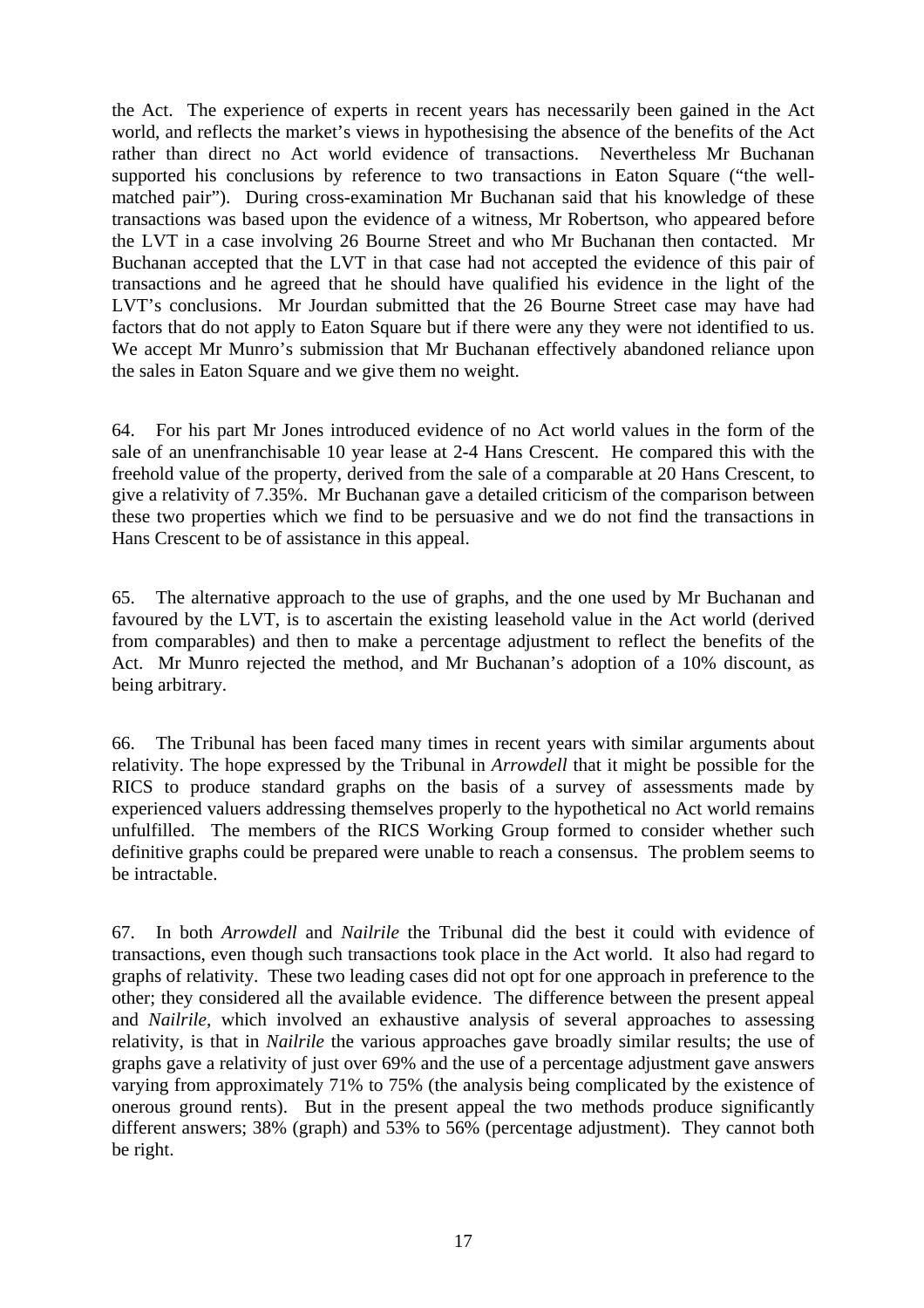68. A relativity of 55% for a lease with an unexpired term of 17.75 years is approximately the figure that is shown in Savills 2002 enfranchisable graph, ie before the benefits of the Act are deducted. Mr Buchanan accepted that elsewhere his colleagues at Knight Frank had adopted lower figures of relativity for short leaseholds based upon the use of graphs and upon settlement evidence. In *31 Cadogan Square Freehold Limited* the valuation experts were also partners at Cluttons (Mr Simon Scott-Barrett for Earl Cadogan) and Knight Frank (Mr Robert Orr-Ewing for the nominee purchaser). In that appeal the experts agreed that the relativity for 31 Cadogan Square (for a lease with 15.56 years unexpired) was 37% and for 37 Cadogan Square (for a lease with 16.07 years unexpired) was 38.5%. The fact that Mr Buchanan has adopted a much higher relativity for a lease with an unexpired term of 17.75 years does not make him wrong but it does, in our opinion, invite careful scrutiny of his approach.

69. In his final valuation Mr Buchanan adopts the LVT's determination of £697,683 (excluding improvements and Act rights) as the value of the short leasehold interest in flat 1 at No.38. That valuation is based upon the sale of that flat in March 2004 for £792,500.

70. We agree that this sale is good evidence of the value of flat 1 at No.38. Adjusting the sale price to the relevant date (June 2005) using the Savills Index gives a figure of £820,734 which must be further adjusted for the length of the lease and to exclude the value of improvements. When the leasehold interest in the flat was sold in March 2004 it had 19 years unexpired. At the relevant date in June 2005 it had 17.75 years unexpired. Using the Savills enfranchisable graph the reduction in value between the two lease lengths is 3.2% which gives a value adjusted for lease length of £794,471. The improvements to the flat were old (1980) and limited in scope and we consider Mr Buchanan's allowance of 5% to be reasonable. This gives an unimproved value at the relevant date, adjusted for lease length, of £754,747 including Act rights (£487 psf using the agreed floor area of 1,550 sf).

71. Mr Buchanan also relies upon the sale of two other ground/lower ground floor flats at No.23 and No.50, both of which were unimproved. No.23 had an unexpired term of 19 years and was sold in April 2004 for £988,500 (£492 psf). It is better located on the Square than No.38 and has a superior entrance but it lacks a garden. We consider that these factors are value neutral when considered together. Adjusting for time and lease length gives a value of £986,781 including Act rights (£491 psf).

72. There were three sales of the ground/lower ground flat at No.50 and Mr Buchanan relies upon the first such sale in May 2002 when the property was still unimproved. The lease had an unexpired term of 20.8 years and was sold for £905,000 (£471 psf). This flat is better positioned in the centre of the Square, for which we adjust by 5%, and, when further adjusted for time and lease length, gives a value of £818,682 (£426 psf) including Act rights.

73. Giving most weight (60%) to the sale of flat 1 at No.38 and equal weight (20%) to each of the other two comparables gives a rounded value for the existing lease at flat 1 at No.38, including Act rights, of £737,000 (£475 psf) as at the relevant date.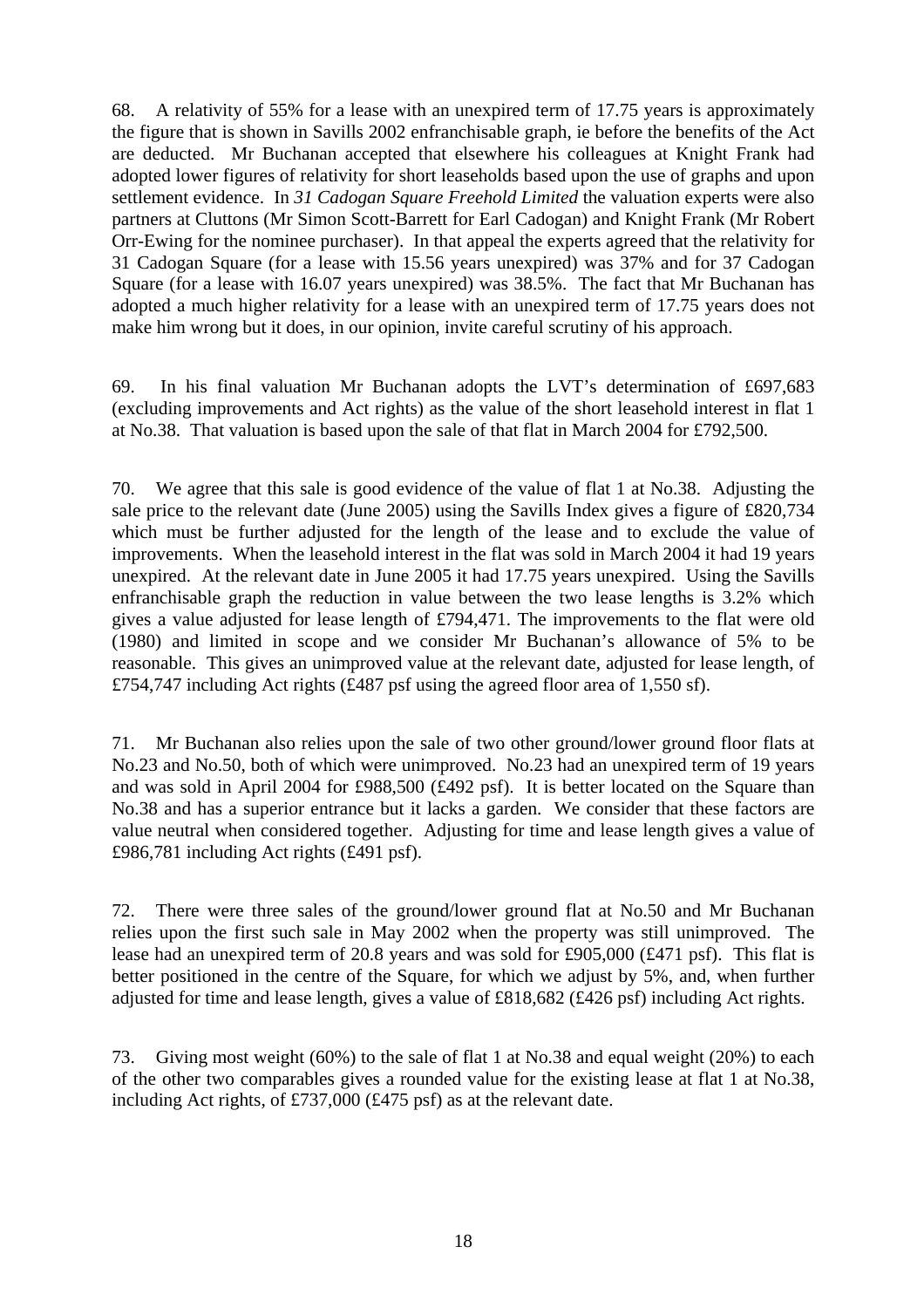74. Relativity is also relevant in the valuation of the existing leasehold interest of the participating tenant at flat 5. Mr Jones takes the relativity at 38% of the agreed freehold value of £595,000 to give £226,100. Mr Buchanan gave no oral evidence to us about the value of the existing leasehold interest in flat 5. His evidence was confined to the existing leasehold interests of flats 1 and 2. Mr Buchanan adopts the figure of £352,809 (including Act rights) determined by the LVT. In the light of the Court of Appeal decision in *McHale v Earl Cadogan* [2010] EWCA Civ 1471 Mr Buchanan now deducts 10% from that figure to reflect the benefit of the Act, giving a net of rights value of £317,528 and a relativity of 53%.

75. In its decision the LVT says that it accepted four comparables used by Mr Buchanan at Nos.15, 17, 30 and 42, although it preferred Mr Jones's adjustments which gave a higher average rate of £492.75 psf. None of this evidence was heard or tested by or before us. But Mr Buchanan includes in Schedule 3 to his witness statement summarised details of the four comparables that he used before the LVT to calculate the value of the existing lease at flat 5 as well as copies of sales/auction particulars. Unfortunately Mr Buchanan does not provide a correct summary of the transaction at No.17. In his Schedule 3 he describes the sale as that of "4<sup>th</sup>/5<sup>th</sup> floor flat, 12 Cadogan Square" and says that it was sold on 15 December 2005 for £415,000. The area is given as 1,460 sf. The LVT refer at one point in its decision to "Flat 12 at No.17" and at another to "Flat 12 at No.12". Mr Buchanan provides sales particulars of flat 12 at No.17 at tab 13 of his Schedule 3. Those details describe a flat with an area of 786 sf. It appears that Mr Buchanan has referred to the wrong flat in his summary and we therefore do not have accurate details of its sale price or date of sale. Nor do we have any details of improvements to these flats other than what appears in the sales particulars. From these it is clear that flat 5 at No.15 was unmodernised while flat A at No.30 and flat 4 at No.42 are not described as modernised or improved. The LVT made no deduction for improvements.

76. We have adjusted the sale prices for the three flats for which we have details for time (Savills Index), lease length (Savills enfranchisable graph), position on the Square (add 5% to the value of No.30 which is off Square) and other known factors (deduct 5% from the value of No.42 which has a roof terrace). The results are summarised below (with the equivalent LVT values shown in brackets):

| Flat 5 at No.15: | £501 psf $(\text{\pounds}527 \text{ psf})$ |
|------------------|--------------------------------------------|
| Flat A at No.30: | £407 psf $(\text{\pounds}397 \text{ psf})$ |
| Flat 4 at No.42: | £488 psf $(E536 \text{ psf})$              |
| Average:         | £465 psf $(£487$ psf)                      |

On the limited information that we have available, and acknowledging that neither expert was cross-examined on the evidence, we consider that the unimproved existing leasehold value of flat 5, including Act rights, was £335,000 (£468 psf) as at the valuation date in June 2005.

77. The freehold values of flats 1 and 5 at No.38 are £1,370,000 (see issue (7) below) and £595,000 (agreed by the parties) respectively. We have determined the existing leasehold values of the two flats, including Act rights, as £737,000 and £335,000 respectively. The relativity, including Act rights, of the flats is therefore 53.8% for flat 1 and 56.3% for flat 5.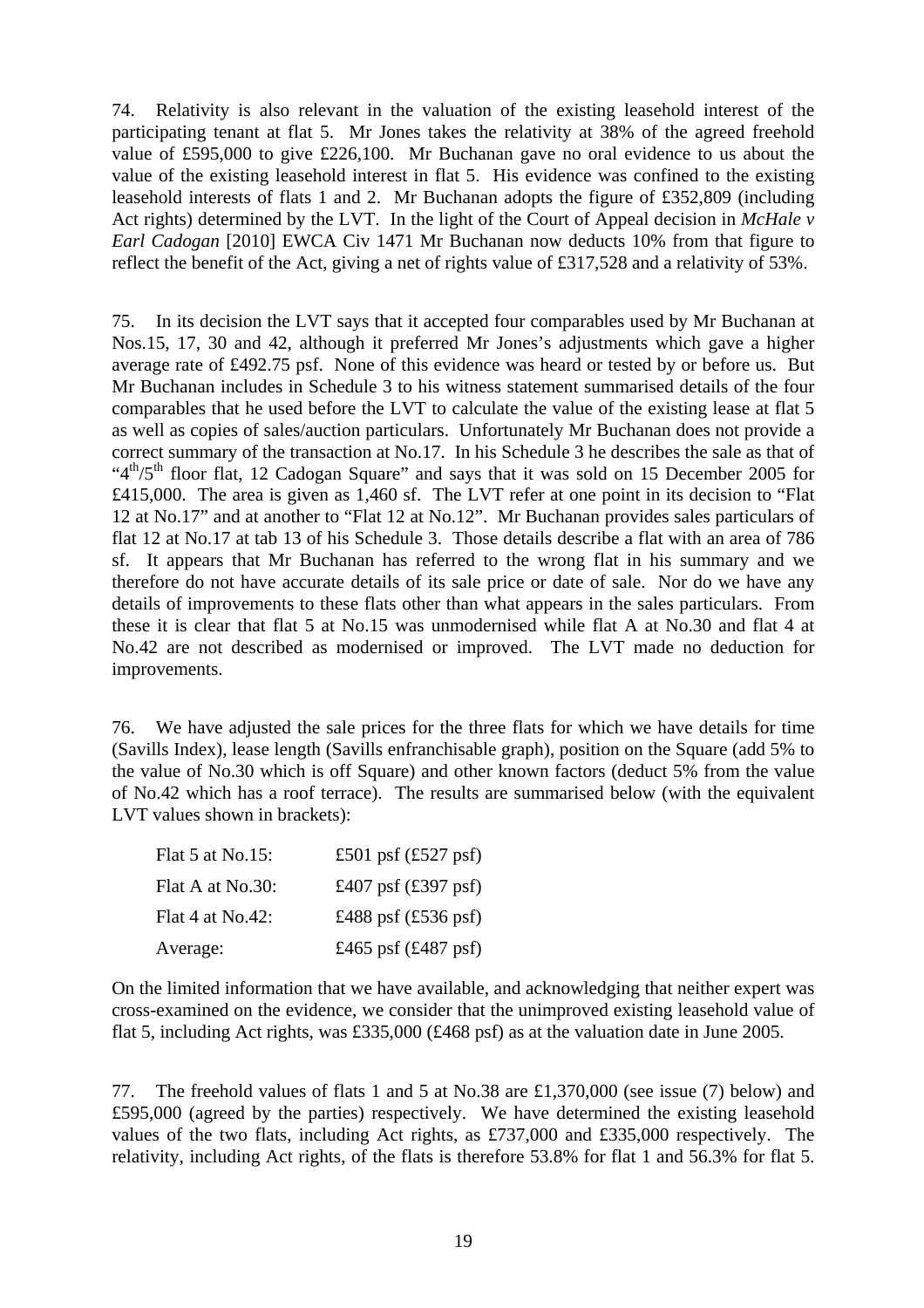Both leases had unexpired terms of 17.75 years as at the valuation date. The relativity for leases of this length of unexpired term is shown in the Savills enfranchisable graph (2002) as just over 55%.

78. Mr Jones takes the relativity excluding Act rights as 38%. Using that figure and the freehold values that we have referred to above gives existing lease values, excluding Act rights, of £520,600 for flat 1 and £226,100 for flat 5. To obtain these figures, using our existing lease values including Act rights, means that there would have to be a deduction for Act rights of 29.4% for flat 1 and 32.5% for flat 5. This compares with Mr Buchanan's allowance of 10%.

79. There is a piece of evidence that, to a limited degree, assists in deciding the order of magnitude of a deduction for Act rights. We understand from the evidence that both parties use the Savills 2002 enfranchisable graph to adjust for lease length (although in crossexamination Mr Buchanan expressed reservations about its construction and its use to adjust leases with unexpired terms of less than 60 years). The Savills 2002 graph (unlike the Savills 1992 graph) was not criticised by the Nominee Purchaser in submissions. Mr Jones also relies upon the John D Wood/Gerald Eve (1996) graph to determine directly the relativity net of Act rights. The difference in the relativities for equal unexpired terms shown in those graphs should (theoretically) represent the value of the Act rights. We make such a comparison in Table 1 below using the information available to us in the evidence and restricting the comparison to unexpired terms of between 5 and 50 years:

| <b>UNEXPIRED</b><br><b>TERM</b><br>(yrs) | <b>RELATIVITY</b><br><b>INCLUDING ACT</b><br>$\mathbf{R} \mathbf{IGHTS}^1$ | <b>RELATIVITY</b><br><b>EXCLUDING</b><br><b>ACT RIGHTS<sup>2</sup></b> | % DEDUCTION<br><b>FOR ACT RIGHTS</b> |
|------------------------------------------|----------------------------------------------------------------------------|------------------------------------------------------------------------|--------------------------------------|
|                                          | $(\%)$                                                                     | (%)                                                                    |                                      |
|                                          |                                                                            |                                                                        |                                      |
| 5                                        | 23.7                                                                       | 15                                                                     | 36.7%                                |
| 10                                       | 40.9                                                                       | 25                                                                     | 38.9%                                |
| 15                                       | 50.9                                                                       | 35                                                                     | 31.2%                                |
| 20                                       | 58.0                                                                       | 43                                                                     | 25.9%                                |
| 25                                       | 63.6                                                                       | 50                                                                     | 21.4%                                |
| 30                                       | 66.1                                                                       | 56                                                                     | 15.3%                                |
| 35                                       | 71.9                                                                       | 61                                                                     | 15.2%                                |
| 40                                       | 75.2                                                                       | 66                                                                     | 12.2%                                |
| 45                                       | 78.1                                                                       | 70                                                                     | 10.4%                                |
| 50                                       | 80.7                                                                       | 74                                                                     | 8.3%                                 |
| Notes:                                   | Savills 2002 enfranchisable graph<br>$2$ John D Wood/Gerald Eve 1996 Graph |                                                                        |                                      |

**TABLE 1**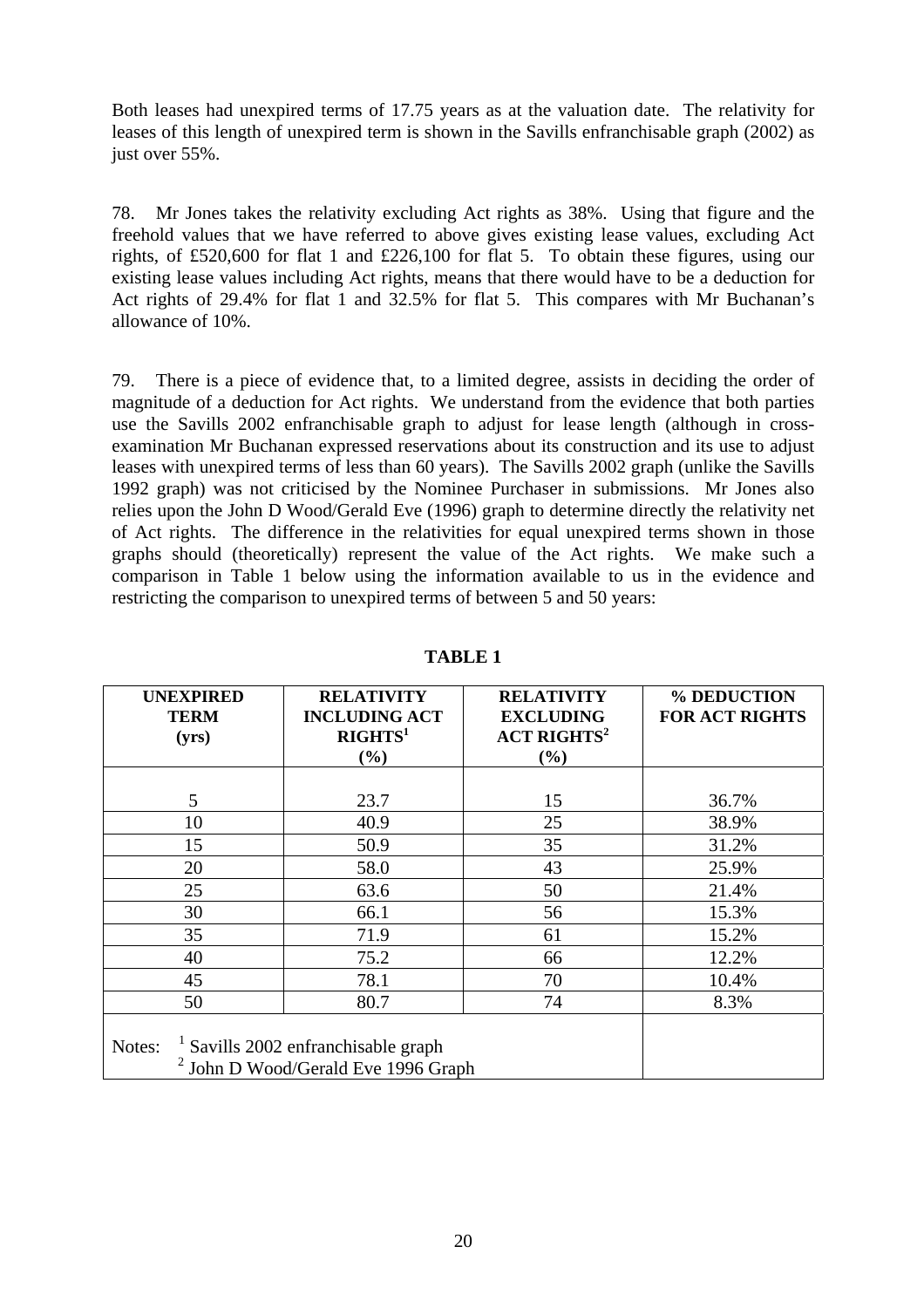80. This analysis shows that the benefit of the Act increases the shorter is the unexpired term (at least until 10 years). This suggests that the amount of marriage value, which is highest where the lease has an unexpired term of between approximately 30-50 years, is not necessarily the dominant factor in determining the value of Act rights. The ability, inter alia, of a tenant to call for a new lease at a time of its choosing as the unexpired term approaches zero also appears to be important. This cushions the effect of the lease as a wasting asset. We do not rely exclusively upon this analysis and we recognise the limitations of a comparison between these two graphs. However we do consider that it lends support to Mr Jones's argument that Mr Buchanan's allowance of 10% is inadequate. We are not satisfied that Mr Buchanan's conclusions are consistent with the totality of the evidence and, having carefully scrutinised his arguments, we conclude that his deduction for Act rights is significantly too low. We make a deduction of 25% for Act rights in this appeal. Applying this to the existing lease value of flat 1 gives a figure of £552,750 net of Act rights, or 40% of the freehold value. Applying it to the existing lease value of flat 5 gives a figure of £251,250 net of Act rights, or 42% of the freehold value.

## **Issue (3): Hope value of the caretaker's flat**

81. The second aspect of hope value raised related to the caretaker's front basement flat. Although the headlease and four of the underleases contain covenants requiring, in effect, that the flat should be occupied by a resident caretaker, Mr Jones expressed the opinion that a hypothetical purchaser would see the opportunity of coming to an early agreement with the headlessee and the relevant underlessees to agree to vary their leases so as to dispense with the services of a resident caretaker.

82. Accordingly, in his revised valuations, he included £18,511 as "Hope value for early release of caretaker's flat". His figure presupposed that the notional purchaser would assume that he would have to make a payment to the headlessee and all the lessees (though in fact that might not be necessary as the lease of flat 4 did not oblige the landlord to provide a resident caretaker). He calculated the landlord's share of the marriage value to be released by this exercise as £37,021 and then discounted the figure by 50 per cent to allow for the risk.

83. Mr Jones did not allow for that value in his valuation of the headlease interest and in cross-examination accepted that this was an error. However in final submissions on behalf of Cadogan it was submitted that the figure for hope value remained the same because it presupposed that the notional purchaser would assume that he would have to make a payment to the headlessee and all the lessees.

84. He said in cross-examination that some tenants liked a resident caretaker but others did not. The Cadogan Estate was, he had been informed, regularly approached by leaseholders asking whether it would be possible to dispense with the services of a resident caretaker so as to reduce the service charge. The functions of a resident caretaker could easily and more cheaply be performed by an outside contract cleaning company, but the Cadogan Estate as a matter of policy would not dispense with the services of resident caretakers in their buildings because of concern that if basement flats were released into the market they might be used for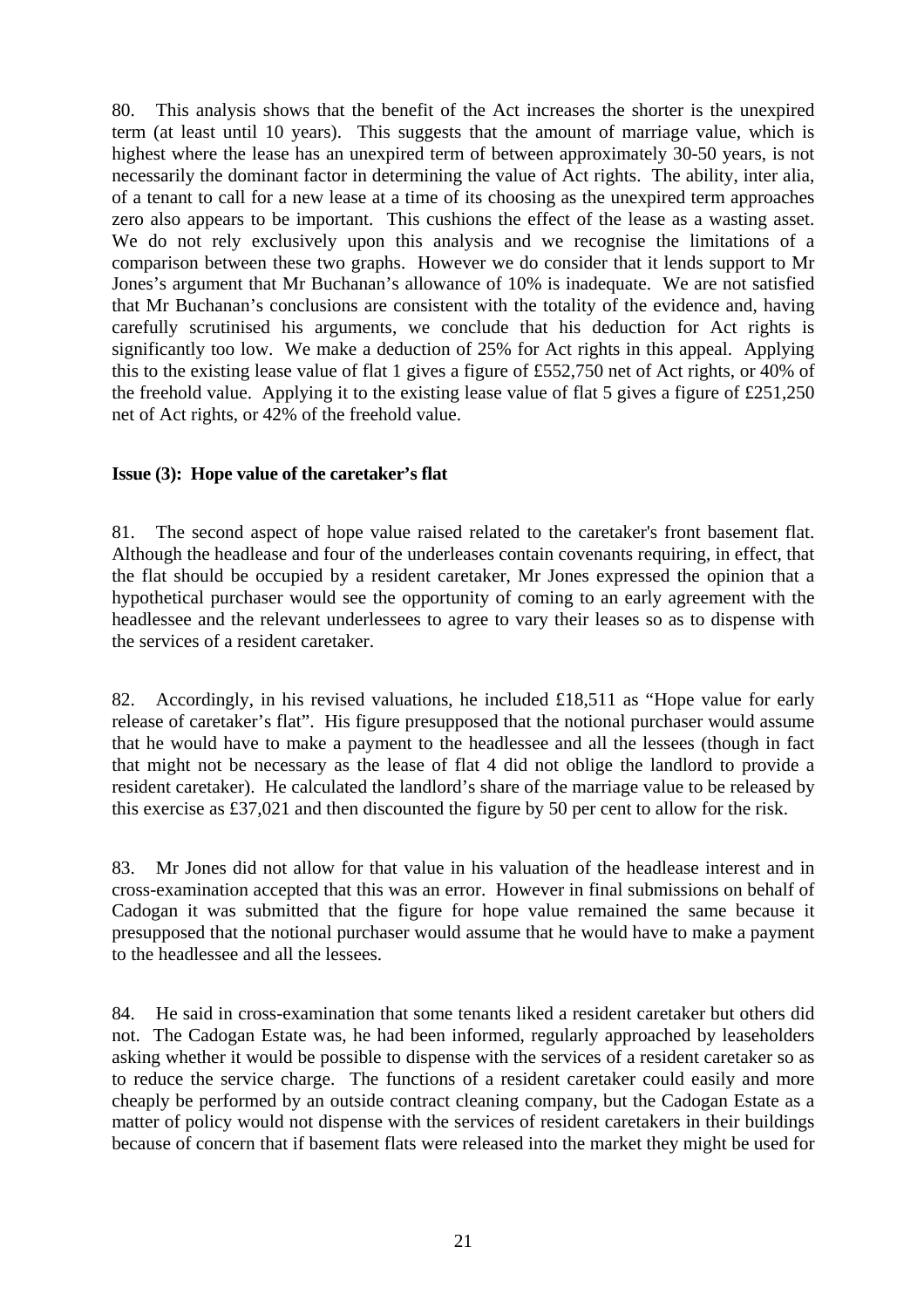illegal or immoral purposes, causing a nuisance to residents and detrimentally affecting values on the Estate. Once the freehold had been transferred the Cadogan policy would no longer be applicable and the caretaker's flat could be released onto the market.

85. He identified two cases, 4 Draycott Place and 62 Pont Street, in which he had acted for the freeholders on collective enfranchisement cases and had agreed a sum as reflecting the potential early release of such a covenant. In one case the nominee purchaser had revealed there was already an agreement in place to sell the caretaker's flat on completion of the enfranchisement. Thus there had been cases in which a deal had been struck for the release of such a covenant, and the concept was not far-fetched.

86. For the Nominee Purchaser Mr Buchanan made no such addition. His view was that any one tenant could effectively veto the proposed variation and that a resident caretaker added value to the flats which would have to be offset.

87. Counsel for the Nominee Purchaser also submitted that in any event it would not be permissible, when valuing the freehold interest under Schedule 6 paragraph 3 of the 1993 Act to take account of possible variations of the terms of the leases. The valuation under Schedule 6 paragraph  $3(1)(a)$  was on the assumption that the vendor was selling for an estate in fee simple subject to any leases subject to which the freeholder's interest in the premises was to be acquired by the nominee purchaser, but subject also to any intermediate or other leasehold interests in the premises which were to be acquired by the nominee purchaser. Thus, it was submitted, the valuation must reflect the terms of those leases, without regard to the possibility of their variation or surrender. He referred to *Plinth Property Investments Ltd v Mott, Hay & Anderson* (1977) 38 P&CR 361 (CA) concerning a rent review by an arbitrator where the lease in question restricted use of the premises to offices for consulting engineers and it was held not to be open to him to assume that the restriction might not be enforced.

88. The LVT accepted this submission of counsel for the Nominee Purchaser, observing that the statutory valuation provision required that the sale assumptions be applied as at the relevant date, which was the valuation date, so that even an actual but subsequent variation of the existing leases would, in its view, have to be disregarded. Accordingly, the LVT decided that, as a matter of law, no addition should be made for hope value in respect of the caretaker's flat.

89. On behalf of Cadogan it was submitted that the LVT had been wrong to conclude that the paragraph 3(1)(a) assumption and *Plinth* precluded the inclusion of hope value in relation to the caretaker's flat. The hope value under consideration was for the hope of doing a deal after the notional sale. It is a deal that releases obligations contained in covenants and no more. *Plinth* was nothing to the point, as it dealt simply with the construction of a rent review clause in a lease. The Nominee Purchaser's argument did not explain why a rent review hypothesis should apply to the valuation of a freehold reversion.

90. So far as the point of law is concerned, we accept the submission made on behalf of Cadogan that *Plinth* does not assist the Nominee Purchaser. It was a decision based on two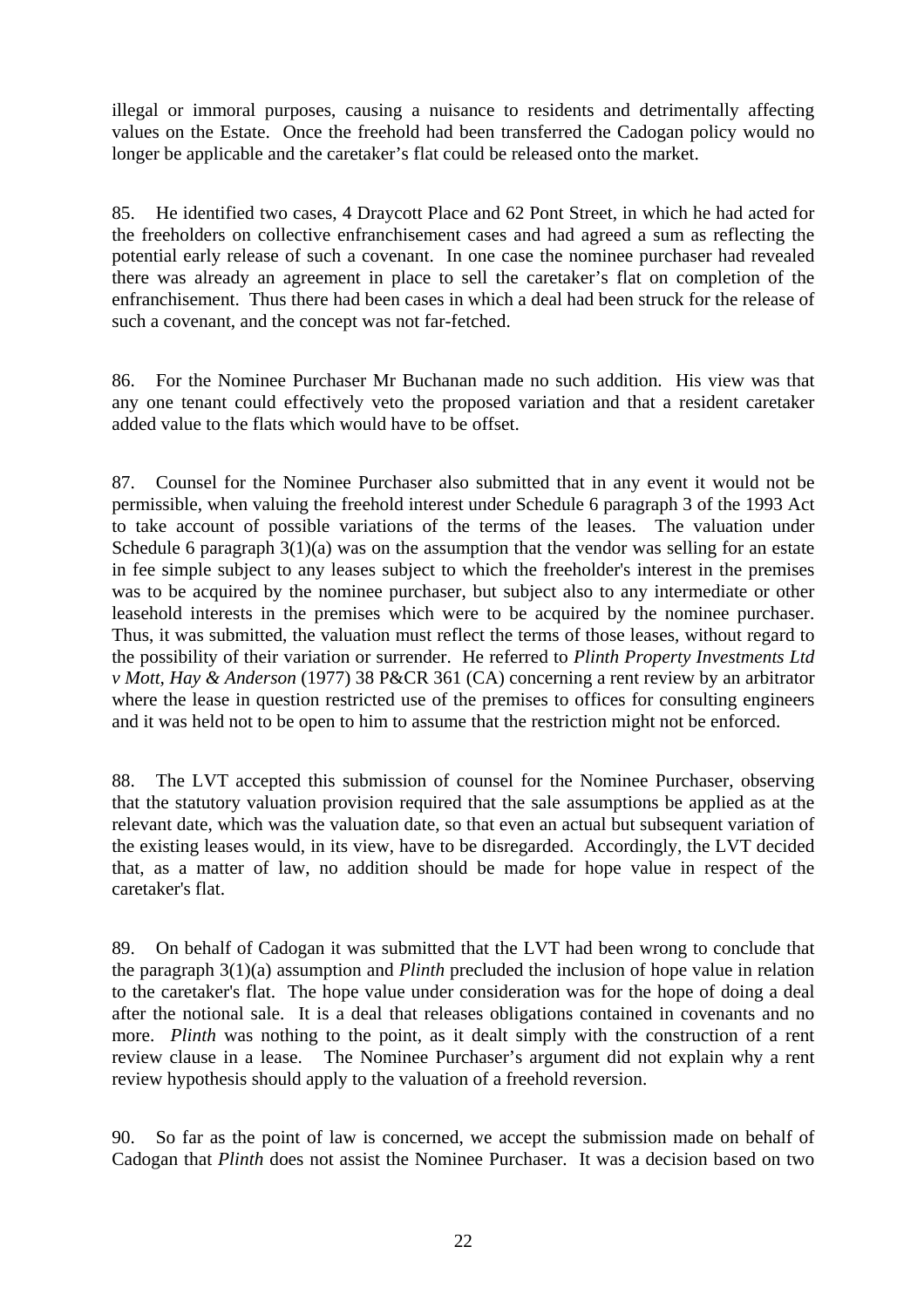grounds: (1) the uncertainty in that case of assessing the sum a landlord would require to release the covenant and (2) the terms of the rent review clause. There is nothing in Schedule 6 paragraph 3(1)(a) which precludes the assessment of the hope value of obtaining a release of the covenant as to the provision of a resident caretaker when determining the appropriate value or requiring the hope value to be excluded.

91. However on the evidence before us we are satisfied that Mr Buchanan was correct in not allowing any sum in respect of the marriage value which might be released. Mr Jones's evidence as to two cases in which he had negotiated a figure for the potential release was unpersuasive. In one case there were clearly special circumstances, in that it was plain that the proposed release was already effectively a "done deal" and the lessees were willing, presumably for a price, to release the covenant. In the other we were given no adequate information as to the background of the transaction. In the present case, even assuming that Mr Jones's valuation as to the prospective marriage value capable of being released is correct, we are not satisfied that any prudent purchaser would pay good money for the chance of obtaining the release of the covenant at some uncertain future date from each of the six relevant leaseholders.

92. We therefore conclude that no element of hope value should be included in the valuation under this head.

## **Issue (4): Letting value of caretaker's flat**

93. This issue arose from the terms of the headlease. Mr Jones contended that: (a) clauses X and XII of the headlease require that the caretaker's flat be used by a full-time caretaker who is to reside in it on a service basis; (b) the "market rent" or "rack rent letting value" must therefore be the value of the flat for letting to a resident caretaker; and (c) this value would be half of the open market letting value of the flat. The parties agreed that if the rental value of the flat is to be reduced because of the provisions of the headlease limiting the user to that of a caretaker's flat, effect should be given to the restriction by reducing the agreed rental value of £15,600 pa by 50%, which produces a figure of £7,800 pa. The LVT did not accept that argument.

94. The LVT held that although superficially it seemed inconsistent with the Court of Appeal decision in *Plinth*, that decision should be distinguished and that it should recognise that service charge provisions are essentially designed for compensation, or better reimbursement of cost, rather than rental valuation purposes.

95. Accordingly, the LVT held that the agreed market rental should not be reduced for the purpose of the valuation exercise. In doing so it relied on the LVT decision in *Crammond v Theodore Gregory Limited* [2004] LON/SC/00AW/NSI/2003/0076 (LVT) (unreported) (referred to as *109 Cadogan Gardens***)** where the expression was "an annual sum equivalent to the market rent". In that case, unlike earlier LVT cases, the point was argued by counsel, and the LVT held that the rent had to be arrived at on an unrestricted basis, not on the basis that the flat had to be occupied by a caretaker, saying at [49]: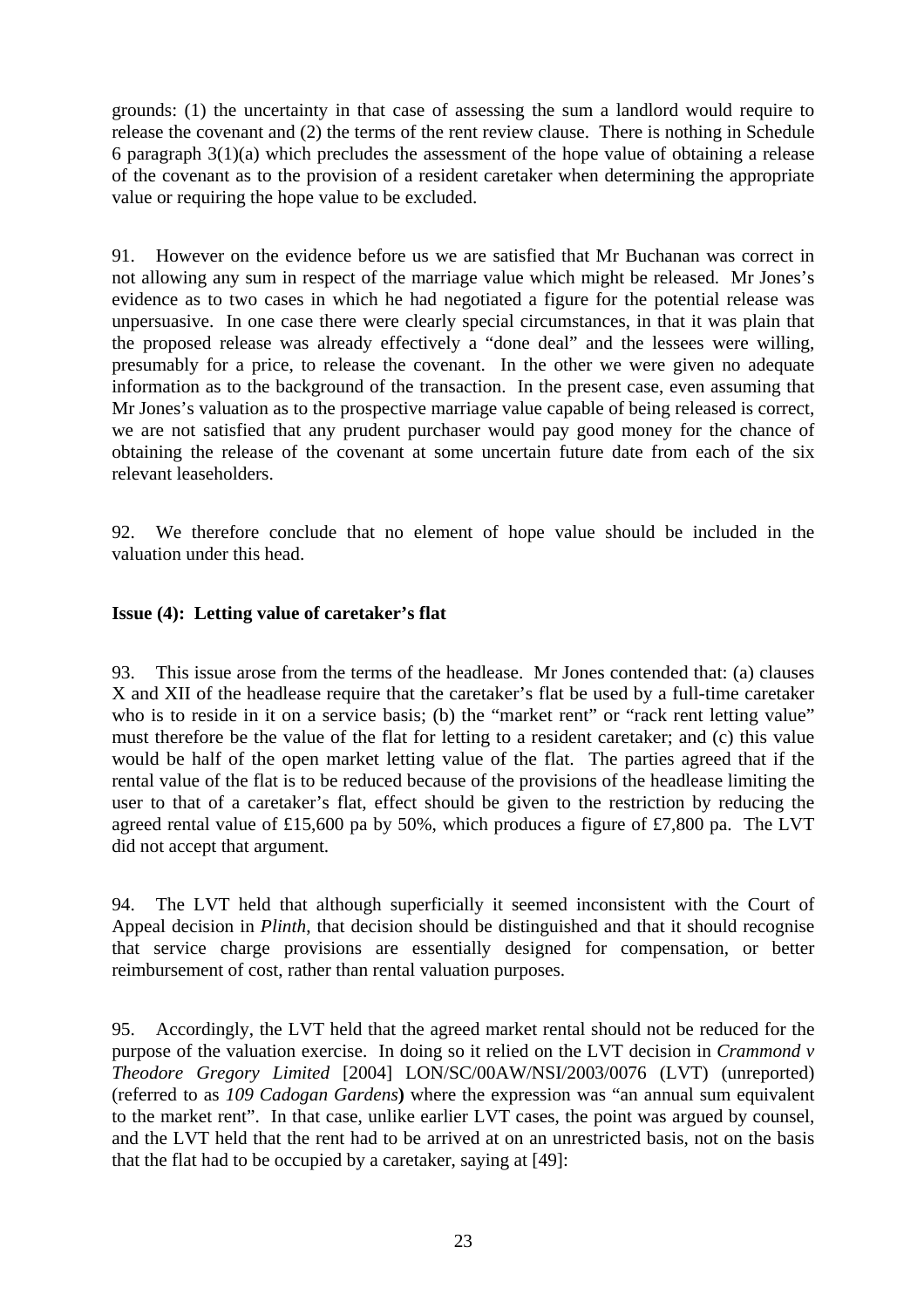"We are satisfied, first, that the underleases require us to arrive at a rent on the basis of unrestricted user, and not on the basis that the flat must be occupied by a caretaker. We accept that the purpose of the provision is not to arrive at a rent for the flat as it is and must be used, but to compensate the landlord for the fact that he cannot let it in the open market. We think the present situation is clearly distinguishable from *Plinth Property Investments,* where the function of the arbitrator was to arrive at a rent for the property as it was required to be used."

96. Cadogan argued that the LVT was wrong to follow the decision in *109 Cadogan Gardens*. *Plinth* was said to be binding authority for the proposition that in assessing the rental value of a property, the valuer had to give effect to the terms of the letting. The lessees contributing to a notional rent of the caretaker's flat contributed on the basis of a restricted user of the flat. The lease of flat 4 referred to recovery of a proportion of a "market rent of such accommodation," being any accommodation provided for a resident caretaker. The lease of flat 5 obliged the landlord to provide a resident caretaker and referred to a proportion of the "rack rent letting value" of "the flat occupied by the caretaker." The headlease required the caretaker's flat to be used as a self-contained flat for the caretaker. The recoverable rent therefore had to reflect the fact that the notional rent could only refer to the notional rent of a flat being resided in by a caretaker.

97. The issue is what is meant by "market rent" and "rack rent letting value".

98. The terms of the relevant underleases are designed to compensate the headlessee for the rental income he could receive from the caretaker's flat. The decision in *109 Cadogan Gardens* "to compensate the landlord for the fact that he cannot let it in the open market" does not assist the Nominee Purchaser's argument because the reason the headlessee could not let on the open market without restriction of user is the covenant in the headlease. There is no justification for asserting that if he were not using it to provide a resident caretaker in accordance with his obligations in the underleases he could use the caretaker's flat in a way inconsistent with his obligation under the headlease so as to let it out on the open market.

99. Although the normal meaning of "rack rent" is the rent which represents the full annual value of the holding and "market rent" means the same as "open market rent": see *Sterling Land Office Developments Ltd v Lloyds Bank plc* [1984] 2 EGLR 135, that does not assist the Nominee Purchaser. The headlessee could not offer the caretaker's flat for rent on the open market, whatever the position vis a vis the underlessees because of the terms of the headlease, and the words must be construed accordingly. An analogy would be if there was a restrictive covenant restricting user of the flat. It could not then be argued that the rack rent or open market rent should be assessed ignoring the limitations imposed by the covenant.

100. It follows that in our judgment the LVT was wrong to reject Mr Jones's argument and consequently the agreed market rental should be reduced by 50% to £7,800 pa.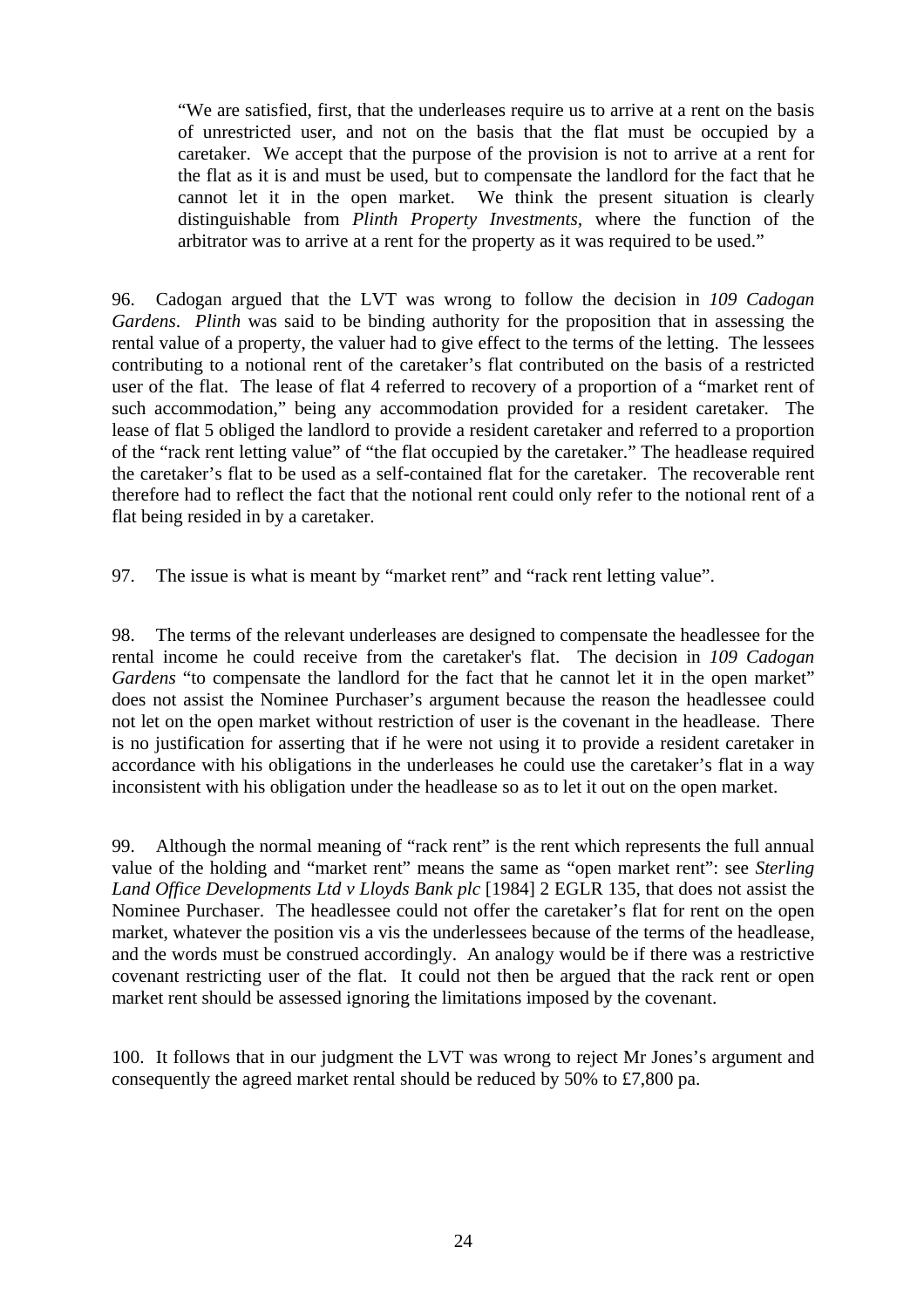## **Issue (5): The valuation date used for flat 1**

101. The tenant of flat 1 served a section 42 notice on 29 March 2004. The LVT concluded that where the benefit of a section 42 notice is assigned by a non-participating tenant to a participating tenant, the valuation date should, as the Nominee Purchaser contended, be the date of the section 42 notice. Cadogan contended for 22 June 2005, the date the section 13 notice was given.

102. The effect on the valuation of the giving of a section 42 notice was discussed in the House of Lords in *Sportelli.* Lord Neuberger said at paragraph 107:

"That suggests to me that the purpose of sub-paragraph (b) [in paragraph 3(1) of Schedule 6] is to entitle the landlord to argue that the section 42 notice is evidence that the tenant concerned is interested in acquiring a new lease of his flat. Where a non-participating tenant has served such a notice, the hope value attributable to his flat may well be increased because he has made it clear that he is interested in acquiring a new lease of his flat. In other words, by serving a section 42 notice, a non-participating tenant has, in my view, assisted any contention that he would be in the market, because he has evinced a desire to acquire a new lease of his flat at market value, which is what Schedule 13 effectively means that he would have to pay."

103. Counsel for Cadogan argued that no statutory contract is created by the giving of a section 42 notice. If, as Lord Neuberger made clear, the purpose of sub-paragraph (b) is to address the position at the valuation date for the collective enfranchisement, it cannot be possible to superimpose on that exercise, values based on earlier (or later dates): the tenant is assumed to be in the market at the valuation date for the collective enfranchisement and "has evinced a desire to acquire a new lease of his flat at market value." The whole valuation exercise and its component parts are predicated on values as at the valuation date. He observed that if the Nominee Purchaser was right, a section 42 notice served subsequent to the section 13 notice would require a valuation to the latter date, not the former. That could not be right as it would give potential to completely subvert the fixed valuation date now provided for section 13 notices.

104. Counsel for the Nominee Purchaser argued that the flat 1 section 42 notice was not given by a participating tenant, but by predecessors in title of a participating tenant. Accordingly, in valuing the freeholder's interest in reversion on the lease of flat 1, it is to be assumed that the assignee of the benefit of the notice is entitled to a grant of a new lease of flat 1 pursuant to the flat 1 section 42 notice, in relation to which the valuation date is 29 March 2004.

105. He pointed out that the assumptions by reference to which Schedule 6 paragraph 3(1) provides that the freehold is to be valued include:

> "(b) … that this Chapter and Chapter II confer no right to acquire any interest in the specified premises or to acquire any new lease (except that this shall not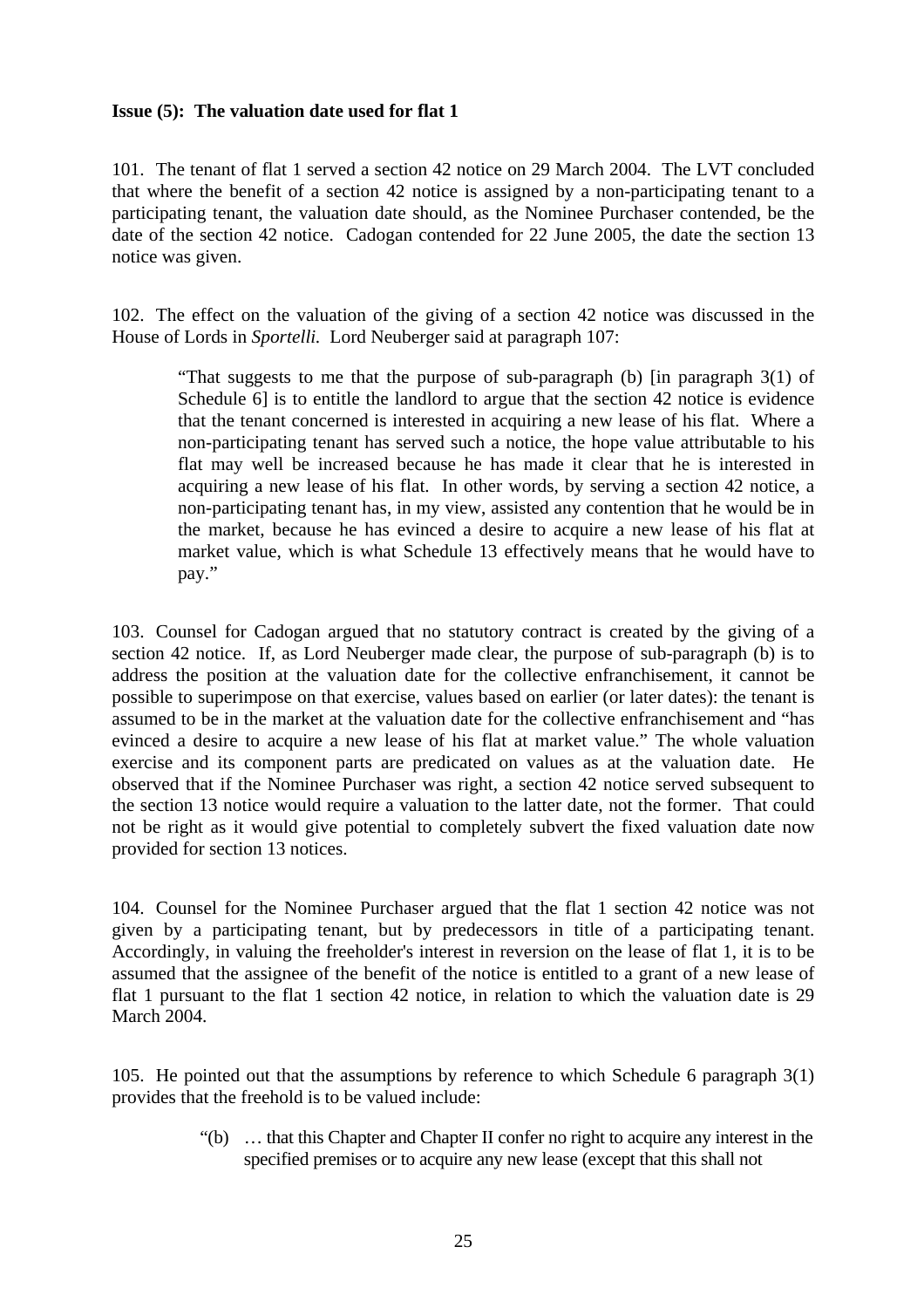preclude the taking into account of a notice given under section 42 with respect to a flat contained in the specified premises where it is given by a person other than a participating tenant)',

(c) … that any increase in the value of any flat held by a participating tenant which is attributable to an improvement carried out at his own expense by the tenant or by any predecessor in title is to be disregarded."

106. He submitted that the wording of these sub-paragraphs (b) and (c) revealed a clear distinction between a participating tenant, and a predecessor in title of a participating tenant. Paragraph (b) applies to a section 42 notice "where it is given by a person other than a participating tenant". That paragraph does not refer to a notice "given by a person other than a participating tenant or any predecessor in title". Where the Act intends predecessors in title to be taken into account, it says so in terms, as in paragraph (c). The Nominee Purchaser's counsel also referred to section 19(3). As to the meaning of "participating tenant", the term is defined in section14(l) as:

- "(a) in relation to the relevant date, the qualifying tenants by whom the initial notice is given; and
- (b) in relation to any time falling after that date, such of those qualifying tenants as for the time being remain qualifying tenants of flats contained in the specified premises."

107. In the present case, the qualifying tenants by whom the initial notice was given were the Nominee Purchaser (flat 1), Sibel Erkman (flat 2) and Baron Renwick (flat 5). They were the participating tenants. The flat 1 section 42 notice was not given by any of the participating tenants. It was given by Mr and Mrs Stille, the predecessors in title to the Nominee Purchaser, and they assigned the benefit of the flat 1 section 42 notice. Accordingly, in valuing the freehold under Schedule 6 paragraph 3(1), the flat 1 section 42 notice had to be taken into account*.*

108. Cadogan's argument was rejected by the LVT. It accepted the Nominee Purchaser's arguments and held that, as at the valuation date for enfranchisement (ie 22 June 2005), a hypothetical purchaser considering the effect of a section 42 notice would be advised to do so on the basis that, if the claim to a new or extended lease proceeded, it would do so with its own statutory valuation date (ie 29 March 2004). In doing so it followed the decision of the LVT in *Earl Cadogan v Cadogan Square Ltd* [2005] LON/ENF/1800/06 (unreported) in which at paragraph 6.9 the Tribunal said:

"6.9 The Act as amended by the Commonhold and Leasehold Reform Act 2002 provides that in collective enfranchisement claims the Valuation Date is the date of the tenants' initial S13 notice, in this case 3 October 2005. In valuing the freehold interest at that date however regard can be had to the earlier S42 notice served by a non-participator in the collective enfranchisement in respect of Flat A even though as Mr Munroe (sic) rightly points out S54(2) suspends the operation of that notice. A purchaser of the freehold would consider aborting his bid if he is faced with the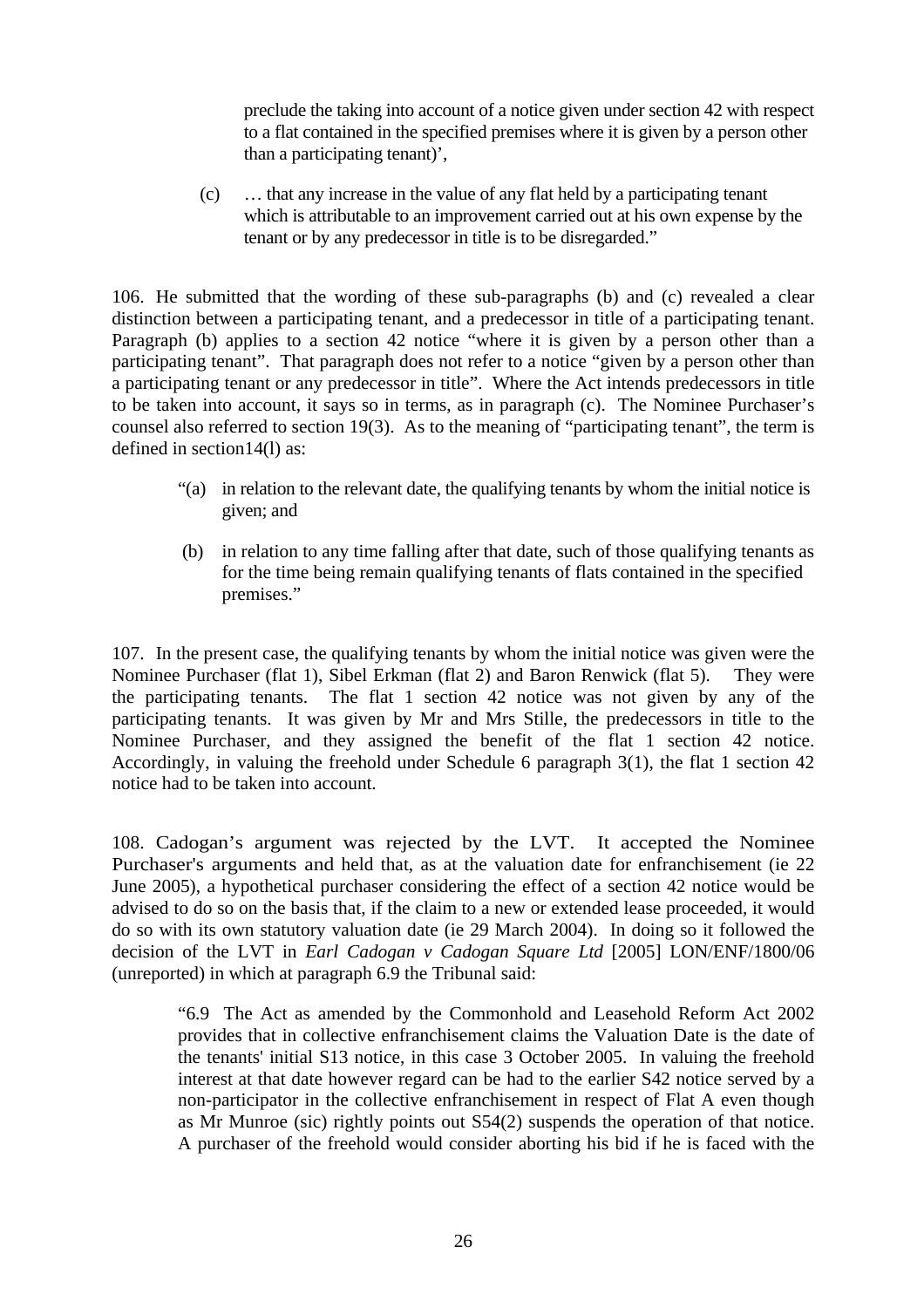prospect of having to accept shortly after his purchase a lesser premium on the grant of a new lease of Flat A than the sum he would otherwise have included in respect of that flat as part of the freehold."

109. The LVT rejected counsel for Cadogan's submission that this could not be right because a subsequent section 42 notice (ie one served at a later date than a section 13 notice) would require the LVT to value as at the later date, not the former and this would give the potential to subvert the fixed valuation date provided for section 13 notices. The LVT considered this submission misconceived. In its view the valuation of the freehold interest for enfranchisement purposes is required to be as at the relevant valuation date from which it followed that no account should be taken of any subsequent events such as the later service of section 42 notices. It considered that whilst it might be arguable that a later section 42 notice constituted a change of circumstances capable of affecting a vesting order within section  $24(4)(b)(i)$  of the 1993 Act, this involved different issues not arising here and not justifying counsel's submission.

110. Lord Walker observed at paragraph 45 of his opinion in *Sportelli* that Schedule 6 paragraph 3 permits the inclusion of hope value, such as it is, in respect of new leases of the flats of non-participating tenants, but that is hope value in respect of deals which might be freely negotiated, rather than leases granted under any statutory right because paragraph 3(1)(b) excludes statutory rights (except where section 42 notices have already been served) but not the possibility of negotiated contracts. In our judgment, in valuing the Property under Schedule 6 of the 1993 Act, the rights and obligations created by the flat 1 section 42 notice are, in accordance with the view of Lord Walker, to be taken into account, pursuant to Schedule 6 paragraph 3(1)(b).

111. However, Lord Neuberger seems to express a different opinion about the exception contained in paragraph 3(1)(b). In paragraph 107 of *Sportelli* he says:

 "…the bracketed words in para 3(1)(b) require one to take into account the 'notice', not the rights and obligations which accrue pursuant to it. That suggests to me that the purpose of sub-para (b) is to entitle the landlord to argue that the section 42 notice is evidence that the tenant concerned is interested in acquiring a new lease of his flat."

In conclusion he says at paragraph 115:

"Accordingly, for these reasons, as well as those articulated by Lord Walker, I consider that hope value can be taken into account under para 3 of Schedule 6, in so far as it is attributable to the possibility of non-participating tenants wishing to obtain new leases of their flats in the open market (and not pursuant to Schedule  $13)$ ."

112. Lord Hope says at paragraph 31 that he agrees with: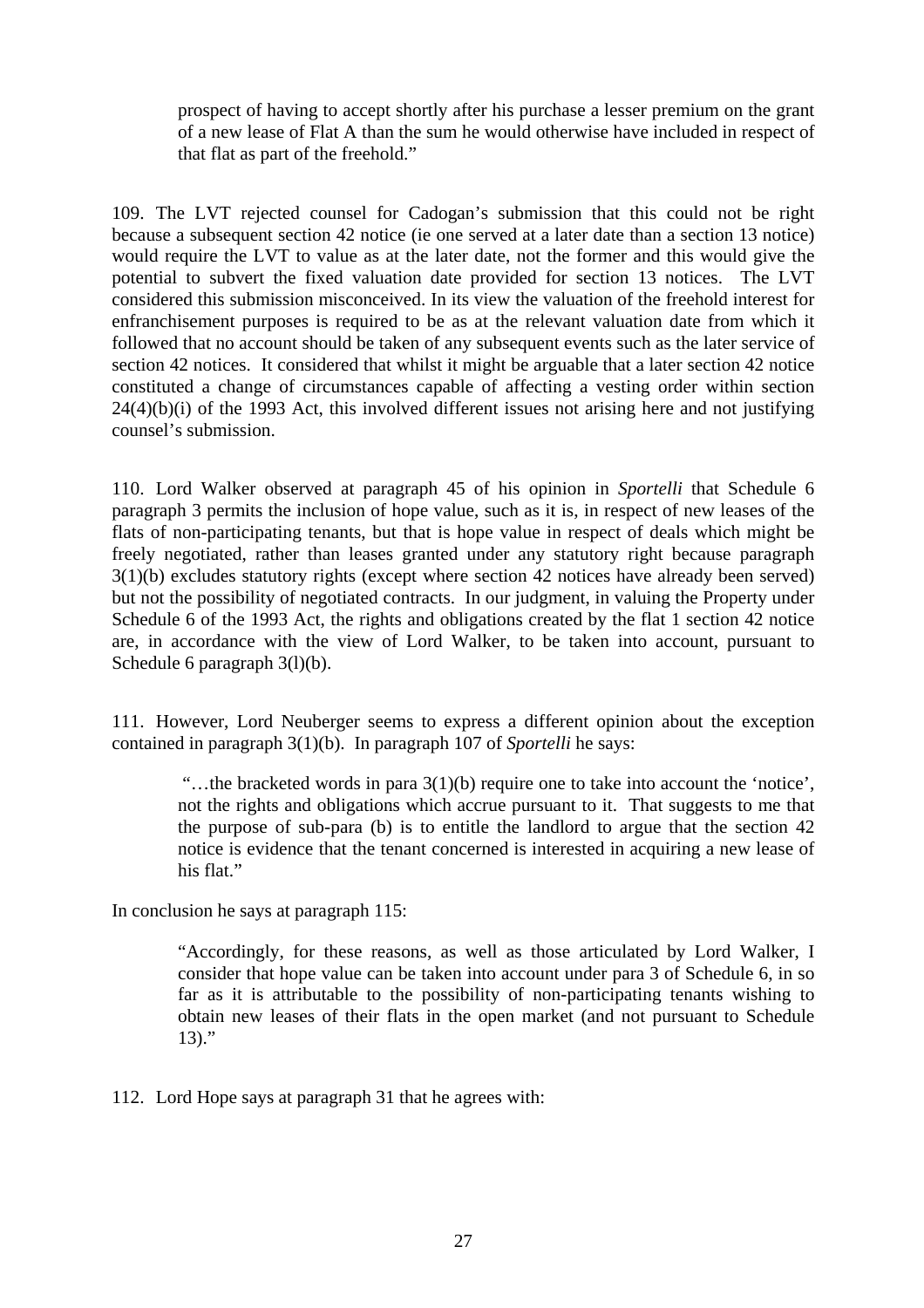"Lord Walker and Lord Neuberger for the reasons they give, that para 3 of Schedule 6 to the 1993 Act permits hope value to be taken into account in the valuation in so far as it is attributable to the possibility of non-participating tenants seeking new leases of their own flats."

Lord Hope says nothing about whether the rights and obligations created by a section 42 notice given by a non-participating tenant should be taken into account when considering hope value.

113. Lord Mance expressed "full agreement" with the reasoning given in the speeches of both Lord Walker and Lord Neuberger while Lord Hoffman issued a dissenting opinion in which he argued that hope value should be excluded for all tenants.

114. According to Lord Neuberger the valuation of the freeholder's interest under paragraph 3 of Schedule 6 can take into account the hope that a non-participating tenant would seek to negotiate a new lease in the open market. The amount that such a tenant would pay and the terms of the new lease that he might be granted are not constrained by the statutory provisions of Schedule 13 to the 1993 Act. It seems to us that Lord Walker takes the same approach in the absence of a section 42 notice. But where such a notice has been served by a nonparticipating tenant their Lordships appear to differ in the interpretation of its effect. Lord Walker, it seems to us, would take the rights under the section 42 notice into account but Lord Neuberger would not. Lord Neuberger considers that the service of such a notice should inform the purchaser's view of the possibility of the non-participating tenant wanting to extend his lease but he does not take account of the rights of the tenant under that notice.

115. We do not think that it is correct to characterise the valuation date in this appeal as being the date of the section 42 notice. The valuation date in respect of flat 1 is (as required by the Act) the date of the section 13 notice, but in valuing at that date the valuer will have to take account of the fact that a section 42 notice was served at an earlier date by a nonparticipating tenant. This could result in the grant of an extended or new lease at a price ascertained at that earlier date "at market value, which is what Schedule 13 effectively means he would have to pay", to use Lord Neuberger's words. The valuer will have to form a view as to the likelihood of the section 42 notice being followed through to the grant of a new lease. In our opinion "the taking into account" of the section 42 notice must reflect the facts and circumstances at the valuation date for the collective enfranchisement. In this appeal the non-participating tenant who served the section 42 notice assigned the benefit of it shortly afterwards to the Nominee Purchaser who was a participating tenant for the purposes of the initial notice under section 13. We therefore agree with the LVT when it said at paragraph 41 of its decision:

"Nevertheless the reality is that the s42 notice will not proceed re flat 1, because the present tenant is participating in the enfranchisement …"

Consequently we consider that the section 42 notice will have no effect on the value of the freeholder's interest as at the valuation date (22 June 2005).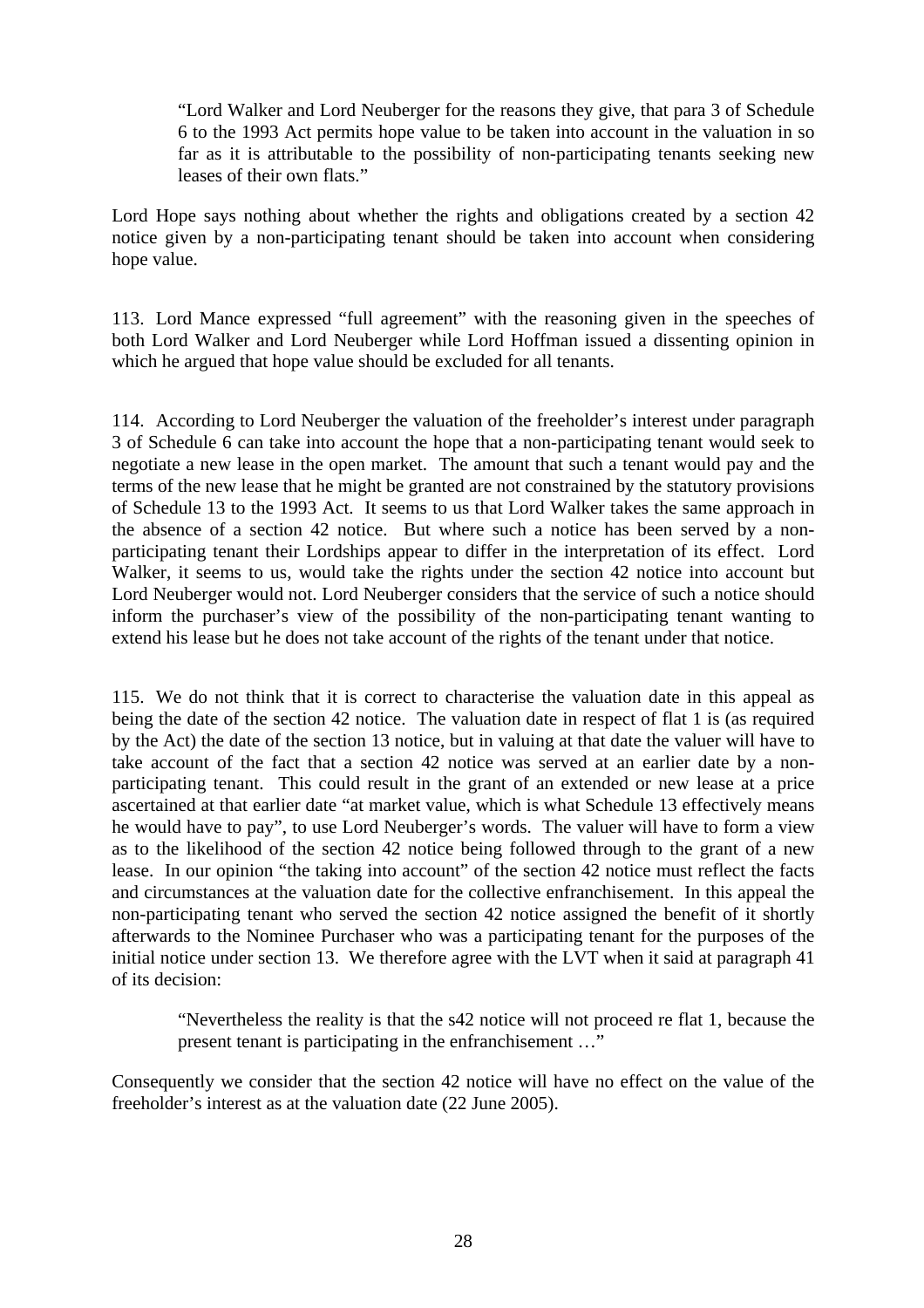116. In the light of our decision it is not necessary for us to reach any conclusion about the apparent differences in the opinions of their Lordships regarding how to take into account section 42 notices. However, we would reiterate the note of qualification given by the Tribunal in paragraph 116 of its recent decision in *Earl Cadogan v Betul Erkman* [2011] UKUT 90 (LC) in which it noted that in another case it may need to be decided whether or not regard should be had to the rights and obligations arising under a section 42 notice which falls to be taken into account under paragraph  $3(1)(b)$  of Schedule 6.

## **Issue (6): McHale**

117. In *McHale v Earl Cadogan* [2010] EWCA Civ 1471 the Court of Appeal decided that the rights under the 1993 Act should not be taken into account when valuing the existing leases for the purposes of marriage value. It is a necessary consequence of this decision that the Tribunal must allow Cadogan's appeal on this issue.

## **Issue (7): The freehold value of flat 1**

*Evidence* 

118. Both experts valued flat 1 as a participating tenant and therefore valued the flat in its unimproved condition.

119. Mr Jones relied mainly upon 7 of the 24 comparable sales of ground/lower ground flats that he identified in Cadogan Square. He adjusted these for time using the Savills Index and used the Savills 2002 enfranchisable graph to adjust for lease length.

120. He identified two sales of the subject flat; one in November 2001 and the other in March 2004. Before the LVT he gave less weight to the second sale because it appeared to show that the flat had lost 29% of its value in less than 3 years and he suspected that it may have been a sale to a connected person. But the evidence produced by the Nominee Purchaser at the LVT showed that the sale was at arm's length. Mr Jones said that he now gave the most weight to the second transaction in March 2004. However it did not form one of his chosen 7 comparables. Table 2 below summarises Mr Jones's analysis of those comparables: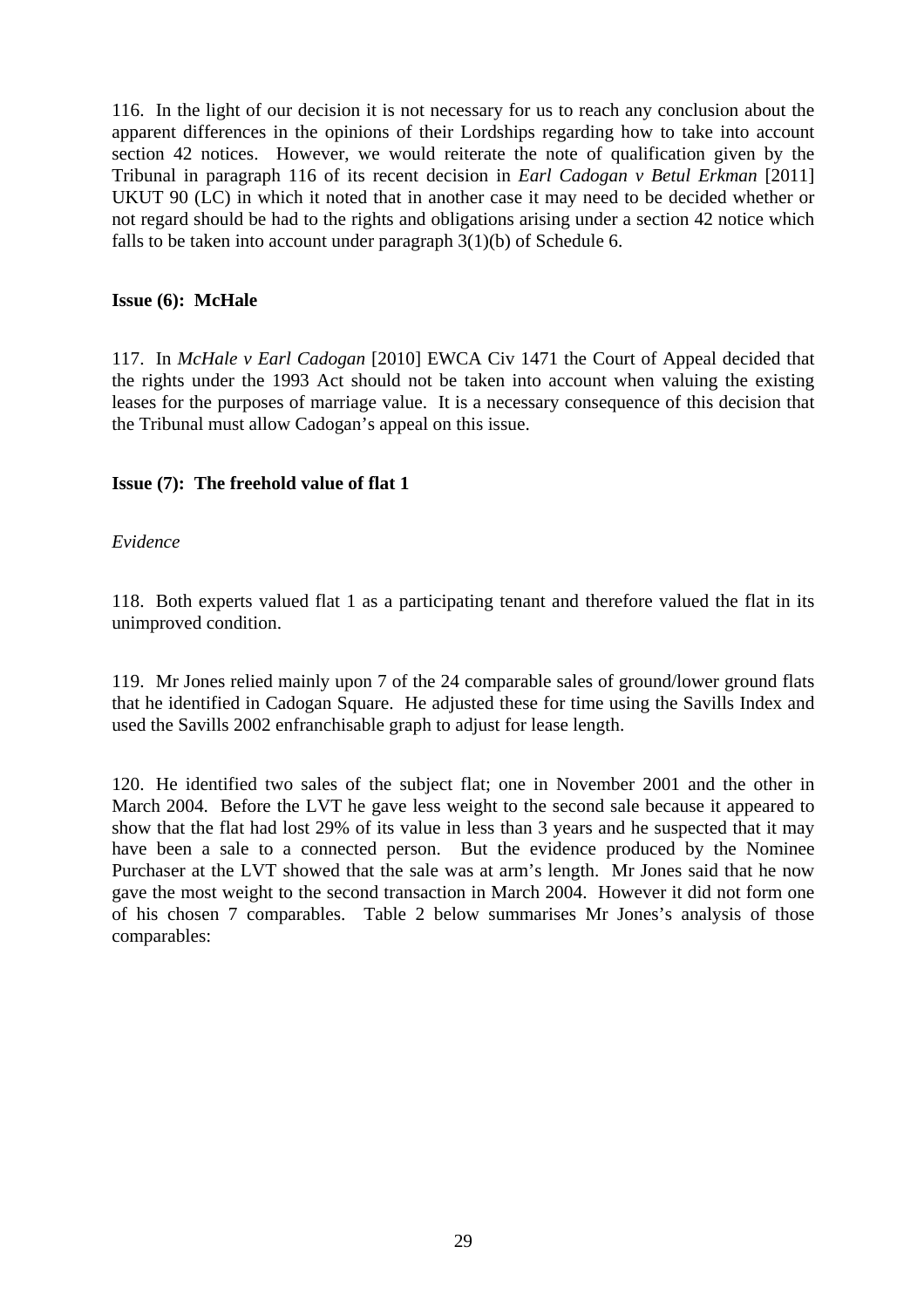| <b>FLAT</b>                                                            | <b>DATE OF</b><br><b>SALE</b> | <b>SALE</b><br><b>PRICE</b><br>f(x) | <b>AREA</b><br>(sf) | <b>PRICE</b><br>$(\pounds/\text{psf})$ | <b>LEASE</b><br><b>LENGTH</b><br>(Yrs) | <b>VALUE</b><br>(INC. ALL<br><b>ADJUSTMENTS</b> )<br>AT 22/6/05<br>$(\pounds/\text{psf})$ | <b>SUMMARY OF</b><br><b>ADJUSTMENTS1</b>                                              |
|------------------------------------------------------------------------|-------------------------------|-------------------------------------|---------------------|----------------------------------------|----------------------------------------|-------------------------------------------------------------------------------------------|---------------------------------------------------------------------------------------|
| Flat A at No.2                                                         | 3/06                          | 1,600,000                           | 2,100               | 762                                    | 70                                     | 974                                                                                       | Add 20% for unmodernised<br>condition, inferior location,<br>no garden.               |
| Flat 1 at No.11                                                        | 12/05                         | 1,430,000                           | 1,861               | 768                                    | 39                                     | 1,016                                                                                     |                                                                                       |
| Ground/lower<br>ground at No.21                                        | 10/04                         | 4,700,000                           | 3,931               | 1,196                                  | 110                                    | 996                                                                                       | Deduct £250 psf for<br>improvements.                                                  |
| Flat 2 at No.22                                                        | 6/06                          | 3,400,000                           | 2,528               | 1,345                                  | 124                                    | 1,006                                                                                     | Deduct £250 psf for<br>improvements                                                   |
| Flat E at No.30                                                        | 11/02                         | 1,113,000                           | 1,601               | 695                                    | 49                                     | 909                                                                                       | Onerous ground rent allowed<br>at £10 psf before adjustment<br>for time/lease length. |
| Flat 1 at No.44                                                        | 2/03                          | 2,500,000                           | 2,098               | 1,192                                  | 110                                    | 996                                                                                       | Deduct £250 psf for<br>improvements.                                                  |
| Flat 10 at No.78                                                       | 1/07                          | 2,000,000                           | 1,418               | 1,410                                  | Share of<br>freehold                   | 1,007                                                                                     | Add 5% for poor layout,<br>deduct £250 psf for<br>improvements.                       |
| Average                                                                |                               |                                     |                     |                                        |                                        | 986                                                                                       |                                                                                       |
| Notes: <sup>1</sup> All comparables adjusted for time and lease length |                               |                                     |                     |                                        |                                        |                                                                                           |                                                                                       |

121. Mr Jones also took account of two LVT decisions involving other ground/lower ground flats in Cadogan Square; No.23 (valuation date October 2005, adjusted rate £958 psf) and No.42 (valuation date November 2005, adjusted rate £986 psf).

122. Mr Jones concluded that the appropriate rate to use for the valuation of flat 1 was £960 psf which gave a total value of £1,513,000. At the hearing it was agreed that the correct floor area was 1,550 sf. This gives an amended total value of £1,488,000. However Mr Jones continued to use an area of 1,576 sf in his final amended valuation. We use the agreed (lower) floor area in our analysis.

123. Mr Buchanan analysed 9 comparable sales of ground/lower ground flats in Cadogan Square. He distinguished between sales of improved and unimproved properties and said that there were different markets for each. Two properties (Nos.21 and 58) had been sold twice; once unimproved and once following improvement. Mr Buchanan said that the unimproved sales of these properties provided the best comparable evidence. They were supported by settlement evidence of a lease extension at flat 1 at No.44 (unimproved). Table 3 below summarises Mr Buchanan's analysis of his 3 preferred comparables: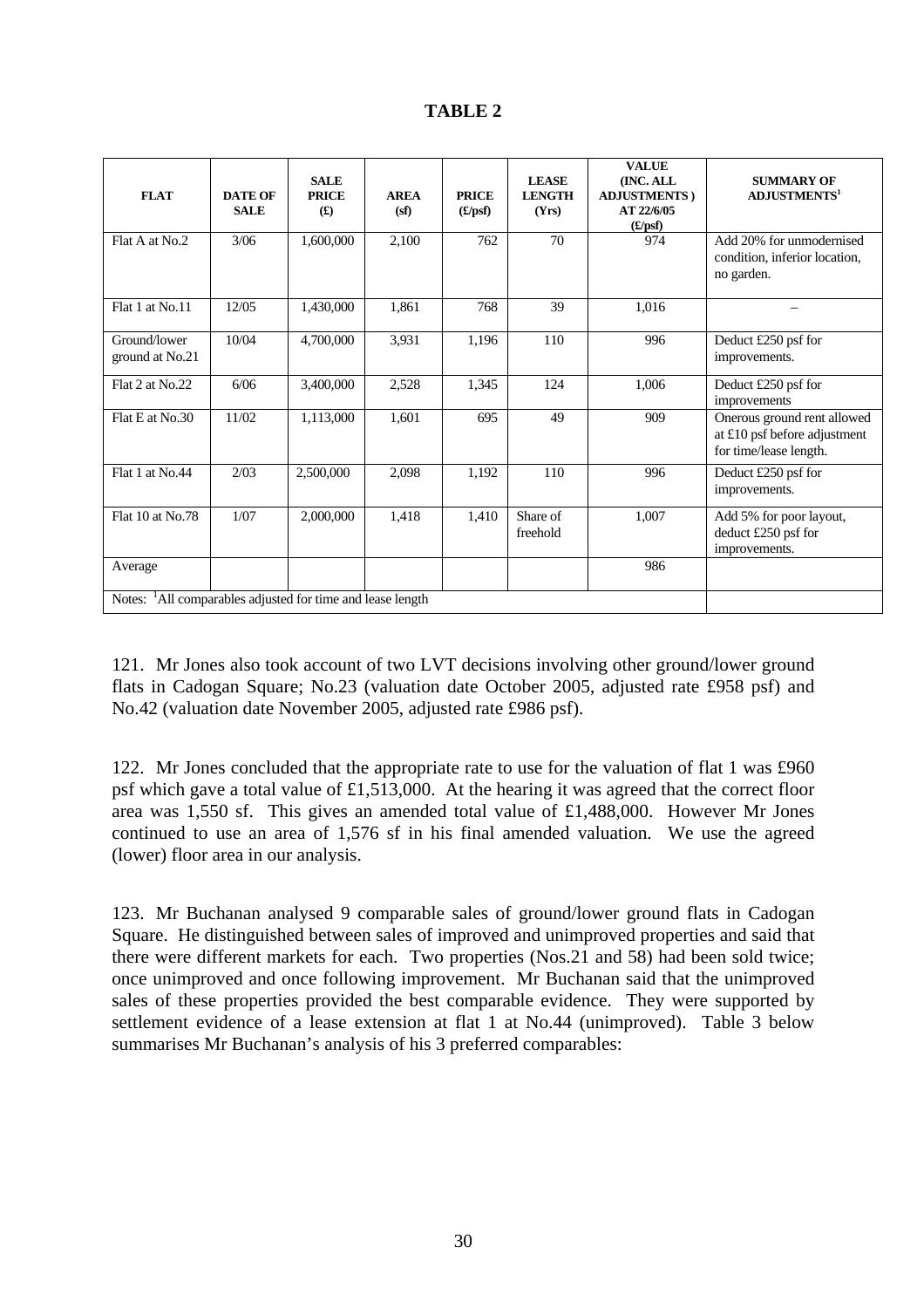| <b>FLAT</b>     | <b>DATE</b><br>OF<br><b>SALE</b> | <b>SALE</b><br><b>PRICE</b><br>f(x) | <b>AREA</b><br>(sf) | <b>PRICE</b><br>(E/psf) | <b>LEASE</b><br><b>LENGTH</b><br>(Yrs) | <b>VALUE</b><br>(INC. ALL<br><b>ADJUSTMENTS</b> )<br>AT 29/3/04<br>(E/psf) | <b>SUMMARY OF</b><br><b>ADJUSTMENTS</b>                       |
|-----------------|----------------------------------|-------------------------------------|---------------------|-------------------------|----------------------------------------|----------------------------------------------------------------------------|---------------------------------------------------------------|
| $G/LG$ at No.21 | 7/02                             | 2,900,000                           | 3,877               | 748                     | 111                                    | 734                                                                        | Add 2.5% for layout,<br>deduct 2.5% for<br>separate entrance. |
| Flat 1 at No.44 | 4/02                             | 1,275,000                           | 1,761               | 724                     | 112                                    | 734                                                                        | <b>NONE</b>                                                   |
| Flat 1 at No.58 | 4/02                             | 1,825,000                           | 2,560               | 714                     | 119                                    | 780                                                                        | Add 8.5% for garden,<br>deduct 5% for position                |

| Adopted value as at March 2004:              | £776 psf   |
|----------------------------------------------|------------|
| Adopted value as at June $2005 (+3.5\%)$ :   | $£803$ psf |
| Adjusted for relativity at 99% (March 2004): | £784 psf   |
| Adjusted for relativity at 99% (June 2005):  | £811 psf   |

124. Mr Buchanan valued to 29 March 2004 which was the valuation date for the section 42 notice served in respect of flat 1. "For the purposes of providing an alternative valuation" he adjusted his final valuation to June 2005 by adding 3.5%. Mr Buchanan's respective freehold valuations were £1,214,462 (£784 psf) as at March 2004 and £1,256,968 (£811 psf) as at June 2005. He said in his witness statement that he adopted the freehold figure determined by the LVT  $(£1,140,236$  as at March 2004 and £1,180,859 as at June 2005). In his original valuation he used £1,142,646 (as at June 2005) and in his final (amended) valuation he used £1,256,965 (as at June 2005). Neither figure is that adopted by the LVT, even allowing for the fact that the LVT was using an area of 1,576 sf.

## *Discussion*

125. The LVT preferred Mr Buchanan's comparables and relied in particular upon the sale of the unimproved flat at No.58. The LVT recorded Mr Buchanan's analysis of this sale as producing a rate of £768 psf after adjustments for the garden and the position on the Square. The LVT made a smaller (5%) adjustment for the garden and derived a figure of £742 psf as at June 2005. Applying this to an area of 1,576 sf, and using a relativity of 99%, gave a freehold value for flat 1 at No.38 of £1,180,859. Using this rate and the agreed floor area of 1,550 sf gives a freehold value of £1,150,000.

126. Four of Mr Jones's comparables have been modernised. In each case he allows for this by deducting £250 psf which he said he had agreed with other valuers as the appropriate adjustment for improvements in the market at that time and a figure that he had used successfully when negotiating settlements. He accepted that if he had underestimated the value of modernisation then his resultant valuation would be too high. Mr Buchanan's evidence was that an allowance of £250 psf for improvements was too small. He compared the sales of the three pairs of unimproved/improved flats, Nos.21, 44 and 58, and concluded,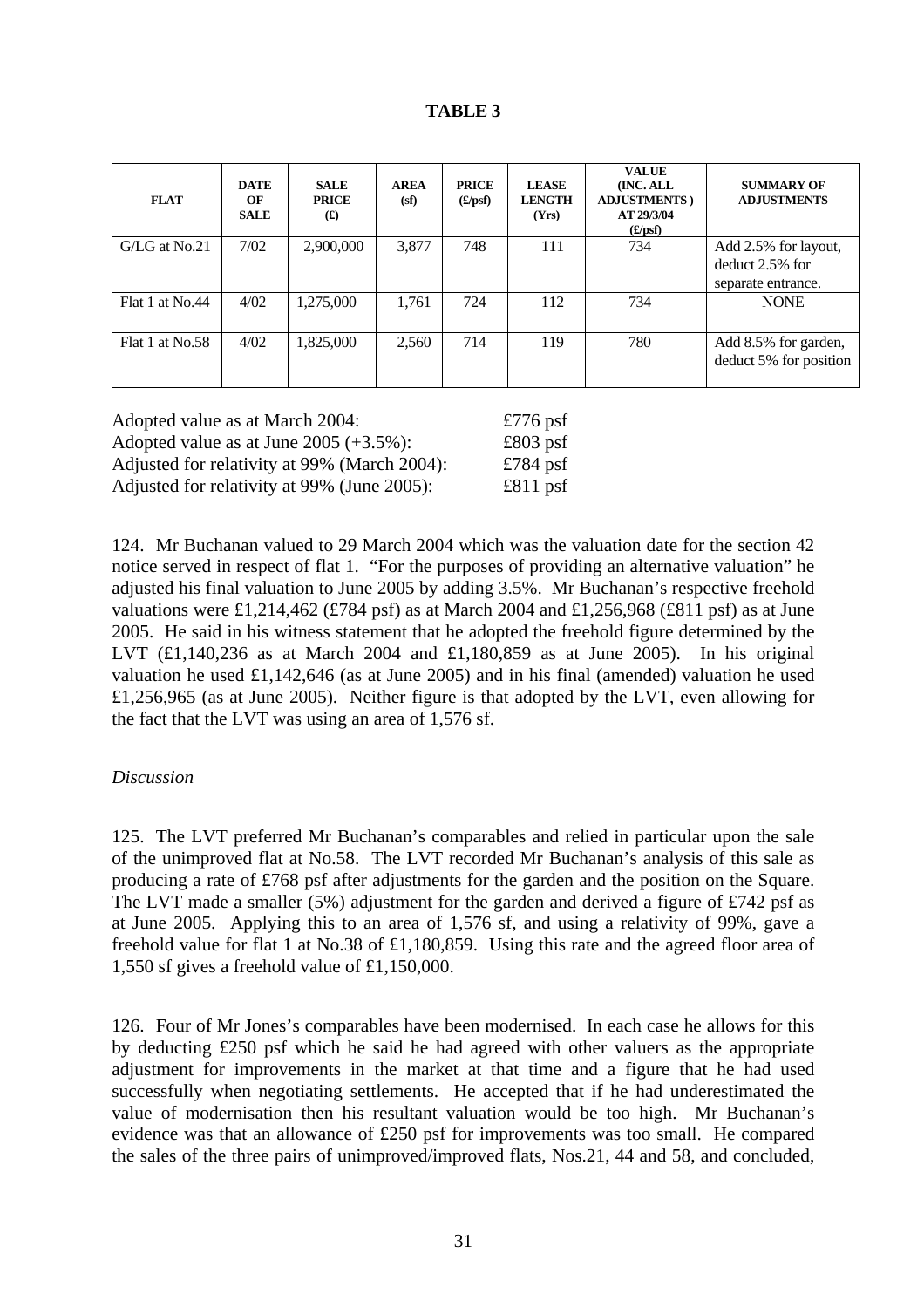having adjusted for time, that the percentage uplift due to improvements was 38%, 49% and 32% respectively. Using Mr Buchanan's adjustments the difference between the unimproved and improved values of these three comparables at the relevant date in June 2005 was £474 psf, £729 psf and £334 psf respectively.

127. Flat 1 at No.44 shows a much higher uplift than the other two flats relied upon by Mr Buchanan and we are not satisfied that his analysis of the first (unimproved) sale is reliable, based as it is upon a sale of a short lease in 2001 followed by a lease extension in April 2002. It was not an open market transaction of a long leasehold interest and we exclude it from our analysis.

128. We note that all three of the unimproved sales relied upon by Mr Buchanan took place before any of the improved sales. By the relevant date in June 2005 the market would have known about the results of all of the improved sales and was therefore aware of the potential profits to be made from modernising such flats. In our opinion this market knowledge would be reflected in a higher value for flat 1 at No.38 (unimproved) compared with the rates derived solely from the sales in 2002 upon which Mr Buchanan relies.

129. In the light of all the evidence we consider that Mr Jones's allowance for improvements is too low and we adopt a figure of £300 psf. We do not accept Mr Buchanan's sole reliance upon unimproved sales three years before the relevant date and we see no justification for the LVT's apparent reliance upon a single comparable at flat 1 at No.58 (unimproved).

130. The ground/lower ground flat at No.21 is two and a half times the size of the subject flat and we reflect this by placing a lower weighting on the two sales involving this property.

131. Of the 10 flats which form the main comparable evidence upon which the experts rely we have already rejected the first sale of flat 1 at No.44 (unimproved). We also reject flat A at No.2. This flat is remote from the Square and fronts onto Pont Street. Similarly we exclude Flat 2 at No.22 which is located north of Clabon Mews and well away from the Square. We do not consider it to be a useful comparable. Flat 1 at No.11 and flat E at No.30 are much closer in size to the subject flat but both were held on relatively short leases, being 39 years and 49 years respectively. Mr Jones adjusted them for lease length using Savills enfranchisable graph. Mr Jourdan said that this gives huge, unreliable adjustments. Mr Jones said they were large, but not unreliable, adjustments and that the market uses the method. Flat E at No.30 is further complicated by the presence of an onerous ground rent. We use these two comparables in our analysis but give them a reduced weight.

## *Conclusion*

132. We have valued flat 1 at No.38 by reference to 7 of the comparables that were preferred by the experts. Details of our analysis are given in Appendix 1 and the results are summarised in Table 4 below together with the weightings that we attach to each transaction. We have given separate weightings to the two transactions at No.21 since these were more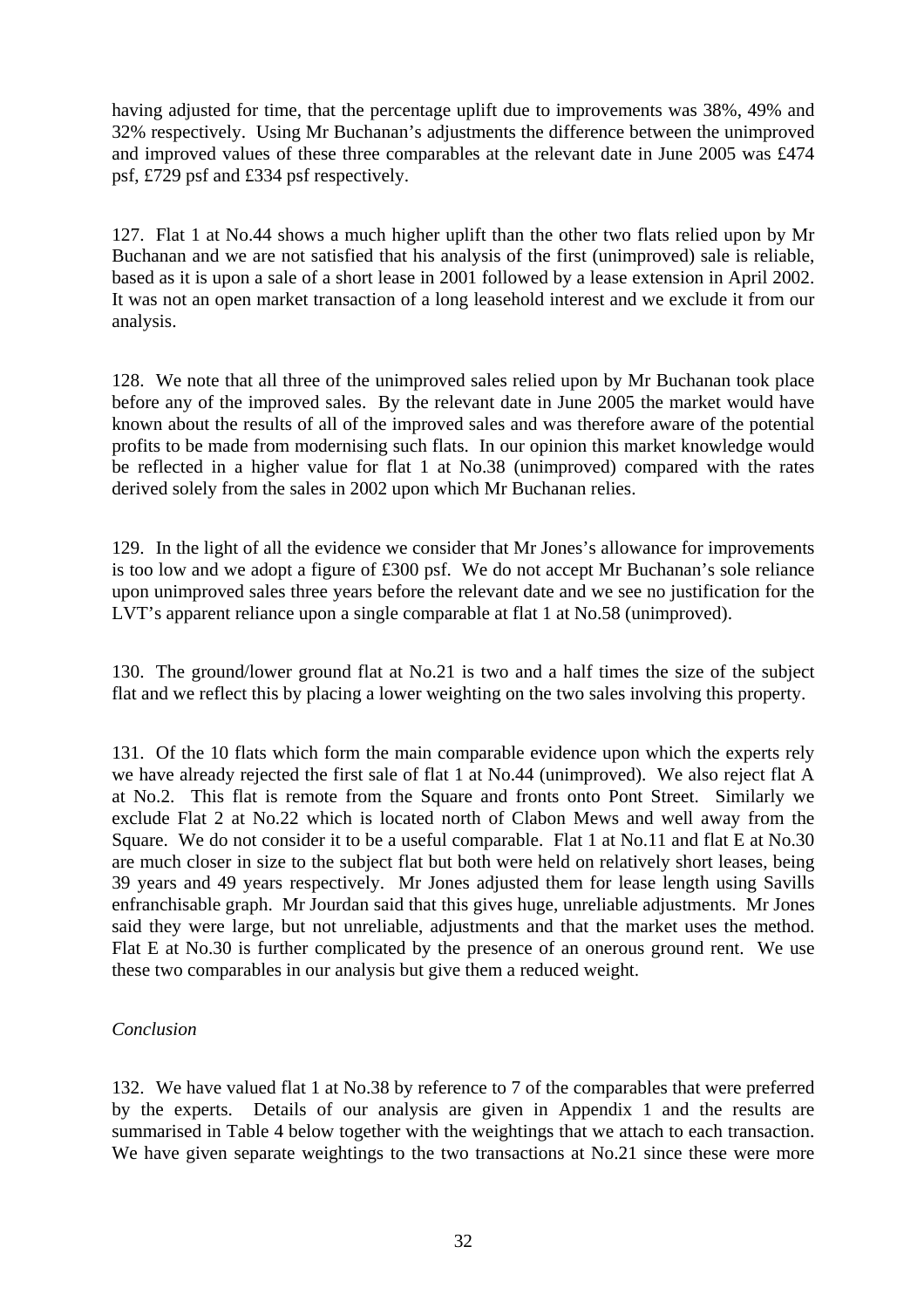than two years apart. We have given the second sale a lower weighting to reflect the requirement to adjust for improvements.

| <b>FLAT</b>                  | <b>VALUE</b><br>$(\pounds/\text{psf})$ | <b>WEIGHTING</b><br>(%) | <b>WEIGHTED VALUE</b><br>$(\pounds/\text{psf})$ |
|------------------------------|----------------------------------------|-------------------------|-------------------------------------------------|
| 1 at No.11                   | 1,041                                  | 10                      | 104.10                                          |
| G/LG at No.21 (sold $7/02$ ) | 766                                    | 15                      | 114.90                                          |
| $G/LG$ at No.21 (sold 11/04) | 937                                    | 12.5                    | 117.12                                          |
| $E$ at No.30                 | 921                                    | 10                      | 92.10                                           |
| 1 at No.44                   | 937                                    | 17.5                    | 163.97                                          |
| 1 at No.58                   | 777                                    | 17.5                    | 135.97                                          |
| 10 at No.78                  | 890                                    | 17.5                    | 155.75                                          |
|                              |                                        |                         | 883.91                                          |
|                              |                                        |                         |                                                 |
|                              |                                        | Weighted average, say   | £884                                            |
|                              |                                        |                         |                                                 |

## **TABLE 4**

133. The weighted average rate (rounded) is £884 psf and we determine the freehold value of Flat 1 at No.38 at, say, £1,370,000.

## **Issue (8): The freehold value of flat 2**

## *Evidence*

134. Mr Jones explained that he valued flat 2 as a participating tenant (notwithstanding that he said the opposite in his witness statement) and had therefore adjusted his comparables to unimproved values. He adjusted for time using the Savills Index and for lease length using the Savills (2002) enfranchisable graph. He made further adjustments for location and for second balconies. Mr Jones relied mainly upon 6 leasehold comparables, of widely differing length of unexpired term and all of which were sold after the Schedule 6 valuation date. Details of these comparables are summarised in Table 5: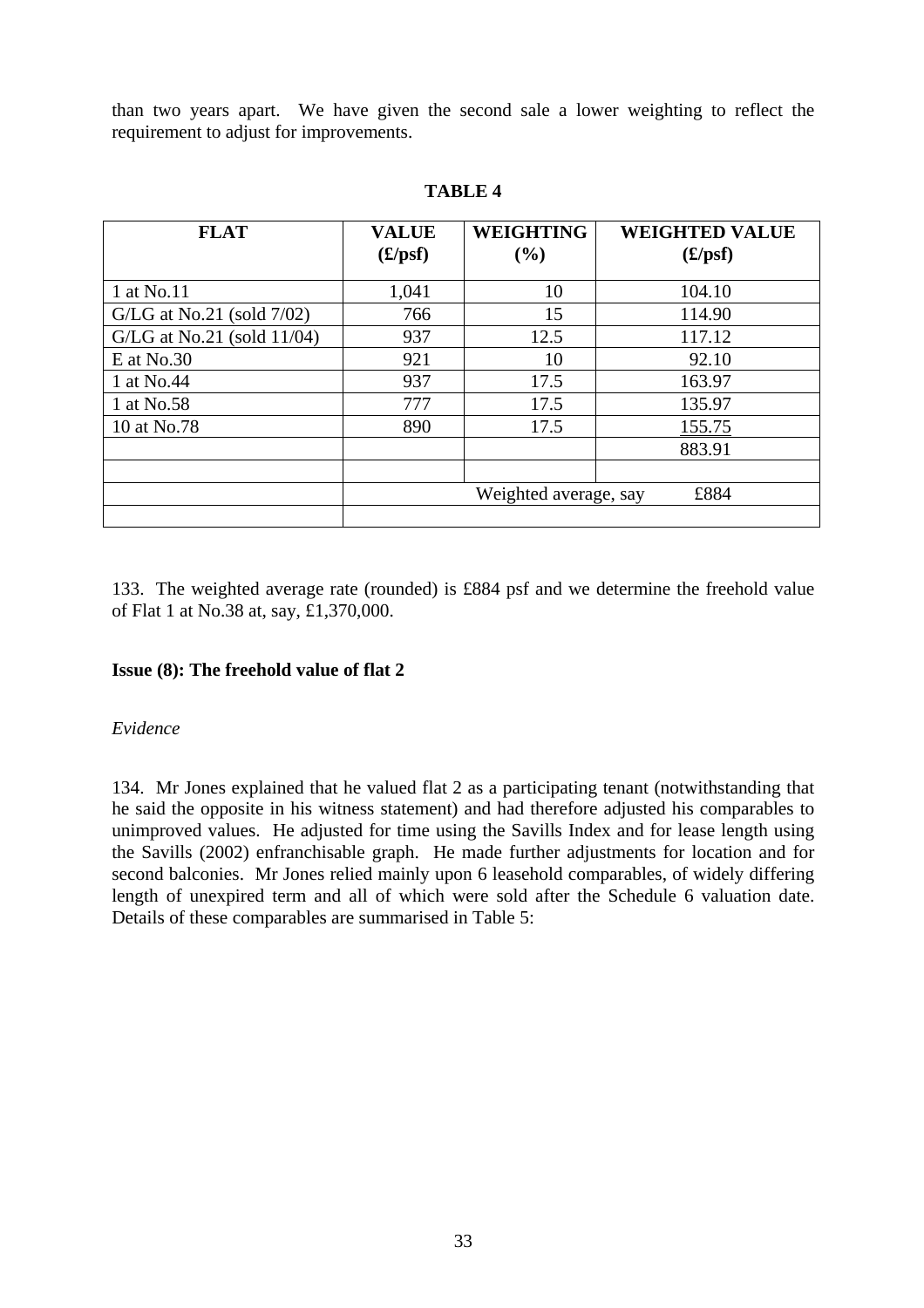| FABL 1 |
|--------|
|--------|

| <b>FLAT</b>          | <b>UNEXPIRED</b><br><b>TERM</b><br>(Yrs) | <b>DATE OF</b><br><b>SALE</b> | <b>PRICE</b><br>$\mathbf f(x)$ | <b>AREA</b><br>(sf) | <b>VALUE</b><br>(E/psf) | <b>FREEHOLD</b><br><b>ADJUSTED</b><br><b>VALUE</b><br>(E/psf) |
|----------------------|------------------------------------------|-------------------------------|--------------------------------|---------------------|-------------------------|---------------------------------------------------------------|
| 1 at No.9            | 16                                       | 6/06                          | 1,100,000                      | 1,228               | 896                     | 1,450                                                         |
| $1st$ floor at No.5  | 16                                       | 9/06                          | 995,000                        | 1,282               | 776                     | 1,250                                                         |
| $1st$ floor at No.69 | 17                                       | 12/06                         | 1,165,000                      | 1,169               | 997                     | 1,424                                                         |
| $1st$ floor at No.69 | 43                                       | 4/07                          | 1,970,000                      | 1,169               | 1,685                   | 1,510                                                         |
| 3 at No.53           | 107                                      | 11/06                         | 3,053,777                      | 1,778               | 1,718                   | 1,233                                                         |
| 2 at No.50           | 107                                      | 1/07                          | 3,350,000                      | 1,578               | 2,123                   | 1,504                                                         |
| Average              |                                          |                               |                                |                     |                         | 1,395                                                         |

135. Mr Jones took a rate of £1,348 psf to value flat 2 at No.38 (less than the average rate of £1,395 psf). This gave a freehold value of £1,650,000.

136. Mr Buchanan relied upon three main leasehold comparables to estimate the unimproved freehold value of flat 2, details of which are summarised in Table 6:

| <b>FLAT</b>   | <b>UNEXPIRED</b><br><b>TERM</b><br>(Yrs)                       | <b>DATE OF</b><br><b>SALE</b> | <b>PRICE</b><br>$\mathbf f(x)$ | <b>AREA</b><br>(sf) | <b>VALUE</b><br>(E/psf) | <b>ADJUSTED VALUE</b><br><b>FOR EXTENDED</b><br>LEASEHOLD <sup>1</sup><br>(f <sub>1</sub> ) |  |
|---------------|----------------------------------------------------------------|-------------------------------|--------------------------------|---------------------|-------------------------|---------------------------------------------------------------------------------------------|--|
| 6 at No.70/72 | 23                                                             | 7/05                          | 1,650,000                      | 1,446               | 1,441                   | 887                                                                                         |  |
|               | (Plus 90 year                                                  |                               |                                |                     |                         |                                                                                             |  |
|               | lease extension)                                               |                               |                                |                     |                         |                                                                                             |  |
| 3 at No.74    | 62                                                             | 8/03                          | 585,000                        | 878                 | 666                     | 854                                                                                         |  |
| 11 at No.78   | 72                                                             | 4/04                          | 795,000                        | 958                 | 830                     | 927                                                                                         |  |
| Average       |                                                                |                               |                                |                     |                         | 889                                                                                         |  |
|               |                                                                |                               |                                |                     |                         |                                                                                             |  |
|               | Notes: <sup>1</sup> Mr Buchanan adjusts the sales to July 2004 |                               |                                |                     |                         |                                                                                             |  |

**TABLE 6** 

137. Mr Buchanan took the average of the extended leasehold adjusted rates at £887 psf and multiplied the result by the agreed floor area of 1224 sf to give an extended leasehold value for flat 2 as at July 2004, the date of the section 42 notice, of £1,074,000. He then adjusted for time by 3.5% to give an equivalent figure as at the Schedule 6 valuation date (June 2005) of £1,112,000. He made a final 1% adjustment to give a freehold value of £1,123,000 or £917 psf. Mr Buchanan made several arithmetical errors when calculating this result (some of which were identified by the LVT) and the correct figure, using his analysis, is £1,137,000 or £929 psf. For the purpose of these appeals Mr Buchanan adopts the LVT's valuation of £1,145,994.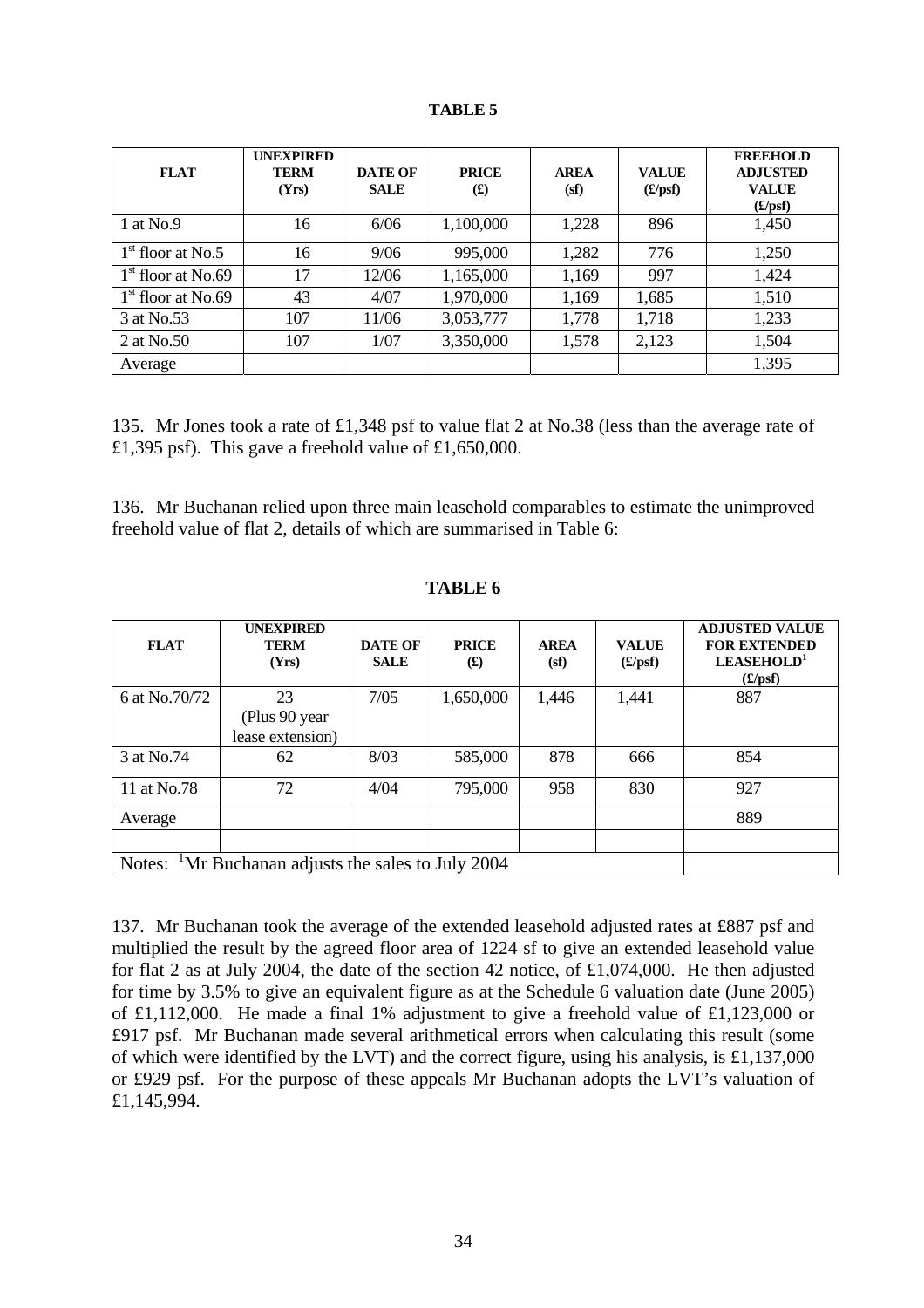## *Discussion*

138. The LVT preferred Mr Buchanan's evidence and rejected Mr Jones's comparables because they:

"considered the adjustments necessary to the sales figures used by Mr Jones to be unacceptably complex. …"

The LVT relied upon "comparables with long leases". They made no comment about the date of the sales. They adopted a rate of £927 psf to value flat 2 at No.38, which was the adjusted rate that Mr Buchanan analysed from the sale of flat 11 at No.78. This gave an extended lease value of £1,134,648 and a freehold value, based on a relativity of 99%, of £1,145,994. Although this is higher than the valuation spoken to by Mr Buchanan before us he adopts it for the purposes of this appeal.

139. In our opinion the LVT made three mistakes when valuing flat 2. Firstly, Mr Buchanan adjusted the value of flat 11 at No.78 (and his other two preferred comparables) for lease length. Although he does not say in terms how he did this, judging from the results he used the Savills (2002) enfranchisable graph. The source data for that graph (produced in evidence by Mr Jones) shows that it gives the relativity of leaseholds of varying length to *freehold* values. But the LVT in adopting the rate of £927 psf to value flat 2 makes a further relativity adjustment of 1% to go from what it describes as "a long lease value" to the freehold value. Mr Buchanan says that he adjusts to an "extended leasehold value" and then makes a further 1% adjustment to derive the freehold value. But the second adjustment is unnecessary where the Savills (2002) enfranchisable graph is used and, in our opinion, both Mr Buchanan and the LVT have double counted the relativity adjustment.

140. Secondly, the correct analysis of the sale of flat 11 at No.78, upon which the LVT primarily relies, produces a higher value than was adopted by the LVT. The flat was sold in April 2004 for £795,000 (£830 psf) when the lease had approximately 72 years to run. At the relevant date (22 June 2005) it had, say, 71 years to run. Adjusting for time to the relevant date using Savills Index gives a value of £819,852 (£856 psf). Adjusting for lease length using the source data for the Savills (2002) enfranchisable graph gives a relativity of 89.4% and a final figure of £917,060 (£957 psf).

141. The figure of £927 psf calculated by Mr Buchanan and adopted by the LVT is the value at July 2004 which is the valuation date for the section 42 notice that was served in respect of flat 2 rather than the relevant date for the purposes of Schedule 6 of the 1993 Act. Mr Buchanan uses the £927 psf as part of his average rate of £887 psf (it should be £889 psf as noted by the LVT) which he then adjusts for time to give an "alternative value" at June 2005 (see paragraph 12.7 of Mr Buchanan's witness statement). The LVT make no such adjustment and use £927 psf as the value as at June 2005. In our opinion, if the LVT wished to rely (at least primarily) upon the sale of flat 11 at No.78 they should have used £957 psf which would have given a value of £1,171,368 as at the Schedule 6 valuation date.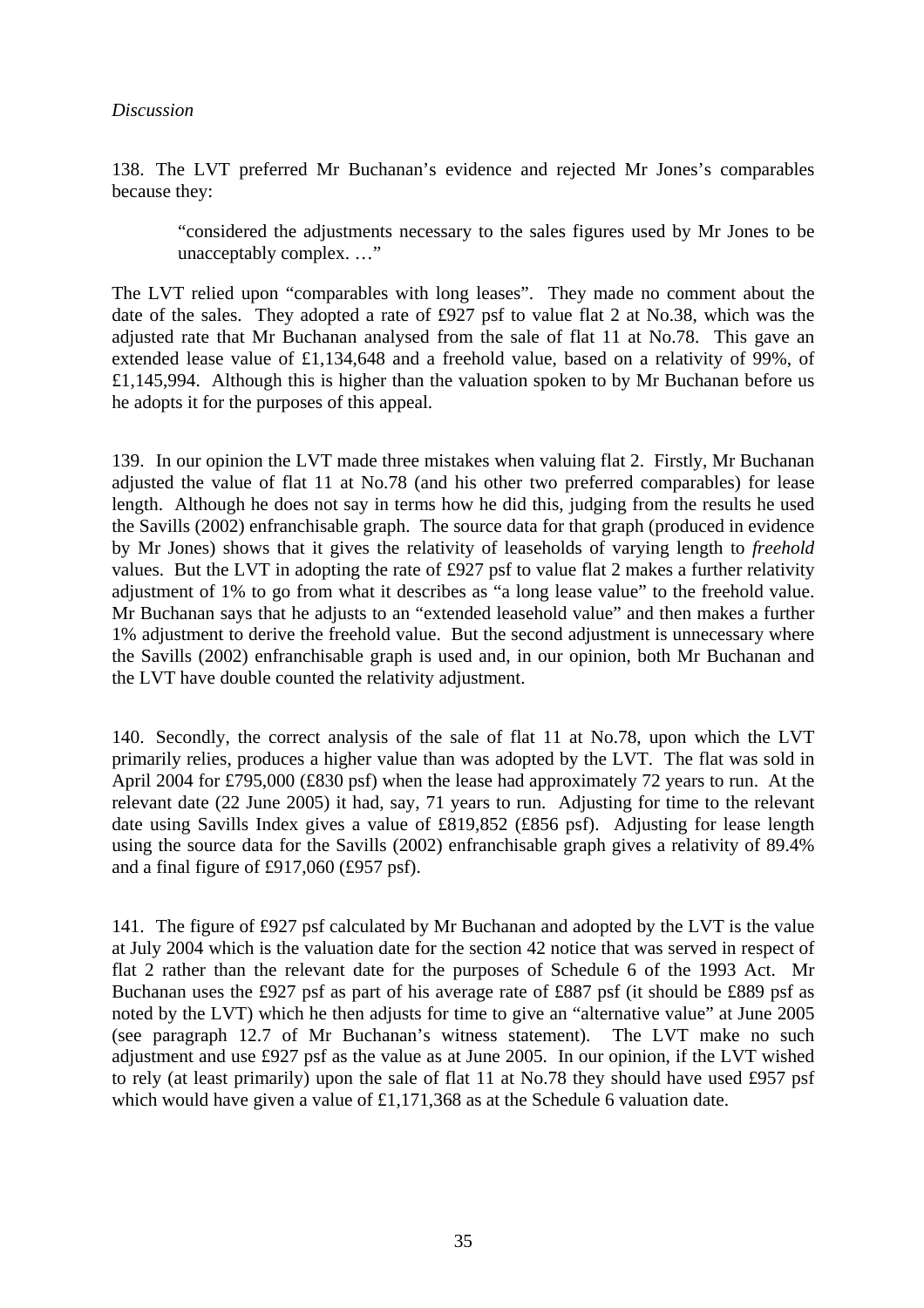142. Thirdly, both experts give a valuation for the freehold interest in flat 2 at No.38 which is for the property in its unimproved condition. Mr Jones said this in terms at the hearing. Mr Buchanan did not state this explicitly but we think that it is evident from the analysis of his comparables that this is what he has done (see, for instance, his analysis of the sale of flat 6 at Nos.70/72 in paragraph 12.5 of his witness statement). The LVT, by adopting one of Mr Buchanan's comparables, also value the property as an unimproved flat.

143. In their original valuation the LVT use the figure of £1,145,994 to value flat 2 as a participating tenant. In their revised valuation they use the same figure to value flat 2 as a non-participating tenant. Mr Buchanan adopts the LVT's figure and uses it to value flat 2 as a non-participating tenant and, adjusted only for time at 3.5%, uses it to value a lease extension under Schedule 13. As we have already noted the figure of £1,145,994 represents the unimproved value of flat 2. Whilst that figure (as corrected) is the appropriate starting point for a Schedule 13 valuation, the figure that should have been used when valuing as a non-participating tenant is the "as seen" value, ie the value of the flat as improved.

144. Mr Buchanan describes the improvements undertaken to flat 2 following a licence for alterations that was dated 25 April 1997. He says it "was fully refurbished and modernised". It was redesigned, re-wired and re-plumbed at a cost of £150,000. We have no doubt that such improvement works increased the freehold value of flat 2. That being so we consider that both the LVT and Mr Buchanan were wrong to use the unimproved value of flat 2 in their valuation of that flat as a non-participating tenant.

145. Turning to the evidence of the two experts, the Nominee Purchaser criticises Mr Jones's comparables for being short leases, modernised properties and sales which post date the valuation date.

146. Three of Mr Jones's comparables are short leaseholds (16 and 17 years unexpired). He converts these to equivalent freehold values by using the Savills (2002) enfranchisable graph. This leads to large adjustments with the 16 year leases being increased in value by over 90%. We have considered this criticism in connection with some of the comparables that Mr Jones uses to value flat 1 (see paragraph 131 above). The criticism is not directed at the construction of the Savills (2002) enfranchisable graph but its use in valuing freeholds by reference to short leaseholds. Mr Buchanan said in cross-examination that he did not think it appropriate to use it where the unexpired term of a lease is less than 60 years. The graph is commonly used before this Tribunal to adjust comparables for lease length. While its use in respect of the first three comparables in Table 5 above involves large adjustments, the short leasehold flats have areas that are significantly closer to that of flat 2 at No.38 than the comparables with longer unexpired terms. We therefore take the three short lease sales into account in our analysis but give them reduced weight.

147. The second criticism of Mr Jones is that he uses modernised comparables to derive an unimproved value. So far as we can tell from the details included with the evidence such modernisation and improvement is limited. The layout of the first floor flat at No.69 is unchanged between the two sales in December 2006 (with a 17 year lease) and April 2007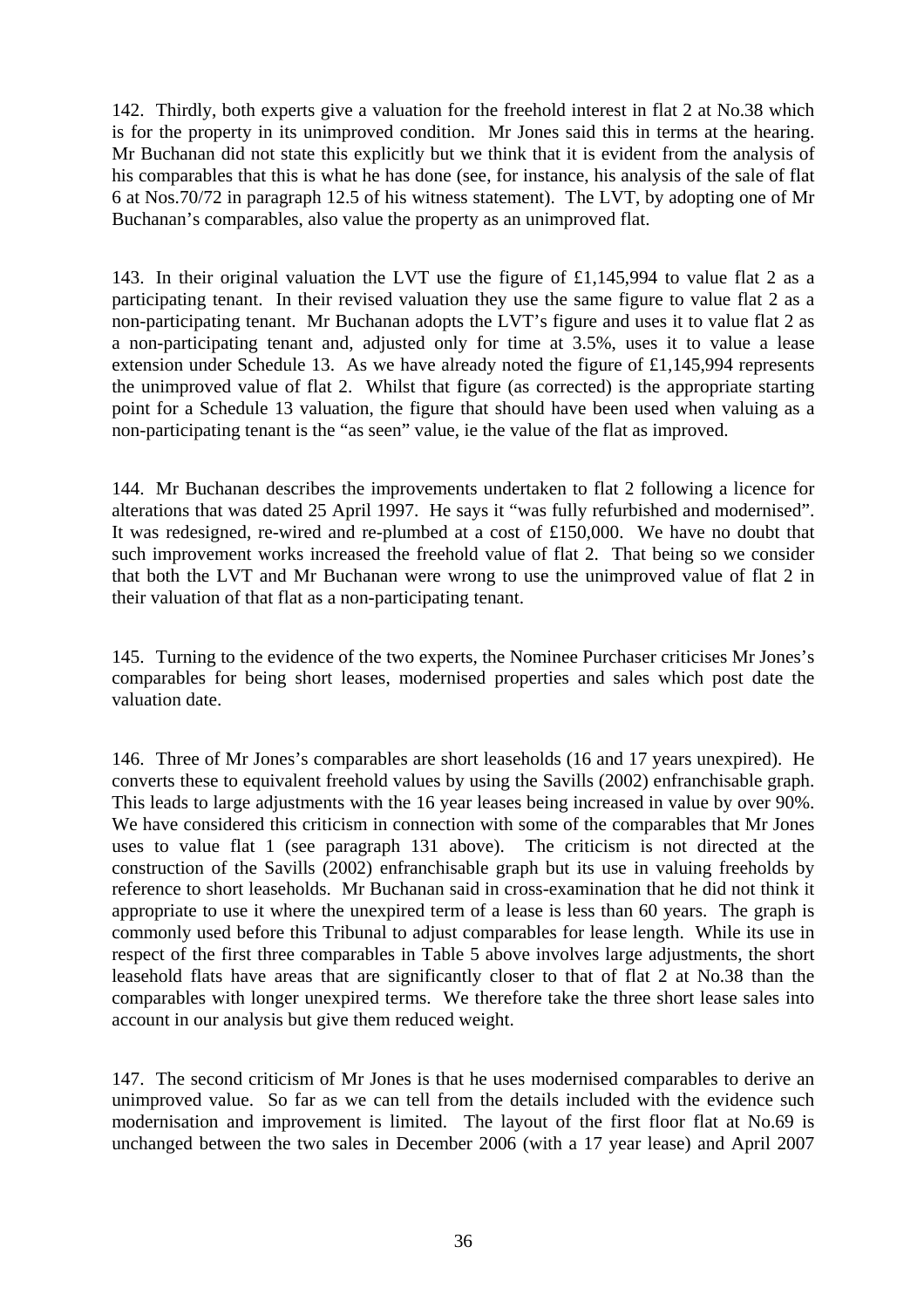(with a 43 year lease). There would not have been time to complete any major improvements between these two sales and there is no reference in the sales particulars to any such work having been done. Flat 3 at No.53 was said in the sales particulars to have been "well presented". Mr Jones said that "this property had been modernised" but "not newly modernised" and he allowed £200 psf in respect of the works. He said that flat 2 at No.50 "would have benefitted from updating" but it appears from the sales particulars that between the two sales of this property in August 2003 (with a 21 year lease) and in January 2007 (with a 107 year lease) work had been undertaken to provide bedroom 2 with an en suite bathroom, to improve the layout of bedroom 1 and to create a new, separate WC. These are significant improvements but Mr Jones does not allow for them. Doing the best we can with the limited evidence available we allow 20% (£365 psf) for these improvements.

148. The third criticism of Mr Jones is that he uses comparables that all post date the valuation date (they range from June 2006 to April 2007). Details of these sales could not have been known at the valuation date, but the Tribunal has had regard in other appeals to post valuation date evidence. In this appeal the sales at Nos. 50 and 53 are the only direct evidence of the sale of long leasehold interests (107 years). This minimises the adjustment required for lease length. We consider that these transactions are relevant and we place weight upon them. Mr Buchanan opposes the use of the Savills Index beyond June 2006 at which time the market was rising rapidly. He considers that there is a greater potential for error under these conditions and declines to make indexed adjustments for time. This is not a view that has been shared by other experts appearing before this Tribunal. In *31 Cadogan Square Freehold Limited* experts from the same firms as those in the present appeal agreed to use the Savills Index across a wide range of dates, including those eschewed by Mr Buchanan. Mr Buchanan offers no alternative method of time adjusting comparables which are sold during such a volatile market. We do not accept that evidence from a rapidly rising market cannot be adjusted to a later (or an earlier) date. Savills Index is well regarded and commonly used by experts appearing before this Tribunal and we do not accept that its use should be circumscribed across any period that we are considering in this appeal.

149. Mr Buchanan relies mainly upon three comparables. He does not state how he adjusts these for lease length or other factors (apart from a 5% adjustment for the off square position of flat 2 at No.38 when analysing flat 6 at No.70/72). We mentioned this at the hearing and although Mr Buchanan provided us with some corrected pages for his witness statement, he did not provide further details, either then or subsequently, of his analysis of these comparables.

150. Flat 11 at No.78 is a relatively small rear flat with a reception room that faces west, away from the Square. There is no en suite bathroom and there are stairs between bedroom 2 and the other habitable rooms. Mr Jones says that it is dated by comparison with flat 2 at No.38.

151. Flat 3 at No.74 is a much smaller flat which Mr Jones says was poorly converted. The reception room is compromised by a partially open plan kitchen and a narrow second bedroom at the front. There is only a single bathroom (not en suite) and the sales particulars say that it required updating.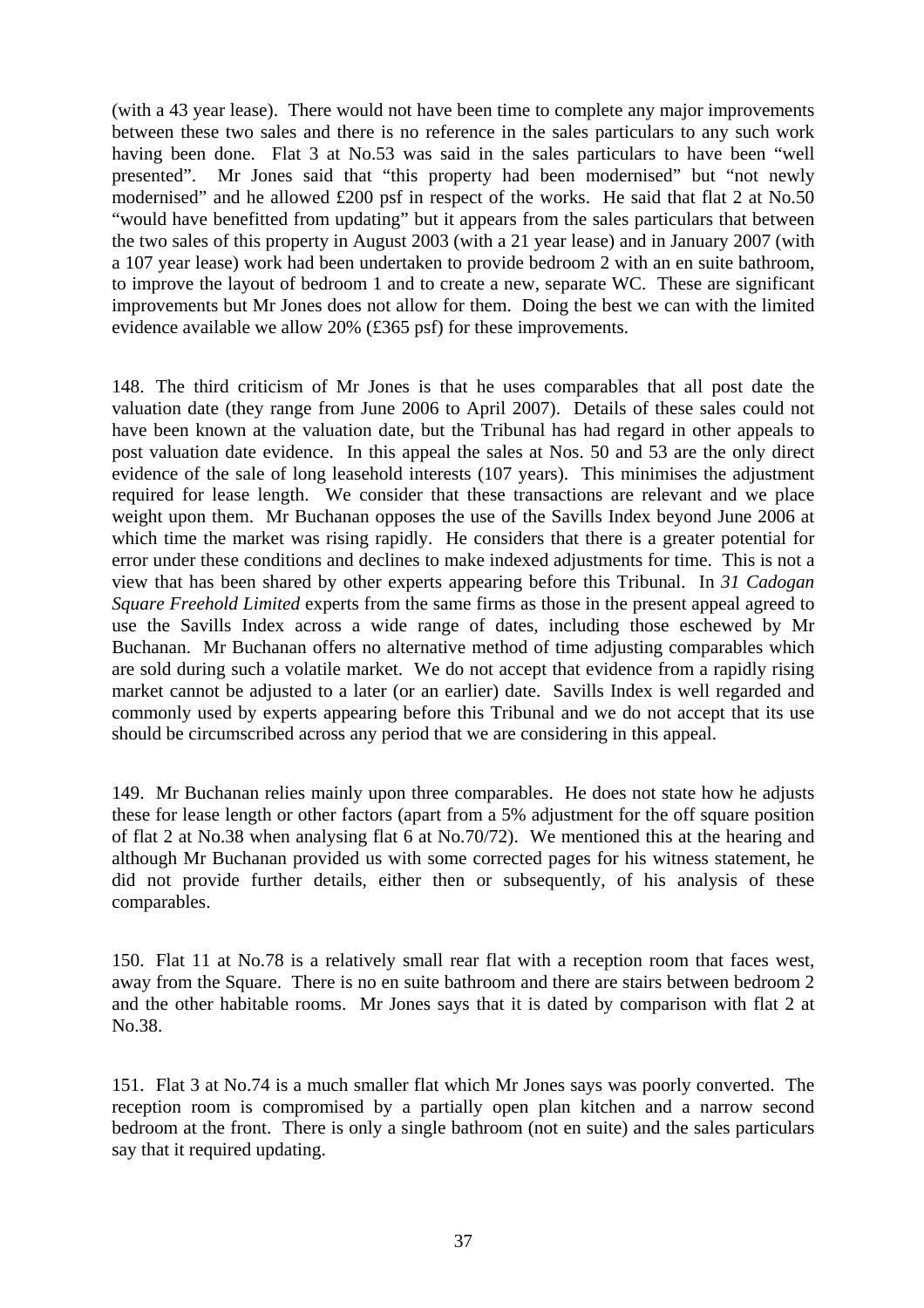152. Mr Jones describes Mr Buchanan's analysis of the sale of flat 6 at No.72 as unconventional since it combines the sale of a short leasehold interest with the premium paid for a lease extension.

153. We do not agree with the LVT's heavy reliance upon the sale of flat 11 at No.78. In our opinion it is not a good comparable for the reasons given in paragraph 150 above.

154. The layout of flat 3 at No.74 is poor and the sales particulars recognised the need for the flat to be updated. But the appropriate comparison is between that flat and flat 2 at No.38 in its unimproved condition. Before flat 2 was improved it had a third bedroom, located between the bedroom at the rear of the flat and the kitchen. Between the kitchen and the largest bedroom was a separate bathroom. The improvements, for which a licence was granted in 1997, comprised the conversion of the bedroom next to the kitchen into a larger en suite bathroom for the rear bedroom which was itself enlarged. We consider flat 3 at No.74 to be a relevant comparable and we attach weight to it.

155. The sale of flat 6 at Nos.70/72 was a hybrid transaction involving the sale of a short (23 year) lease and a premium for a lease extension. Mr Buchanan says "At the time of the lease extension the unimproved value had been agreed at a figure of £1,350,000 which indicated a value of £933 psf". There are no details of this agreement. Apparently Mr Buchanan was not one of the parties involved. The analysis of this type of transaction is not straightforward (Mr Jones fairly describes it as unconventional) and without details of the component parts of the transaction we give it no weight.

156. We do not accept the LVT's view that Mr Jones's adjustments of his comparables are unacceptably complex. Mr Jones's adjustments are of a type and a magnitude that are commonly used when valuing properties in Cadogan Square and which have been considered in detail by the Tribunal in several appeals in recent years.

## *Conclusions*

157. We value flat 2 at No.38 as a participating tenant as at the relevant date (22 June 2005) - see issue 11 below. As such we are concerned with the unimproved value of the flat.

158. We consider that the best comparables are the first floor flats at Nos. 5 and 9, flat 2 at No.50, flat 3 at No.53, the first floor flat at No.69 (sold twice) and flat 3 at No.74. We summarise our analysis of these comparables in Appendix 2.

159. We do not give these comparables equal weight. Flat 3 at No.74 (weighted 30%) was a sale before the relevant date and requires the smallest number of adjustments. However it was only a 60 year lease and is a significantly smaller flat than flat 2 at No.38. Flat 2 at No.50 and flat 3 at No.53 have the benefit of being long leases (107 years), but they were both sold a long time after the relevant date and in a rapidly rising market. They also require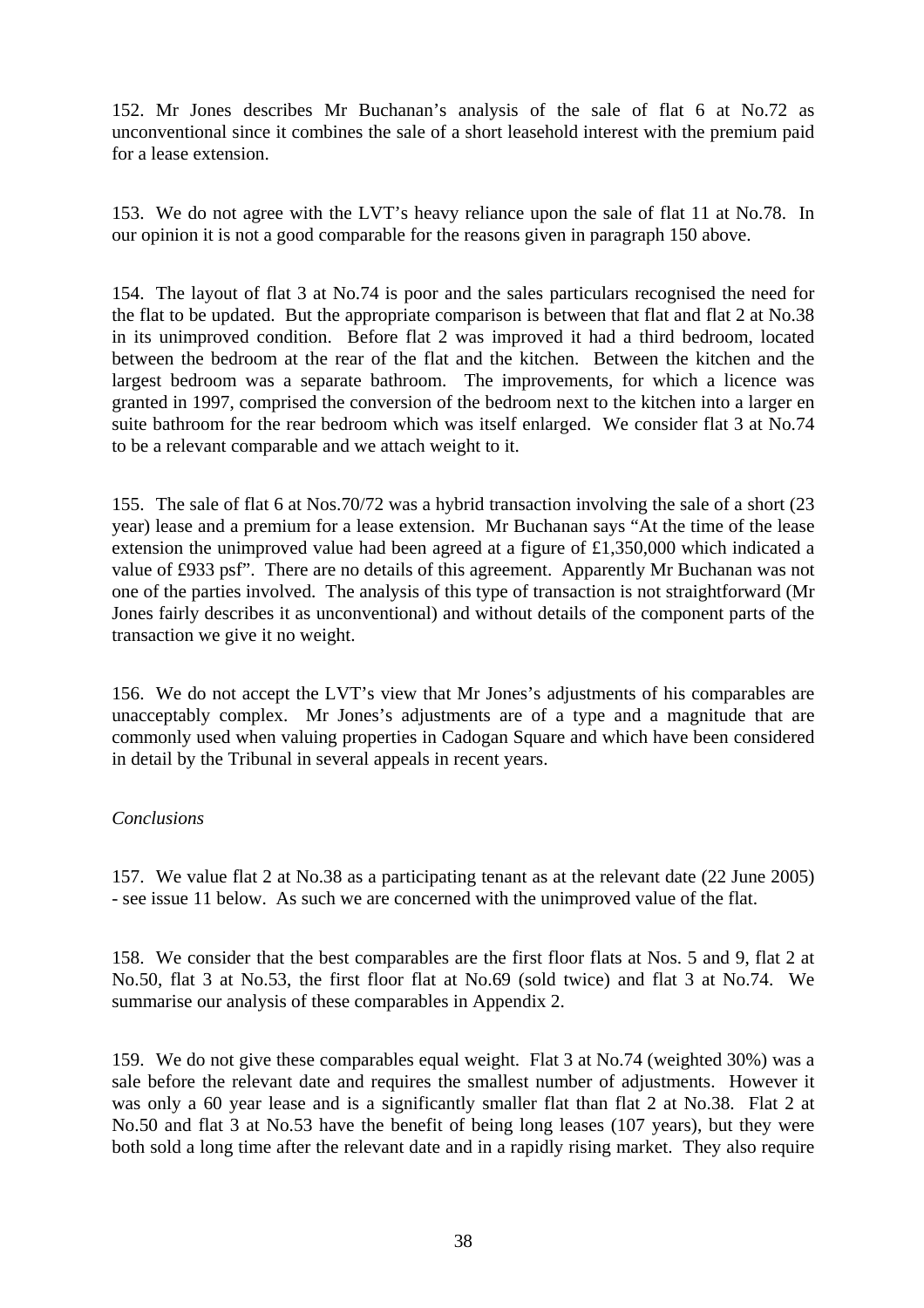adjustment for improvements (about the effect of which there is little evidence) and several other factors. The transaction at flat 3 at No.53 was complicated by the sale to a tenant. We weight both of these comparables at 20%. The first floor flats at Nos. 5 and 9 were short leasehold sales and although we admit them as evidence we give them both a reduced weighting of 10%. The first floor flat at No.69 was sold twice in close succession. This flat has the advantage of being very close in size to flat 2 at No.38 but the second sale was nearly two years after the relevant date, when the flat may have been improved (or at least redecorated) to a limited degree and is still a relatively short leasehold with 43 years unexpired (the first sale being of a short leasehold interest of 17 years). We have averaged the adjusted value of these two sales so as not to place too much emphasis on a property that was sold twice in 4 months. We then weight the average figure at 10%. The results of this weighting exercise are summarised in Table 7 below.

| <b>FLAT</b>               | <b>VALUE</b> | <b>WEIGHTING</b>      | <b>WEIGHTED VALUE</b>  |
|---------------------------|--------------|-----------------------|------------------------|
|                           | (E/psf)      | (%)                   | $(\pounds/\text{psf})$ |
| First floor flat at No.5  | 1,376        | 10                    | 137.6                  |
| Flat 1 at No.9            | 1,648        | 10                    | 164.8                  |
| Flat 2 at No.50           | 1,280        | 20                    | 256.0                  |
| Flat 3 at No.53           | 1,167        | 20                    | 233.4                  |
| First floor flat at No.69 | 1,503        |                       |                        |
| (12/06)                   |              |                       |                        |
| First floor flat at No.69 | 1,581        |                       |                        |
| (4/07)                    |              |                       |                        |
| First floor flat at No.69 | 1,542        | 10                    | 154.2                  |
| (average)                 |              |                       |                        |
| Flat 3 at No.74           | 850          | 30                    | 255.0                  |
|                           |              |                       | 1,201.0                |
|                           |              |                       |                        |
|                           |              | Weighted average, say | £1,200                 |
|                           |              |                       |                        |

**TABLE 7** 

160. Applying these weightings to the six comparables gives a weighted average of £1,200 psf. Using this rate we value the freehold interest in flat 2 at No.38 at £1,468,800 which we round to £1,470,000.

## **Issue (9): The deferment rate**

161. In *Cadogan Square Properties Limited v Earl Cadogan* [2010] UKUT 427 (LC) the Tribunal, The Honourable Mr Justice Morgan and A J Trott FRICS, determined that the appropriate deferment rate to value 38 Cadogan Square in these appeals is 5.25%.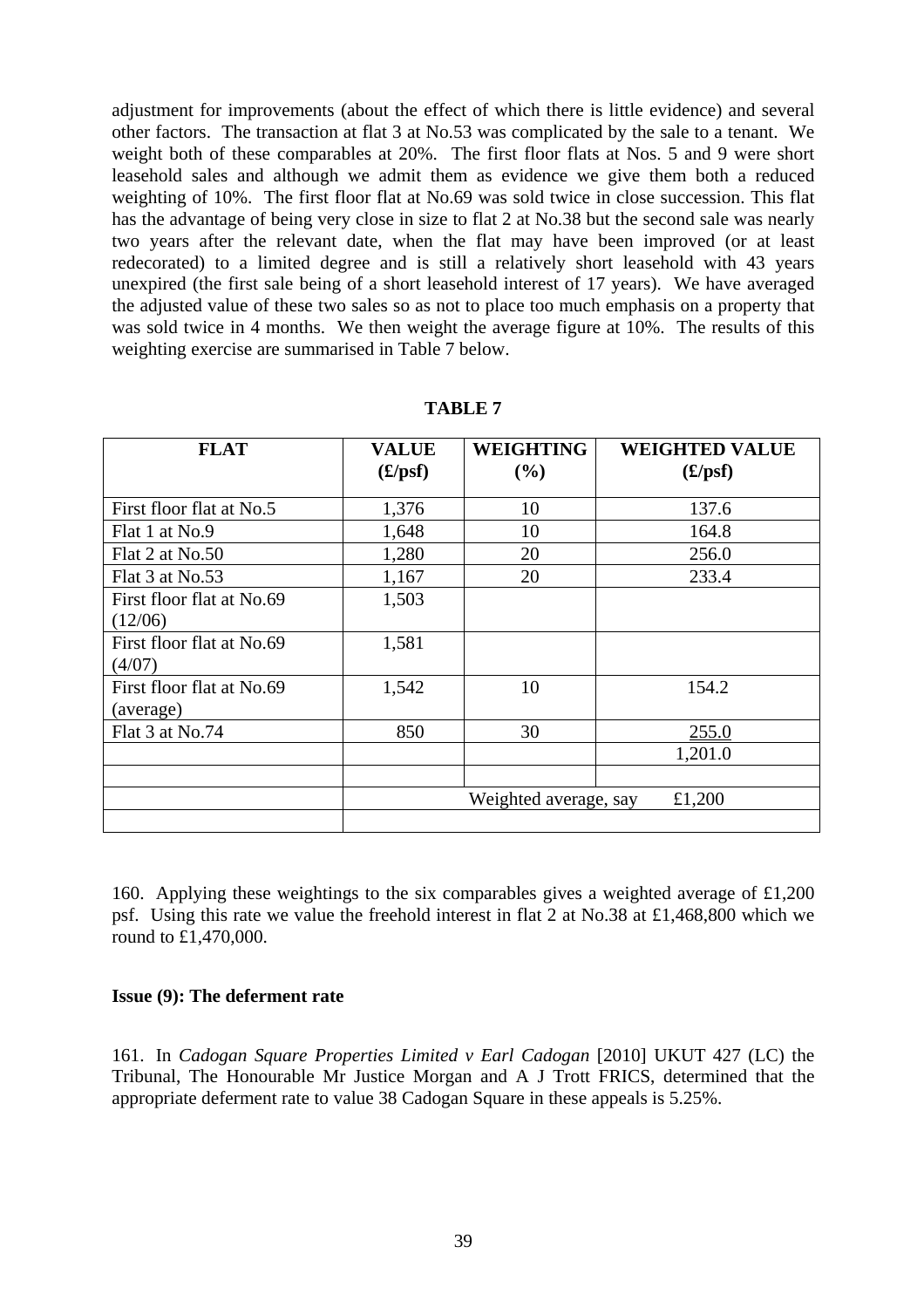## **Issue (10): Restrictive Covenants**

162. Under Schedule 7 paragraph 5(l)(b) of the 1993 Act the relevant part of the statutory provision as to the inclusion of restrictive covenants is as follows:

- "(1) As regards restrictive covenants, the conveyance shall include….
	- (b) such provisions (if any) as the freeholder or the nominee purchaser may require to secure the continuance (with suitable adaptations) of restrictions arising by virtue of any such lease or collateral agreement as is mentioned in paragraph  $(a)(i)$ , being either –
		- (i) restrictions affecting the relevant premises which are capable of benefiting other property and (if enforceable only by the freeholder) are such as materially to enhance the value of the other property, or
		- (ii) restrictions affecting other property which are such as materially to enhance the value of the relevant premises; and
	- (c) such further restrictions as the freeholder may require to restrict the use of the relevant premises in a way which –
		- (i) will not interfere with the reasonable enjoyment of those premises as they have been enjoyed during the currency of the leases subject to which they are to be acquired, but
		- (ii) will materially enhance the value of other property in which the freeholder has an interest at the relevant date.
	- (2) In this paragraph "restrictive covenant" means a covenant or agreement restrictive of the user of any land or building."
- 163. The relevant restriction in the present headlease is as follows (Clause X):

"NOT to use or permit the demised premises or any part thereof to be used otherwise than as follows each unit to be used as a private residence in one family occupation only A self-contained flat on each of the first second third and fourth floors of the demised premises A self-contained maisonette comprising the ground floor and the rear part of the basement A self-contained flat for the Caretaker in the front part of the basement and tenants stores and boiler room in the basement"

164. In its counter-notice Cadogan proposed the inclusion of a restrictive covenant including the following (italics supplied):

"not to carry on or permit to be carried on at the specified premises or on any part thereof any trade business or profession and not to use nor permit or suffer to be used the specified premises for any auction exhibition meeting or public entertainment or any unlawful illegal or immoral purpose *or otherwise than as either*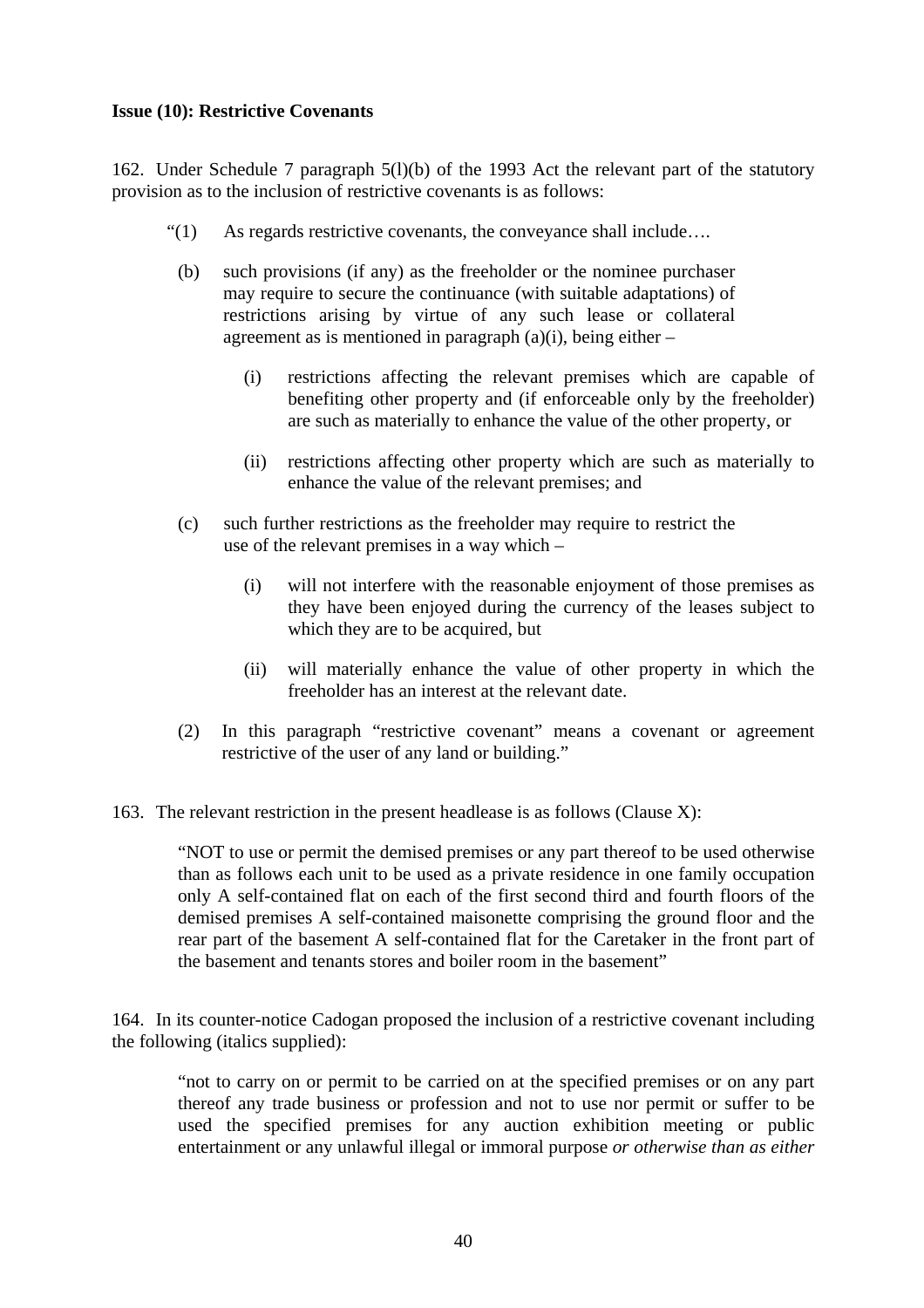*6 self contained private residential flats each such flat to be used as a private dwelling in the occupation of one family only or as a single private dwelling house to be used in the occupation of one family only*".

165. In its Statement of Case Cadogan altered its position, amending the italicised words in the proposed covenant to read:

"save that the use of the Property is to be as not more than six self-contained private residential flats each such flat to be used as a private dwelling in the occupation of one family only".

Thus use as a single private dwelling house was omitted but use for fewer than six flats would be permitted.

166. The Nominee Purchaser did not agree this proposal but contended that the concluding words of the covenant should read:

"Not without the written consent of the Company, such consent not to be unreasonably withheld, to use or permit the Property to be used otherwise than as self contained private residential flats or as a dwelling house and if the Property is used as flats with no more than six flats".

167. The LVT concluded that Cadogan's version of the covenant was the appropriate one. The Nominee Purchaser appealed against this conclusion. On the hearing of the appeal the Nominee Purchaser contended for a variant of the covenant which it had sought before the LVT and submitted that the form of covenant should be:

"The use of the Property is to be as not more than six self-contained private residential flats each such flat to be used as a private dwelling in the occupation of one family only; or as a single private dwelling house (to be used in the occupation of one family only)."

168. In argument counsel for the Nominee Purchaser accepted that it would be desirable to make clear that a "flat" could extend over one or more floors.

169. On behalf of the Nominee Purchaser it was submitted that Cadogan's proposed covenant was in very different terms to the restrictive covenant which the LVT directed should be included in the transfer, and that covenant could therefore only be justified under paragraph 5(c) and not paragraph 5(b) of Schedule 7, and that therefore the covenant could only be imposed if it would materially enhance the value of other property in which Cadogan had an interest at the relevant date.

170. The Nominee Purchaser accepted that the Lands Tribunal had, in the past, held that the correct approach to "material enhancement" in this sort of provision was to look at the matter broadly and not by reference to money values: see *Moreau v Howard de Walden Estates*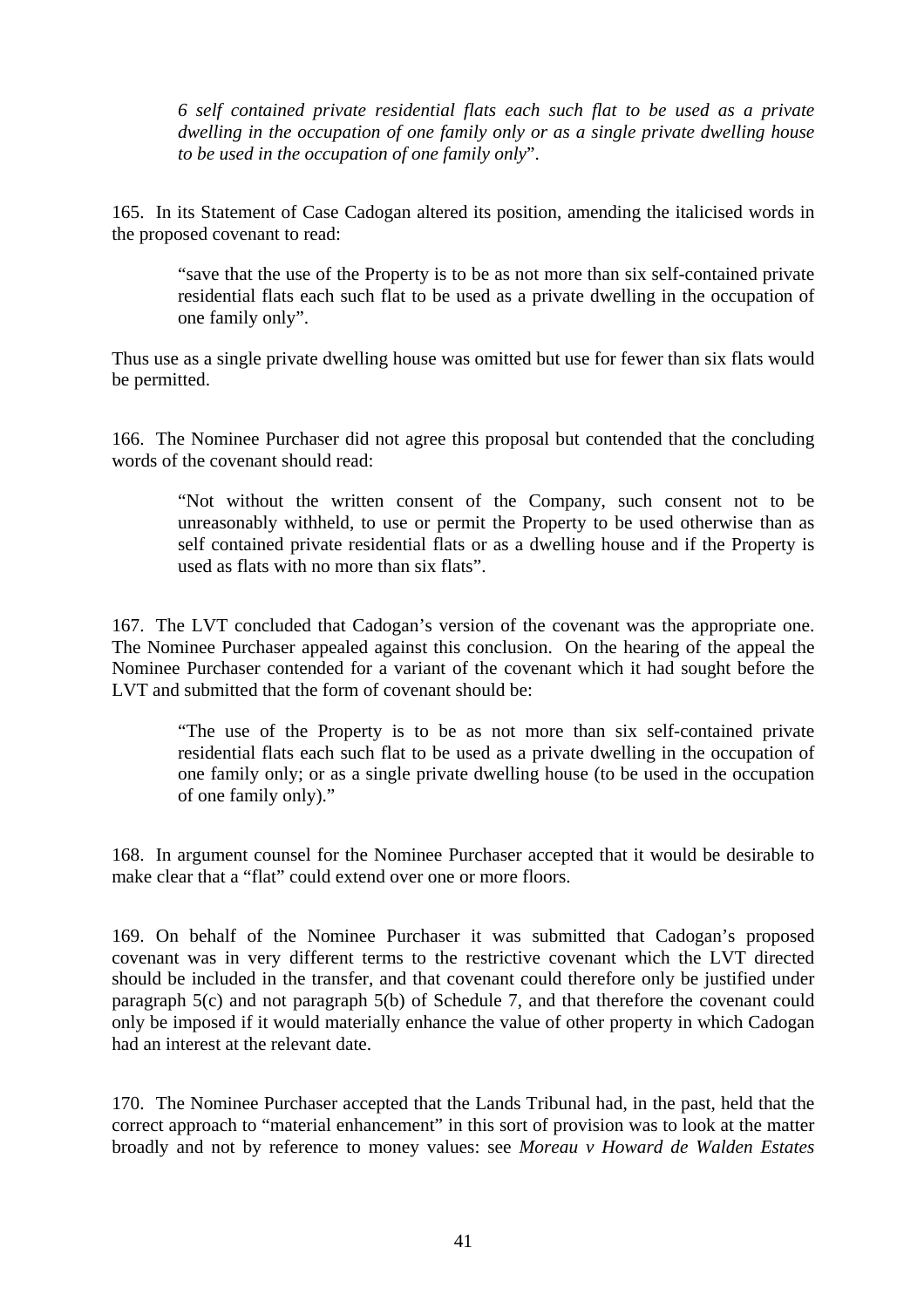*Limited* [2003] Lands Tribunal LRA/2/2002 (unreported) at paragraph 185 and *Higgs v Paul* [2005] Lands Tribunal LRA/2/2005 (unreported) at paragraph 60, but submitted that this is incorrect. It was said that paragraph  $5(c)(ii)$  used the language of value, not that of general advantage and a comparison was drawn with the language of section 84(1A) of the Law of Property Act 1925 which refers, in the context of restrictive covenants, to "practical benefits of substantial value or advantage". Accordingly, in the absence of evidence that the proposed covenant materially enhances the value of other property which Cadogan owned in June 2005, it was submitted that the only restrictive covenant which should be included in the transfer was the one that the Nominee Purchaser agreed to.

171. The Nominee Purchaser noted that Cadogan's application to the LVT dated 8 November 2005 applied for the LVT to determine the terms of the freehold transfer of the Property and enclosed a copy of the counter-notice, but made no other mention of the terms that Cadogan sought to have included in the transfer. It was not until Cadogan's Statement of Case for the LVT dated 6 November 2006, almost a year later, that Cadogan contended, for the first time, that the transfer should include a covenant in terms that prevented use of the property as a single dwelling house. The Nominee Purchaser challenged the capacity of the proposed restrictions to benefit other property, and the suitability of the proposed adaptation of the lease restrictions. Its case was that there was no benefit to the Cadogan Estate in being able to prevent the property from being used as a single house. It noted that in the case of both 23 Cadogan Square and 42 Cadogan Square, and also 31 and 37 Cadogan Square, Cadogan sought restrictive covenants that did not prevent the use of the properties as a single dwelling house. It offered no explanation why a covenant preventing 38 Cadogan Square from being used as a single dwelling house should materially enhance the value of its retained Estate, but such a covenant would not have that effect in the case of 42 Cadogan Square, which is one door away, or 23, 31 or 37 Cadogan Square, on the opposite side of Cadogan Square.

172. In answer Cadogan submitted that the Nominee Purchaser was seeking to buy a house converted into flats, at prices derived from and assuming continued use as flats but with the potential to convert to a house without paying for that potential. Cadogan accepted that the statutory power to impose restrictive covenants would not justify imposing a covenant just because the Nominee Purchaser was seeking to obtain a development opportunity without paying for it. The statutory test of material enhancement is not a particularly stringent one. Decisions of the Lands Tribunal such as *Peck v Trustees of Hornsey Parochial Charities* (1971) 22 P & CR 789, *Le Mesurier v Pitt* (1972) P & CR 389 and *Moreau* showed that the maintenance of value of other property would satisfy this test. There is no need for evidence as to effect on value. It was a matter of general impression and not a detailed valuation exercise. There was no evidence and could be no suggestion that the covenant directed by the LVT was unreasonable.

173. Cadogan submitted that the ability to restrict redevelopment as a house was capable of meeting the statutory test. It was suggested first that building works on a major project such as reconverting a house in Cadogan Square could involve disruption for years with a building site, scaffolding and skips affecting adjacent and neighbouring property. Scaffolding is erected not just for external works, it is regularly used to provide access to upper floors so that materials can be taken in and removed externally. Second it was submitted that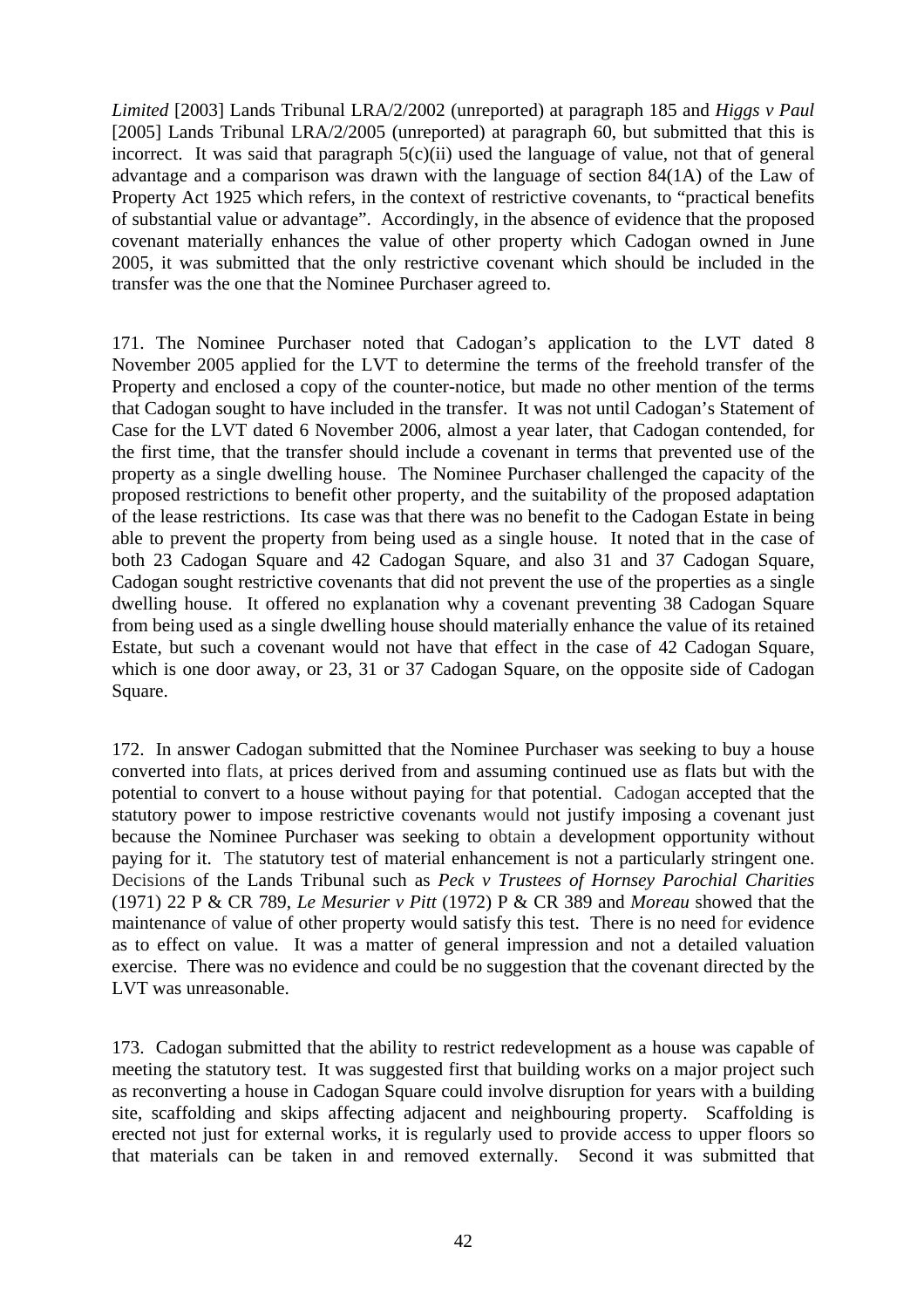satisfying part of the demand for houses in Cadogan Square by creating one at No.38 would reduce the demand elsewhere in Cadogan Square and on the Cadogan Estate.

174. In our judgment the covenant proposed by Cadogan and ordered by the LVT can properly be described as imposing restrictions arising by virtue of the headlease with suitable adaptations. The fact that it permits the user of the property as fewer than six flats is a relaxation of the covenant, but is not (contrary to what was argued by the Nominee Purchaser) in "very different terms" to that covenant. Each covenant requires that the user of the property be as flats. A variation allowing it to be used as fewer flats seems to us no more than a suitable adaptation. In our judgment therefore the question is whether the restrictions are capable of benefiting other property and, since they are enforceable only by the freeholder, are such as materially to enhance the value of the other property.

175. We accept that the statement in *Moreau* at paragraph 185 that "the question of material enhancement can...only realistically be considered in general terms" is correct, as is the statement in *Higgs* at paragraph 60:

> "In my judgment, and following these decisions, the concept of material enhancement includes both an increase in value due to restrictions and the maintenance of value which would otherwise deteriorate. The concept is to be applied as a matter of general impression and not by attempting a detailed valuation exercise."

In our view these statements set out what is now established as a matter of principle and accord with common sense.

176. However we are not persuaded that the imposition of the requirement that prevents the property from being used as a single private dwelling house in the occupation of one family only is either capable of benefiting other property or is such as materially to enhance the value of the other property.

177. The first argument put forward by Cadogan was as to the potential disruption which might be caused by major building works. In our view this is not an objection of any substance. Scaffolding will periodically be erected for decorative and repair work. It may well be erected in connection with internal works. As was accepted in evidence by both Mr Jones and Mr Buchanan the sort of persons likely to purchase flats in No.38 are very likely to engage in major works of internal re-organisation and refurbishment. This may well involve the erection of scaffolding, the placing of skips in the Square and the like, as was apparent from the scaffolding and skips which we observed elsewhere in the Square on our site visit. The covenant will not meet this supposed source of concern.

178. The second argument related to the diminution in value of the remainder of the Cadogan Estate. No evidence was advanced in relation to this submission. This was particularly surprising in the light of Cadogan's apparent preparedness to allow 23, 31, 37 and 42 to be converted to use as single houses, and its initial preparedness to allow 38 to be used as a house in single family occupation. In the light of this, it must be presumed that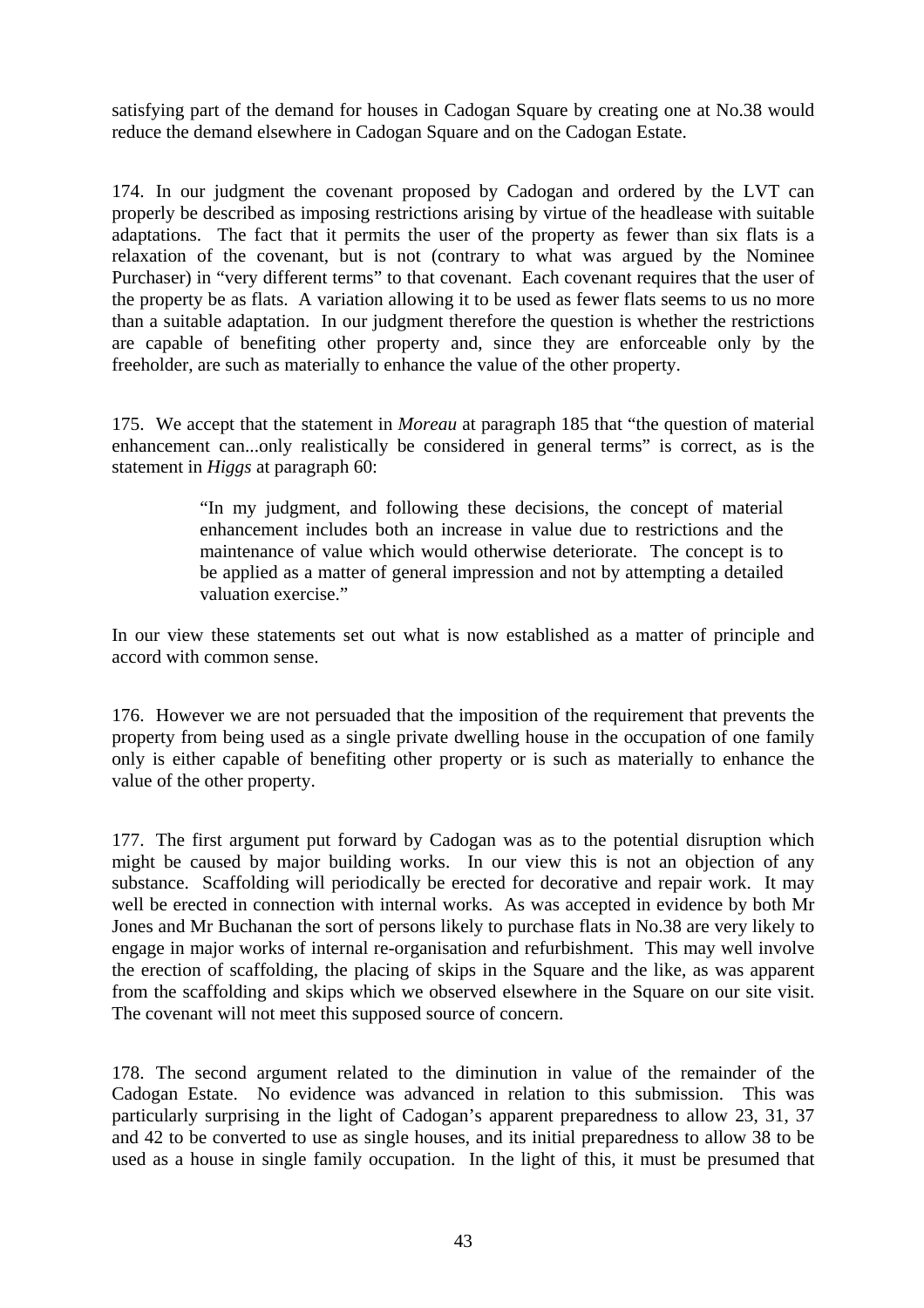Cadogan had formed the view some time between November 2005 and November 2006 that some form of tipping point had been reached at which it became inimical to the Estate's interests to allow more properties to be converted from flats to houses in single family occupation, but no evidence in support of any such argument was advanced.

179. On this state of the evidence we are not satisfied on the balance of probabilities that the proposed covenant against user as a single private dwelling house (to be used in the occupation of one family only) is either capable of benefiting other property or is such as materially to enhance the value of the other property. In these circumstances we direct that the transfer shall contain a covenant in the form sought by the Nominee Purchaser subject only to additional words to make it clear that a flat in this context may extend over more than one floor.

## **Issue (11): Flat 2 section 42 notice**

180. The factual background to this issue is as follows: on 2 July 2004, Sibel Erkman, the then tenant of flat 2, served a notice under section 42 of the 1993 Act on Cadogan, claiming a new lease of flat 2 in the property. On 1 September 2004, Cadogan served a counter notice admitting that on 2 July 2004 she had the right to acquire a new lease of flat 2. She was one of the qualifying tenants who served the initial notice dated 21 June 2005 under section13 of the 1993 Act. Sibel Erkman had to be a participating tenant in order to produce a qualifying majority at the date the notice was served. On 18 September 2006 she executed a transfer of the lease of flat 2 to Amej Properties Limited, a company apparently under the control of her family, and at the same time assigned to Amej the rights and obligations arising from the flat 2 Section 42 notice. Amej was then registered as proprietor of flat 2. On 22 November 2006, the Respondent served notice on Cadogan that flat 2 was assigned by Sibel Erkman to Amej on 18 September 2006 and that Amej had not become a participating tenant in place of Sibel Erkman.

181. Section 14(1) of the 1993 Act defines "participating tenants" as the following persons-

- "(a) in relation to the relevant date, the qualifying tenants by whom the initial notice is given; and
- (b) in relation to any time falling after that date, such of those qualifying tenants as for the time being remain qualifying tenants of flats contained in the specified premises."
- 182. Schedule 6 paragraph 3 of the 1993 Act provides:

"(1) Subject to the provisions of this paragraph, the value of the freeholder's interest in the specified premises is the amount which at the relevant date that interest might be expected to realise if sold on the open market by a willing seller (with no person who falls within sub-paragraph (1A) buying or seeking to buy) on the following assumptions –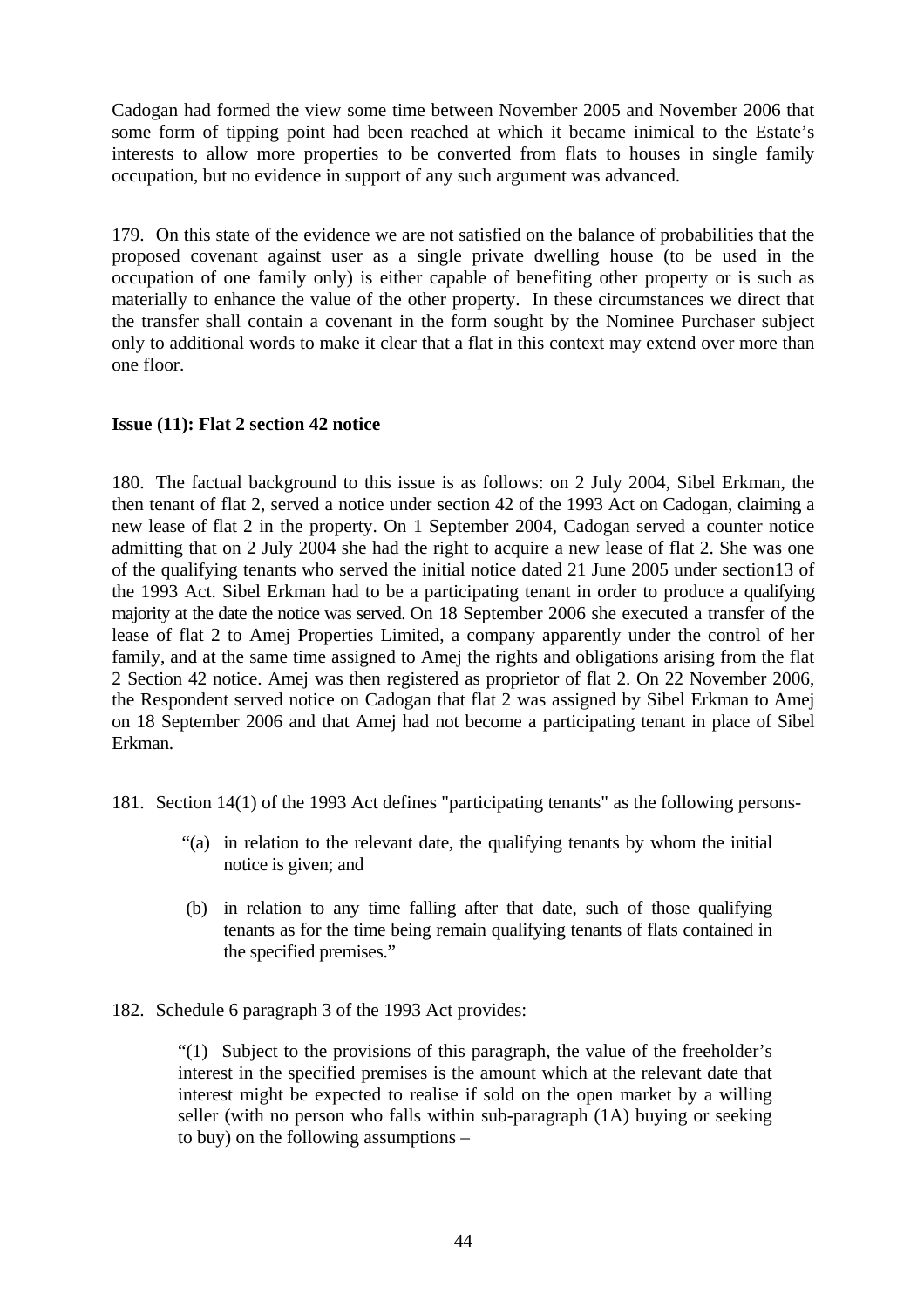(a) on the assumption that the vendor is selling for an estate in fee simple –

(i) subject to any leases subject to which the freeholder's interest in the premises is to be acquired by the nominee purchaser, but

(ii) subject also to any intermediate or other leasehold interests in the premises which are to be acquired by the nominee purchaser;

(b) on the assumption that this Chapter and Chapter II confer no right to acquire any interest in the specified premises or to acquire any new lease (except that this shall not preclude the taking into account of a notice given under section 42 with respect to a flat contained in the specified premises where it is given by a person other than a participating tenant);

…"

#### 183. Schedule 6 paragraph 4 provides:

 $(1)$  The marriage value is the amount referred to in sub-paragraph  $(2)$ , and the freeholder's share of the marriage value is 50 per cent of that amount.

(2) Subject to sub-paragraph (2A), the marriage value is any increase in the aggregate value of the freehold and every intermediate leasehold interest in the specified premises, when regarded as being (in consequence of their being acquired by the nominee purchaser) interests under the control of the [persons who are participating tenants immediately before a binding contract is entered into in pursuance of the initial notice], as compared with the aggregate value of those interests when held by the persons from whom they are to be so acquired, being an increase in value –

(a) which is attributable to the potential ability of the [persons who are participating tenants immediately before a binding contract is entered into in pursuance of the initial notice], once those interests have been so acquired, to have new leases granted to them without payment of any premium and without restriction as to length of term, and

(b) which, if those interests were being sold to the nominee purchaser on the open market by willing sellers, the nominee purchaser would have to agree to share with the sellers in order to reach agreement as to price."

184. The words shown in square brackets in Schedule 6 paragraph 4 were introduced by the Commonhold and Leasehold Reform Act 2002 (Commencement No.5 and Saving and Transitional Provision) Order 2004, SI 2004/3056. This states:

"4(1) During the period beginning with 28th February 2005 and ending on the date on which sections 121 to 124 come into force, paragraph 4(2) of Schedule 6 to the Leasehold Reform, Housing and Urban Development Act 1993 shall have effect as if, for "participating tenants", there were substituted "persons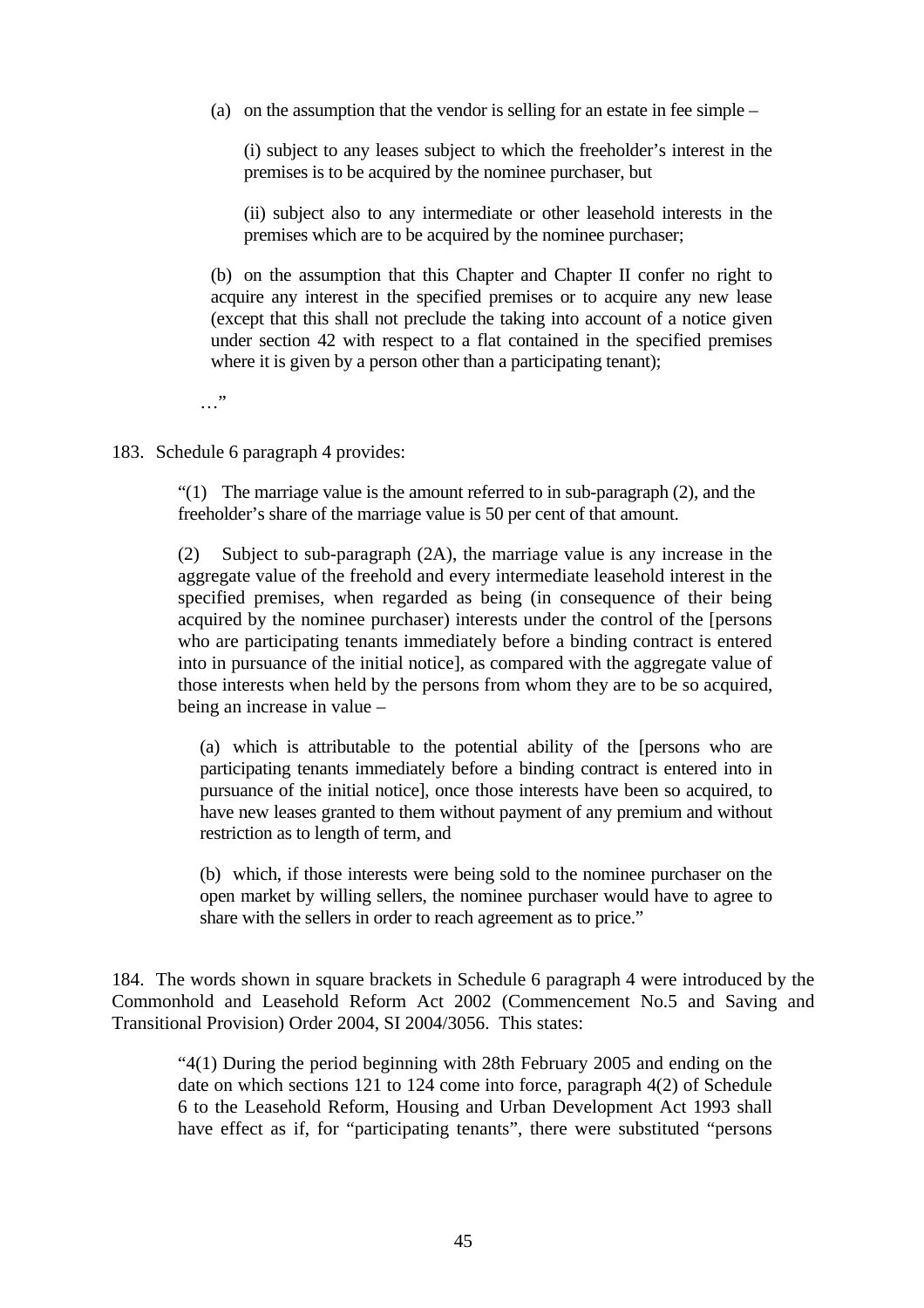who are participating tenants immediately before a binding contract is entered into in pursuance of the initial notice".

185. Sections 121 to 124 are even now not in force.

186. On behalf of the Nominee Purchaser it was submitted that on this basis, marriage value will only be payable in respect of those flats where the tenants remain participating up to the point that a binding contract is entered into and that Parliament clearly intended that, where a leaseholder ceased to participate, no marriage value should be payable in respect of the relevant flat. There could, it was said, be no possible criticism if a flat ceased to participate. If there was any side deal with the nominee purchaser it had to be disclosed under section 18. It followed that in this case the section 42 notice should not be taken into account.

187. Cadogan disputed this submission and asserted that the series of events was a manipulation by the Nominee Purchaser of the ownership of flat 2 to reduce the marriage value. It was suggested that the construction sought by the Nominee Purchaser could not be right and that it would produce an injustice to the landlord, but no substantive argument was produced to demonstrate why the Nominee Purchaser's argument was incorrect.

188. The LVT accepted the Nominee Purchaser's argument with evident reluctance, saying:

"The result is that the Tribunal's valuation (see Appendix A) does take into account the s.42 Notice served in respect of flat 1 as indicated above but not that served in respect of flat 2. This seems strictly in accordance with what the statute says (para. 3(l)(b) of Schedule 6). Although, as at the valuation date, both flats were "participating flats" the Tribunal considers that the hypothetical purchaser of the Property must be assumed to be buying on the basis that there is not and will not be any collective enfranchisement or lease extensions (other than in pursuance of a s.42 notice "given by a person other than a participating tenant"). Nevertheless the reality is that the s.42 notice will not proceed re flat 1, because the present tenant is participating in the enfranchisement, whilst theoretically the s.42 notice might proceed re flat 2, because the present tenant is not participating (although here this is unlikely given that the tenant is a connected company). In the light of this, the result to which the Tribunal has been driven by the statutory wording might well not be thought sensible."

189. In our judgment it is an indisputable fact that although Sibel Erkman was a participating tenant at the relevant date, she ceased to be a qualifying (and hence participating) tenant when she transferred the lease of flat 2 to Amej in May 2006 as provided by section 14(1)(b). Amej chose not to elect to participate in the collective enfranchisement and so from the date of the assignment there was no participating tenant in flat 2. The words in Schedule 6 paragraph 4(2) (as amended by the 2004 statutory instrument) permit the taking into account of marriage value only where there are "persons who are participating tenants immediately before a binding contract is entered into in pursuance of the initial notice". Those persons do not include either Sibel Erkman or Amej and so, it appears to us, flat 2 cannot be included within the marriage value calculation even though there was a participating tenant at the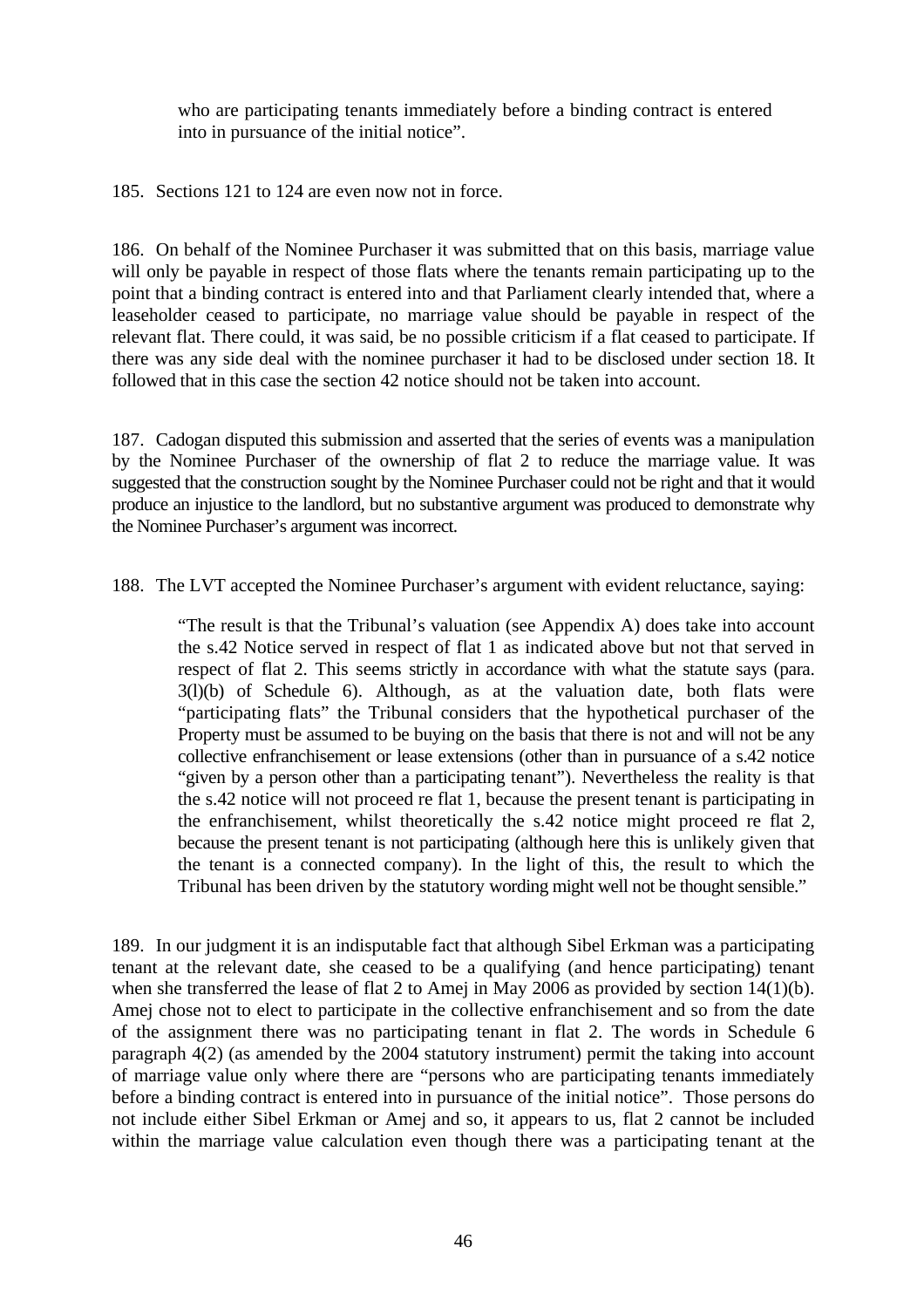relevant date and the value of the freeholder's interest is calculated on the basis that the leasehold interest is that of a participating tenant. Nor will the Nominee Purchaser pay hope value in respect of flat 2 (which falls to be determined by reference to the status of the leaseholder of flat 2 as a participating tenant at the relevant date).

190. On the face of it these provisions mean that there will be a Catch-22 dilemma whenever the price payable for a collective enfranchisement is referred on appeal to an LVT: the parties will not enter into a binding contract until they know the price the LVT determines is payable for the freehold, but the LVT cannot determine that price until it knows who the participating tenants will be immediately before the binding contract is entered into (and can thus calculate what, if any, marriage value should be included). The only practicable answer to this conundrum appears to us to be that the LVT should assume when making its valuation that the status quo at the time of the hearing before the LVT will be maintained until any binding contract is entered into.

191. In our judgment the LVT was right both in the conclusion which it reached and in the reluctance with which it reached it. The conclusion seems to us inescapable on the words of the section as amended by the statutory instrument, though whether the legislators envisaged the particular effect of the words used may be open to doubt.

# **Valuation**

192. Our conclusions about the issues relevant to the assessment of the price payable for the landlords' interests in the Property may be summarised as follows:

| Flat $1$ : | Freehold value: $£1,370,000$<br>Existing leasehold value: £552,750 $(40\%)$<br>Participating tenant for the purposes of Schedule 6 paragraphs 3 and 4.<br>Section 42 notice served by non-participating tenant but no effect on value as<br>at the relevant date (22 June 2005).                                                   |
|------------|------------------------------------------------------------------------------------------------------------------------------------------------------------------------------------------------------------------------------------------------------------------------------------------------------------------------------------|
| Flat 2:    | Freehold value: $£1,470,000$<br>Participating tenant for the purposes of Schedule 6 paragraph 3 but a non-<br>participating tenant for the purposes of Schedule 6 paragraph 4.<br>Section 42 notice served by participating tenant and so not taken into account.                                                                  |
| Flat 3:    | Freehold value: $£1,070,750$ (agreed)<br>Existing leasehold value: $£439,000$ (41% - taken as the average of the<br>relativities at flat 1 and flat 5).<br>Non-participating flat for the purposes of Schedule 6 paragraphs 3 and 4.<br>No section 42 notice but hope value taken into account at 5% of (total)<br>marriage value. |
| Flat 4:    | Freehold value: £772,500 (agreed)<br>Non-participating tenant with an extended lease with more than 80 years<br>unexpired term.<br>No hope value.                                                                                                                                                                                  |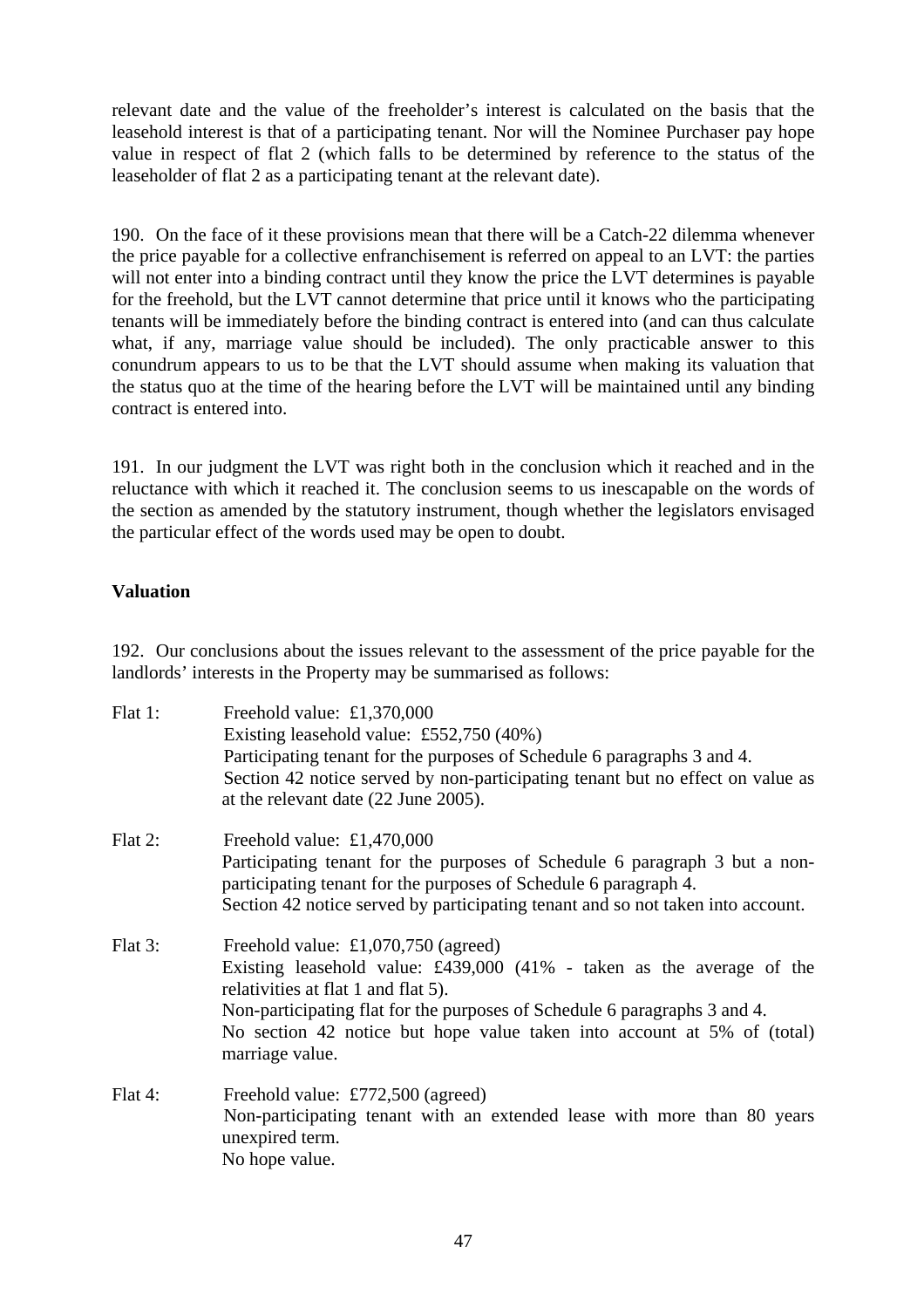| Flat $5$ : | Freehold value: £595,000 (agreed)                                       |  |  |  |  |  |
|------------|-------------------------------------------------------------------------|--|--|--|--|--|
|            | Existing leasehold value: £251,250 $(42\%)$                             |  |  |  |  |  |
|            | Participating tenant for the purposes of Schedule 6 paragraphs 3 and 4. |  |  |  |  |  |
|            | No section 42 notice.                                                   |  |  |  |  |  |
|            | No hope value.                                                          |  |  |  |  |  |
|            |                                                                         |  |  |  |  |  |

Caretaker's

| flat: | Freehold value: $\pounds411,049$ (agreed)                                  |
|-------|----------------------------------------------------------------------------|
|       | Rental value (reflecting 50% reduction due to user restriction): £7,800 pa |
|       | Non-participating tenant.                                                  |

193. The parties' revised valuations produced the following figures for the combined price payable for the freehold and intermediate leasehold interests:

Cadogan: Total price payable £2,614,540 (Mr Jones's valuation CSJ 3 which excludes hope value for the caretaker's flat and takes 22 June 2005 as the valuation date for flat 1)

Nominee Purchaser: Total price payable £1,880,595

LVT: Total price payable £1,888,685.

194. Our valuation, based upon the above conclusions, is shown in Appendix 3. We determine the total price payable at £2,212,179 apportioned £2,181,729 to the freeholder and £30,450 to the intermediate leaseholder.

Dated 21 April 2011

His Honour Judge Robert Reid

A J Trott FRICS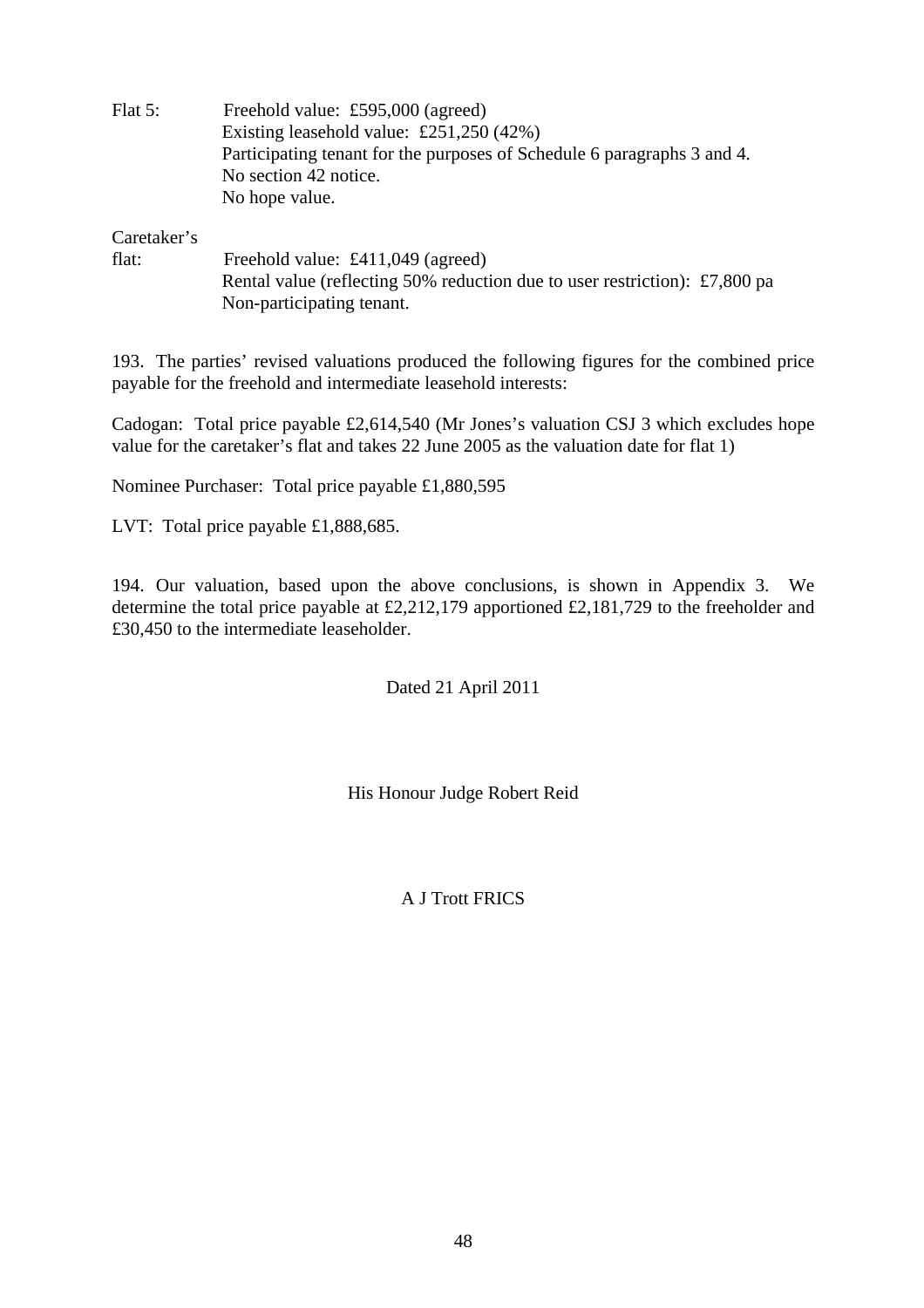#### **FLAT 1 AT No.38: LANDS CHAMBER ANALYSIS OF PREFERRED COMPARABLES**

| <b>FLAT</b>                                                                            | <b>DATE</b> | <b>SALE</b><br><b>PRICE</b><br>f(x) | <b>LEASE</b><br><b>LENGTH</b><br>(yrs) | <b>AREA</b><br>(sf) | <b>PRICE</b><br>$(\pounds/\text{psf})$ | <b>TO</b><br><b>VALUATION</b><br><b>DATE</b> (6/05)<br>$\mathbf{f}(\mathbf{f})$ | <b>IMPROVEMENTS</b><br>$f(\mathbf{f})$ | <b>GARDEN/</b><br><b>OUTSIDE</b><br><b>SPACE</b><br>(%) | <b>POSITION</b><br>ON<br><b>SQUARE</b><br>$($ %) | <b>LAYOUT</b><br>(%)     | <b>RELATIVITY</b><br>(%) | <b>FULLY</b><br><b>ADJUSTED</b><br><b>FREEHOLD</b><br><b>VALUE</b><br>(E/psf) |
|----------------------------------------------------------------------------------------|-------------|-------------------------------------|----------------------------------------|---------------------|----------------------------------------|---------------------------------------------------------------------------------|----------------------------------------|---------------------------------------------------------|--------------------------------------------------|--------------------------|--------------------------|-------------------------------------------------------------------------------|
| 1 at No.11                                                                             | 12/05       | 1,430,000                           | 39                                     | 1,861               | 768                                    | 1,410,306                                                                       | $\overline{\phantom{m}}$               | $\overline{\phantom{a}}$                                | 2.5                                              | $\overline{\phantom{m}}$ | 74.6                     | 1,041                                                                         |
| G/LG at No.21<br>(unimproved)                                                          | 7/02        | 2,900,000                           | 111                                    | 3,877               | 748                                    | 2,910,906                                                                       |                                        | $\overline{\phantom{a}}$                                | —                                                | $\overline{\phantom{0}}$ | 98                       | 766                                                                           |
| G/LG at No.21<br>(improved)                                                            | 11/04       | 4,700,000                           | 108                                    | 3,931               | 1,196                                  | 4,789,726                                                                       | 300                                    | $\overline{\phantom{m}}$                                | —                                                | $\overline{\phantom{m}}$ | 98                       | 937                                                                           |
| E at No.30                                                                             | 11/02       | 1,129,141                           | 49                                     | 1,601               | 695                                    | 1,153,901                                                                       | $\overline{\phantom{m}}$               | $\overline{\phantom{a}}$                                | 2.5                                              | $\overline{\phantom{m}}$ | 80.2                     | 921                                                                           |
| 1 at No.44<br>(improved)                                                               | 2/03        | 2,500,000                           | 110                                    | 2,098               | 1,192                                  | 2,605,609                                                                       | 300                                    | $\overline{\phantom{m}}$                                | (2.5)                                            | $\overline{\phantom{m}}$ | 98                       | 937                                                                           |
| 1 at No.58<br>(unimproved)                                                             | 4/02        | 1,825,000                           | 119                                    | 2,560               | 713                                    | 1,893,357                                                                       | $\overline{\phantom{m}}$               | 8.5                                                     | (5)                                              | $\overline{\phantom{m}}$ | 98.5                     | 777                                                                           |
| 10 at No.78                                                                            | 1/07        | 2,000,000                           | Share of<br>F/H                        | 1,418               | 1,410                                  | 1,686,872                                                                       | 300                                    | $\overline{\phantom{m}}$                                | $\qquad \qquad$                                  | $\overline{\phantom{m}}$ | $\overline{\phantom{m}}$ | 890                                                                           |
| Notes: $\frac{1}{1}$ Includes Mr Jones's allowance of £16,141 for onerous ground rent. |             |                                     |                                        |                     |                                        |                                                                                 |                                        |                                                         |                                                  |                          |                          |                                                                               |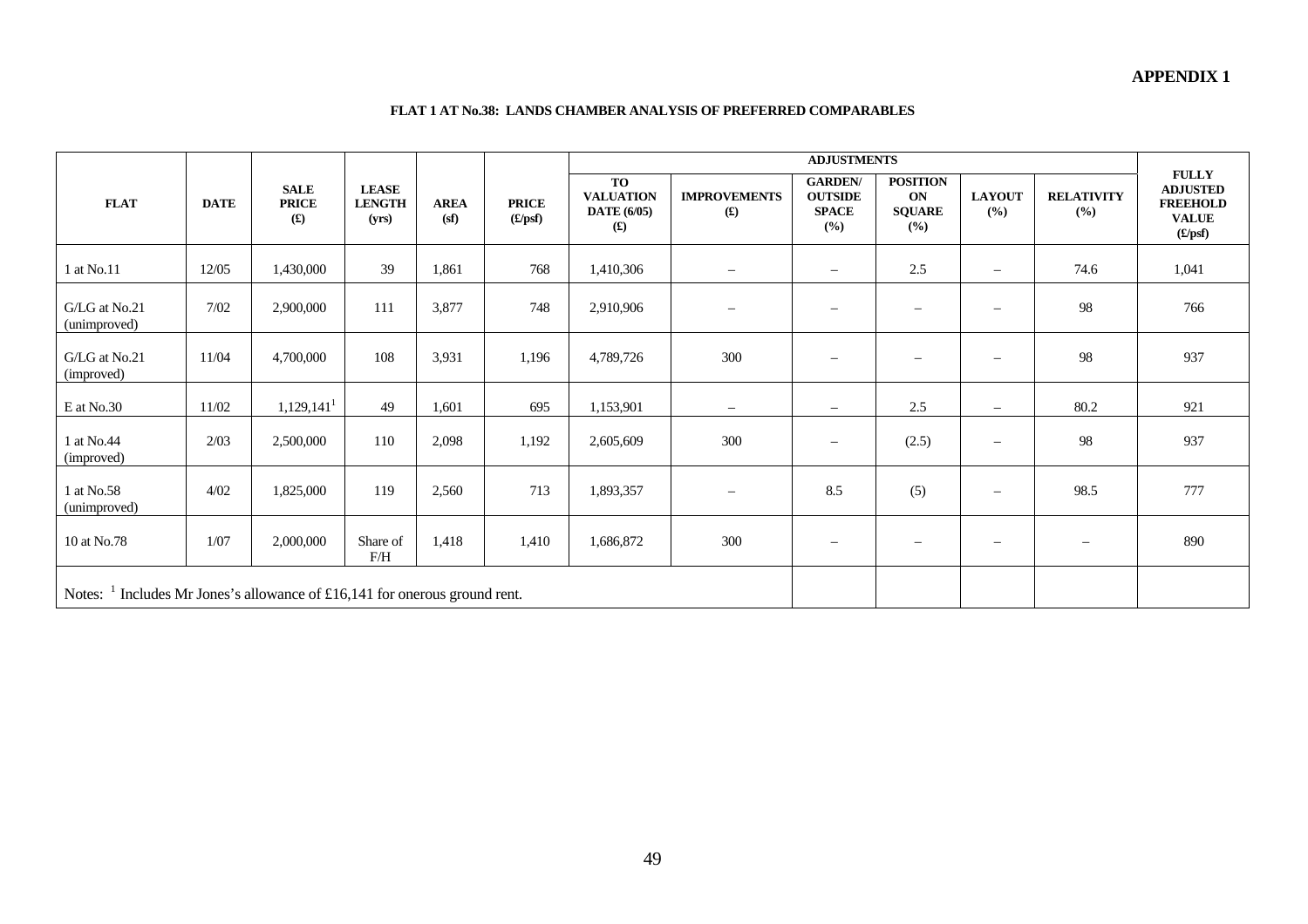#### **APPENDIX 2**

#### **FLAT 2 AT No.38: LANDS CHAMBER ANALYSIS OF PREFERRED COMPARABLES**

|                      |             |                                               |                                        |                     |                         | <b>ADJUSTMENTS</b>                                                    |                                      |                                        |                             |                          |                 | <b>FULLY</b>                                                  |
|----------------------|-------------|-----------------------------------------------|----------------------------------------|---------------------|-------------------------|-----------------------------------------------------------------------|--------------------------------------|----------------------------------------|-----------------------------|--------------------------|-----------------|---------------------------------------------------------------|
| <b>FLAT</b>          | <b>DATE</b> | <b>SALE</b><br><b>PRICE</b><br>$\mathbf{(f)}$ | <b>LEASE</b><br><b>LENGTH</b><br>(yrs) | <b>AREA</b><br>(sf) | <b>PRICE</b><br>(E/psf) | <b>TO VALUATION</b><br><b>DATE</b> (6/05)<br>$(\pounds/\text{psf})^1$ | <b>LEASE</b><br>$LENGTH2$<br>(E/psf) | <b>POSITION</b><br>ON<br><b>SOUARE</b> | <b>IMPROVEMENTS</b>         | <b>BALCONY</b>           | <b>TENANTED</b> | <b>ADJUSTED</b><br><b>FREEHOLD</b><br><b>VALUE</b><br>(E/psf) |
| $1st$ floor at No.5  | 9/06        | 995,000                                       | 16                                     | 1,282               | 776                     | 688                                                                   | 1,311                                | 5%                                     |                             | -                        |                 | 1,376                                                         |
| 1 at No.9            | 6/06        | 1,100,000                                     | 16                                     | 1,228               | 896                     | 824                                                                   | 1,570                                | 5%                                     | -                           | -                        | -               | 1,648                                                         |
| 2 at No.50           | 1/07        | 3,350,000                                     | 107                                    | 1,578               | 2,123                   | 1,791                                                                 | 1,828                                | (5%)                                   | (20%)                       | (5%)                     | -               | 1,280                                                         |
| 3 at No.53           | 11/06       | 3,053,777                                     | 107                                    | 1,778               | 1,718                   | 1,489                                                                 | 1,519                                | (5%)                                   | $(\pounds 200 \text{ psf})$ |                          | (5%)            | 1,167                                                         |
| $1st$ floor at No.69 | 12/06       | 1,165,000                                     | 17                                     | 1,169               | 997                     | 854                                                                   | 1,582                                | (5%)                                   | -                           |                          |                 | 1,503                                                         |
| $1st$ floor at No.69 | 4/07        | 1,970,000                                     | 43                                     | 1,169               | 1,685                   | 1,362                                                                 | 1,769                                | (5%)                                   | $(\pounds100 \text{ psf})$  | $\overline{\phantom{0}}$ | -               | 1,581                                                         |
| 3 at No.74           | 8/03        | 585,000                                       | 60                                     | 878                 | 666                     | 724                                                                   | 850                                  | $\overline{\phantom{0}}$               |                             | $\overline{\phantom{0}}$ | -               | 850                                                           |

Notes:  $^{-1}$  Adjusted to valuation date using Savills PCL Index

<sup>2</sup>Adjusted by Savills enfranchisable (2002) graph source data (trial bundle, p.305)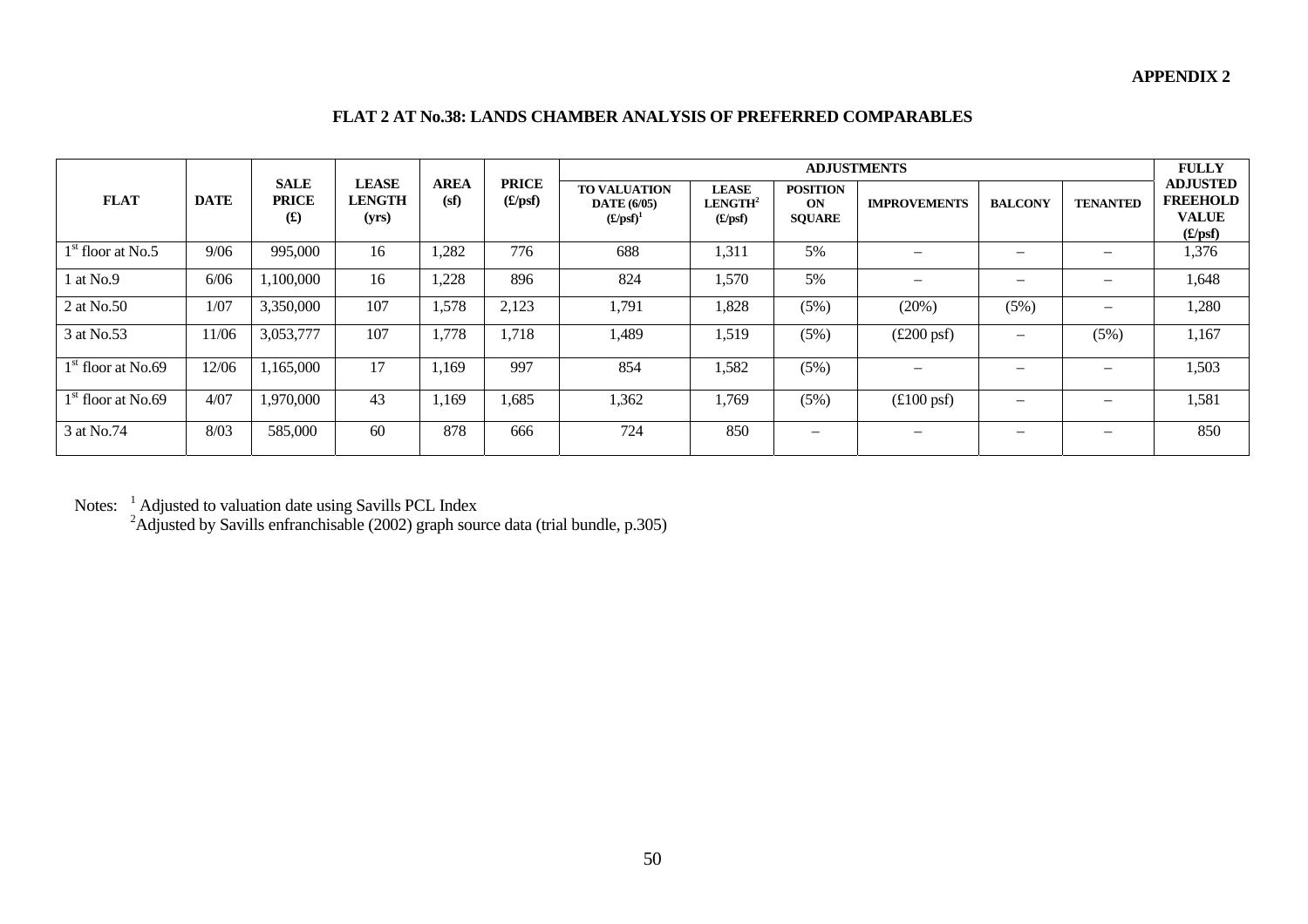#### **38 CADOGAN SQUARE: LANDS CHAMBER VALUATION**

|      | Valuation date: 22 June 2005                          |           |           |           |           |
|------|-------------------------------------------------------|-----------|-----------|-----------|-----------|
|      |                                                       | £         | £         | $\pounds$ | £         |
| 1.   | <b>VALUE OF FREEHOLDER'S INTEREST</b>                 |           |           |           |           |
|      |                                                       |           |           |           |           |
|      |                                                       |           |           |           |           |
| (i)  | Participating flats (Flats 1, 2 and 5)                |           |           |           |           |
|      |                                                       |           |           |           |           |
|      | Apportioned head rent<br>(a)                          |           | 493       |           |           |
|      | x YP 17.75 years @ 6%                                 |           | 10.742    |           |           |
|      |                                                       |           |           | 5,296     |           |
|      | Reversion to FHVP value<br>(b)                        |           |           |           |           |
|      | Flat 1                                                |           | 1,370,000 |           |           |
|      | Flat 2                                                |           | 1,470,000 |           |           |
|      | Flat 5                                                |           | 595,000   |           |           |
|      |                                                       |           |           |           |           |
|      |                                                       |           | 3,435,000 |           |           |
|      | x PV of £1 in 17.75 years @ 5.25%                     |           | 0.403     |           |           |
|      |                                                       |           |           | 1,384,305 |           |
|      |                                                       |           |           |           |           |
|      | Value of freeholder's interest in participating flats |           |           |           | 1,389,601 |
|      |                                                       |           |           |           |           |
| (ii) | Non-participating flats (Flats 3, 4 and caretaker)    |           |           |           |           |
|      |                                                       |           |           |           |           |
|      | Apportioned head rent<br>(a)                          |           | 282       |           |           |
|      | x YP 17.75 years @ 6%                                 |           | 10.742    |           |           |
|      |                                                       |           |           | 3,029     |           |
|      | (b) Reversion to FHVP value                           |           |           |           |           |
|      | Flat 3                                                | 1,070,750 |           |           |           |
|      | Caretaker's flat                                      | 411,049   |           |           |           |
|      |                                                       | 1,481,799 |           |           |           |
|      | x PV of £1 in 17.75 years @ 5.25%                     | 0.403     |           |           |           |
|      |                                                       |           | 597,165   |           |           |
|      |                                                       |           |           |           |           |
|      | Flat 4                                                | 772,500   |           |           |           |
|      | x PV of £1 in 107.75 years @ 5%                       | 0.005     |           |           |           |
|      |                                                       |           | 3,862     |           |           |
|      |                                                       |           |           | 601,027   |           |
|      | (c) Hope value re Flat 3                              |           |           |           |           |
|      |                                                       |           |           |           |           |
|      | FHVP value                                            |           | 1,070,750 |           |           |
|      |                                                       |           |           |           |           |
|      | Less                                                  |           |           |           |           |
|      | Freeholder's present interest<br>(i)                  |           |           |           |           |
|      | Term rent receivable (apportioned)                    | 141       |           |           |           |
|      | x YP 17.75 yrs @ 6%                                   | 10.742    |           |           |           |
|      |                                                       |           | (1,515)   |           |           |
|      | Reversion to FHVP value                               | 1,070,750 |           |           |           |
|      | x PV of £1 in 17.75 yrs @ 5.25%                       | 0.403     |           |           |           |
|      |                                                       |           | (431,512) |           |           |
|      | Intermediate leaseholder's present interest<br>(ii)   |           |           |           |           |
|      | Rent receivable                                       | 318       |           |           |           |
|      | Less apportioned rent payable                         | 141       |           |           |           |
|      | Profit rent                                           | 177       |           |           |           |
|      | x YP 17.75 yrs @ 6%, 3%, 30p tax                      | 8.189     |           |           |           |
|      |                                                       |           | (1,449)   |           |           |
|      |                                                       |           |           |           |           |
|      | (iii) Existing leasehold interest at 41% relativity   |           | (439,007) |           |           |
|      |                                                       |           |           |           |           |
|      |                                                       |           |           |           |           |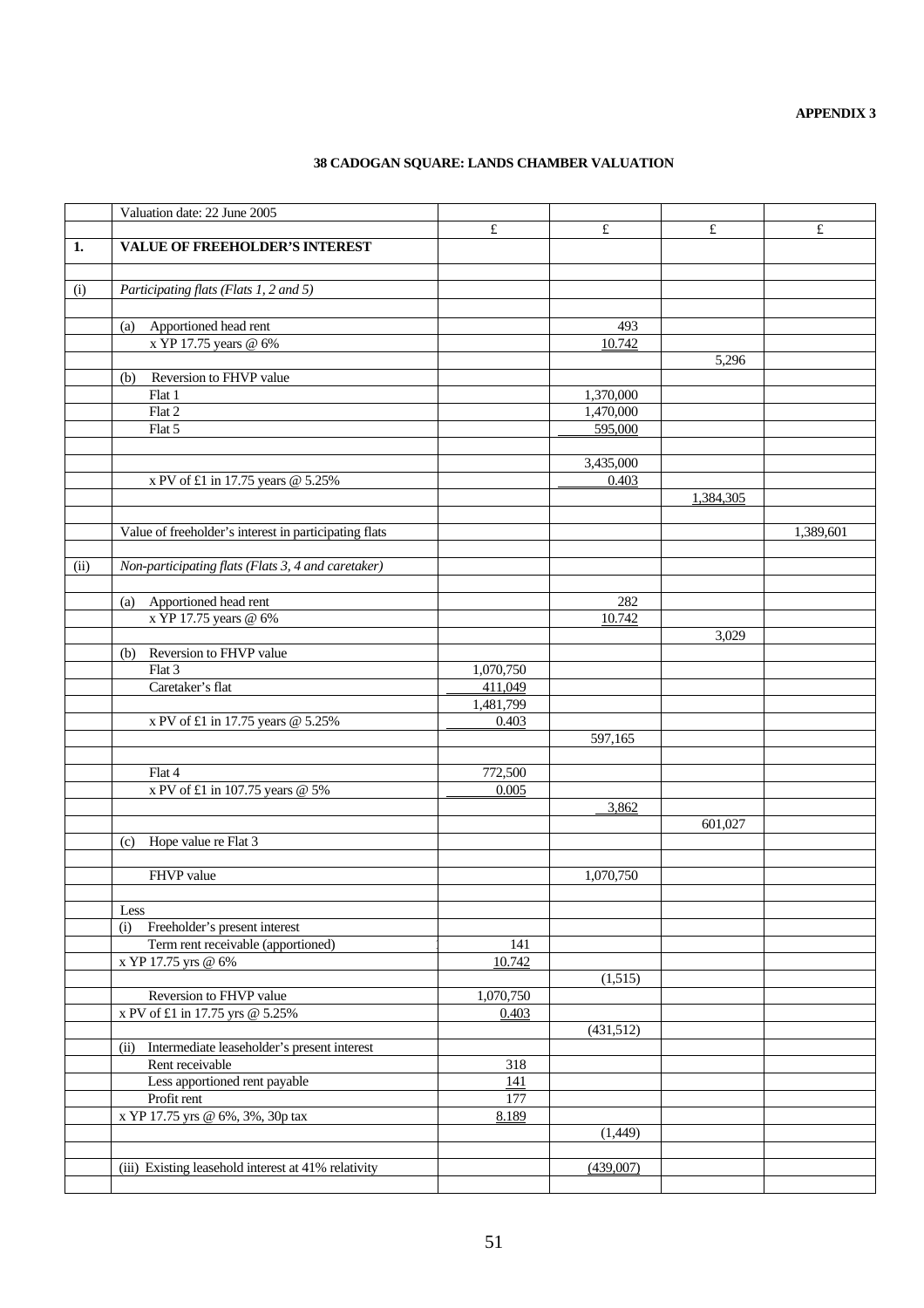|       |                                                            | $\pounds$ | $\pounds$ | £      | £         |
|-------|------------------------------------------------------------|-----------|-----------|--------|-----------|
|       | Total (potential) marriage value                           |           | 197,267   |        |           |
|       |                                                            |           |           |        |           |
|       | Landlord's hope value at 5% of                             |           |           |        |           |
|       | total marriage value                                       |           | 0.05      |        |           |
|       |                                                            |           | 9,863     |        |           |
|       | Freeholder's share                                         |           |           |        |           |
|       | £433,027                                                   |           | 0.997     |        |           |
|       | £433,027 + £1,449                                          |           |           |        |           |
|       |                                                            |           |           | 9,833  |           |
|       | Value of freeholder's interest in non-participating flats  |           |           |        | 613,889   |
|       |                                                            |           |           |        |           |
|       | Total value of freeholder's interest                       |           |           |        | 2,003,490 |
|       |                                                            |           |           |        |           |
| 2.    | VALUE OF INTERMEDIATE LEASEHOLDER'S INTEREST               |           |           |        |           |
|       |                                                            |           |           |        |           |
|       |                                                            |           |           |        |           |
| (i)   | Participating flats (flats 1, 2 and 5)                     |           |           |        |           |
|       |                                                            |           |           |        |           |
|       |                                                            |           |           |        |           |
|       | Rent receivable (until rent review on flat 5)              | 940       |           |        |           |
|       | Less rent payable                                          | 493       |           |        |           |
|       | Profit rent                                                | 447       |           |        |           |
|       | x YP 5.75 yrs @ 6%, 3%, 30p tax                            | 3.432     |           |        |           |
|       |                                                            |           | 1,534     |        |           |
|       |                                                            |           |           |        |           |
|       | Reversion to rent receivable                               | 1,140     |           |        |           |
|       | Less rent payable                                          | 493       |           |        |           |
|       | Profit rent                                                | 647       |           |        |           |
|       | x YP 12 yrs @ 6%, 3%, 30p tax                              | 6.224     |           |        |           |
|       | x PV of £1 in 5.75 yrs @ 6%                                | 0.715     |           |        |           |
|       |                                                            |           | 2,879     |        |           |
|       | Intermediate leaseholder's interest in participating flats |           |           | 4,413  |           |
|       |                                                            |           |           |        |           |
| (ii)  | Non-participating flats (flats 3 and 4)                    |           |           |        |           |
|       |                                                            |           |           |        |           |
|       | Rent receivable                                            | 318       |           |        |           |
|       | Less rent payable                                          | 282       |           |        |           |
|       | Profit rent                                                | 36        |           |        |           |
|       | x YP 17.75 yrs @ 6%, 3%, 30p tax                           | 8.189     |           |        |           |
|       |                                                            |           |           |        |           |
|       | Intermediate leaseholder's interest in                     |           |           |        |           |
|       | non-participating flats                                    |           |           | 295    |           |
|       |                                                            |           |           |        |           |
|       |                                                            |           |           |        |           |
| (iii) | Caretaker's flat                                           |           |           |        |           |
|       |                                                            |           |           |        |           |
|       | Rental value reflecting user restriction                   |           |           |        |           |
|       | (50% deduction)                                            | 7,800     |           |        |           |
|       | Recoverable rent at $4/11^{\text{ths}}$                    | 2,836     |           |        |           |
|       | x YP 17.75 up @ 6%, 3%, 30p tax                            | 8.189     |           |        |           |
|       |                                                            |           |           | 23,224 |           |
| (iv)  | Hope value re Flat 3                                       |           |           |        |           |
|       |                                                            |           |           |        |           |
|       | Apportioned share                                          |           |           | 30     |           |
|       |                                                            |           |           |        |           |
|       |                                                            |           |           |        |           |
|       | Total value of intermediate leaseholder's interest         |           |           |        | 27,962    |
|       |                                                            |           |           |        |           |
|       |                                                            |           |           |        |           |
|       |                                                            |           |           |        |           |
|       |                                                            |           |           |        |           |
|       |                                                            |           |           |        |           |
|       |                                                            |           |           |        |           |